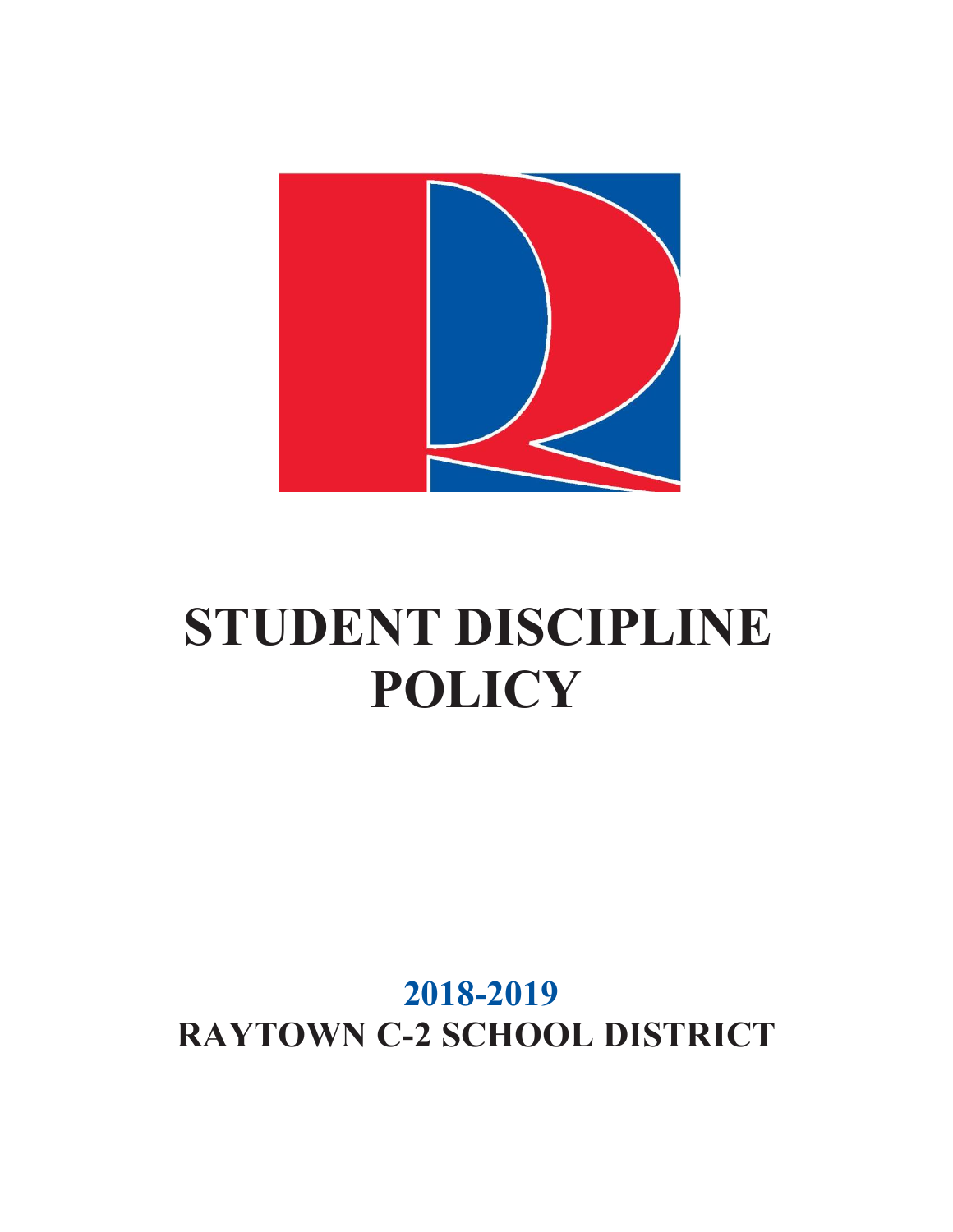# **Table of Contents**

|            |              | <b>Board of Education Policy/Regulation</b> | Page |
|------------|--------------|---------------------------------------------|------|
|            |              |                                             |      |
| Policy     | AC           |                                             |      |
| Policy     | <b>EHB</b>   |                                             |      |
| Policy     | <b>IGDBA</b> |                                             |      |
| Policy     | <b>JED</b>   |                                             |      |
| Policy     | <b>JFCA</b>  |                                             |      |
| Policy     | <b>JFCC</b>  |                                             |      |
| Policy     | <b>JFCE</b>  |                                             |      |
| Policy     | <b>JFCF</b>  |                                             |      |
| Policy     | <b>JFCG</b>  |                                             |      |
| Policy     | <b>JFCH</b>  |                                             |      |
| Policy     | <b>JFCJ</b>  |                                             |      |
| Policy     | <b>JFG</b>   |                                             |      |
| Policy     | JG           |                                             |      |
| Regulation | $JG-R1$      |                                             |      |
| Policy     | <b>JGA</b>   |                                             |      |
| Policy     | <b>JGB</b>   |                                             |      |
| Policy     | <b>JGD</b>   |                                             |      |
| Policy     | <b>JGE</b>   |                                             |      |
| Policy     | <b>JGF</b>   |                                             |      |
| Policy     | <b>JGGA</b>  |                                             |      |
| Policy     | <b>JHCD</b>  |                                             |      |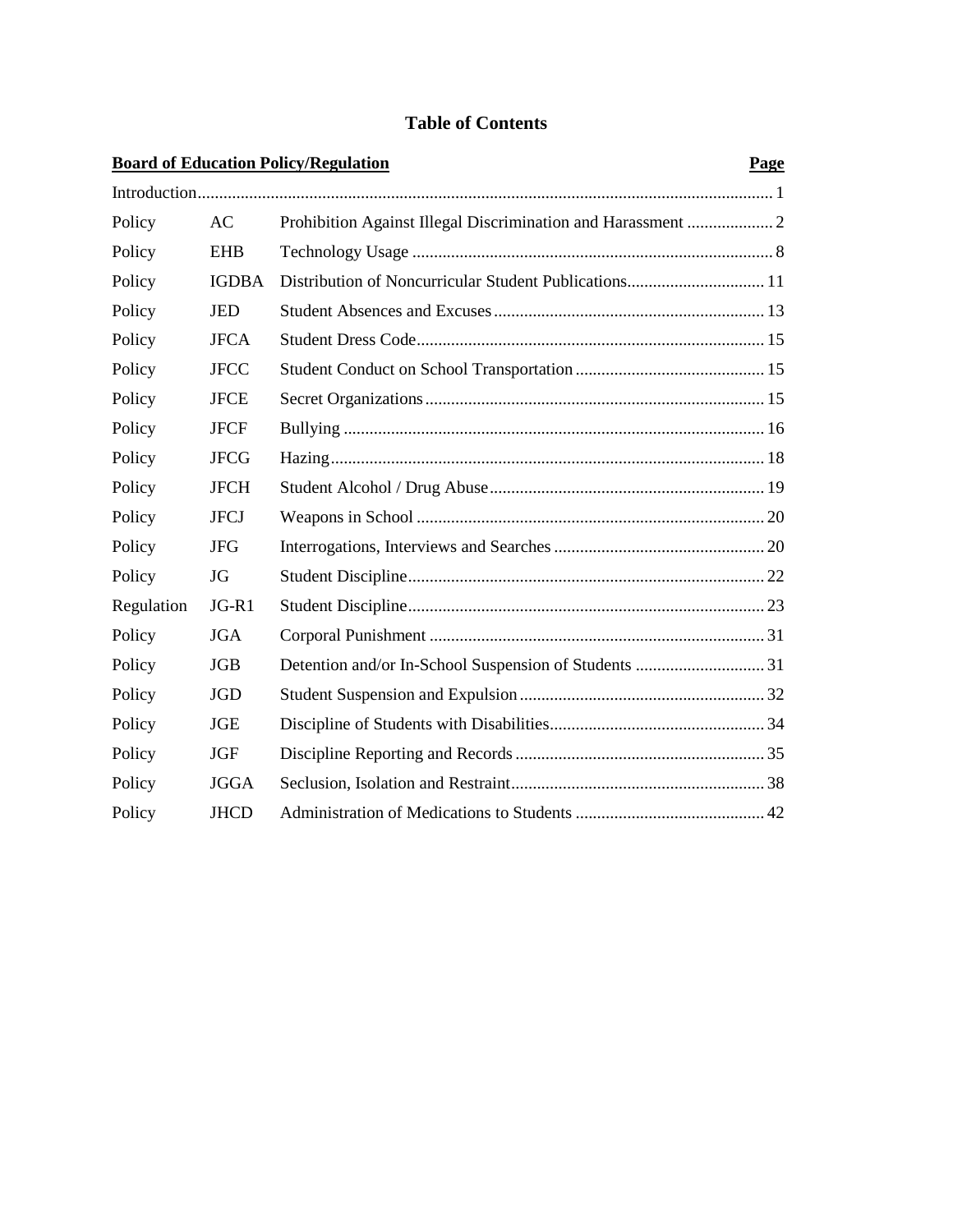#### **Introduction**

The Raytown C-2 School District Board of Education has the legal authority to make the necessary policies, rules and regulations to establish a discipline policy as provided in the Excellence in Education Act of 1985, Section 5, and Missouri Revised Statues. This authority includes the power to suspend or expel a student for conduct which is prejudicial to good order and discipline in the schools or impairs the morale or good conduct of the students. These policies, rules and regulations will apply to all students in attendance in district instructional and support programs, as well as at school-sponsored activities and events.

Building principals are responsible for the development of rules and regulations regarding student conduct needed to maintain proper behavior in schools under their supervision. The rules and procedures developed by specific schools are published in school handbooks distributed to all students. Teachers shall have the authority to make and enforce necessary rules for the internal governance in the classroom, subject to review by the building principal. The Board expects each teacher to maintain a satisfactory standard of conduct in the classroom. The rules and procedures developed by specific teachers are written and communicated to all of the teacher's students. Any questions or explanation of the **Student Discipline Policy** as it is implemented at the building level should be referred to the building principal. Any questions or explanation of the Student Discipline Policy as it is implemented at the district level should be referred to the Assistant Superintendent of Elementary or Secondary Education or to the Associate Superintendent of Curriculum and Instruction.

The purpose of the **Student Discipline Policy** is to provide a safe and secure environment which enables students to acquire the academic and social skills needed to become productive members of society. The **Student Discipline Policy** is based on the belief that discipline is a learning experience for the student and not simply punitive in nature. It clearly states the expectations this school district has for its students and the consequences which follow when deviations occur form expected behavior. All school district personnel responsible for the care and supervision of students are authorized to hold every student accountable for any disorderly conduct on any school property, including buses, and during all school-related activities.

Through the **Student Discipline Policy**, it is the Board of Education's intent to establish procedures that will provide each school a safe and orderly environment conducive to learning and self-discipline. The **Student Discipline Policy** is a guide to be used in matters of discipline. Parents/Guardians and students should read this information and be familiar with its rules and regulations. The contents of the **Student Discipline Policy** are arranged in letter order according to the Board of Education policy section. Many of the Board Policies included in this handbook have associated Administrative Procedures that also address potential disciplinary consequences for students. Board of Education policies, regulations and administrative procedures are listed in their entirety on the district's website: www.raytownschools.org.

*The Raytown Consolidated School District No. 2 does not discriminate on the basis of race, ethnicity, national origin, sex, age, or disability in admission or access to programs, activities or employment. This notification is made to applicants for admission and employment; students; parents of elementary and secondary students; employees; sources of referral of applicants for admission or employment; and all unions or professional organizations holding collective bargaining or professional agreements. Any person having inquiries concerning Consolidated School District No. 2 compliance with the regulations implementing Title IV, Title IX, or Section 504 is directed to contact the Director of Administrative Services, 6608 Raytown Road, Raytown, MO 64133; 816-268-7000.*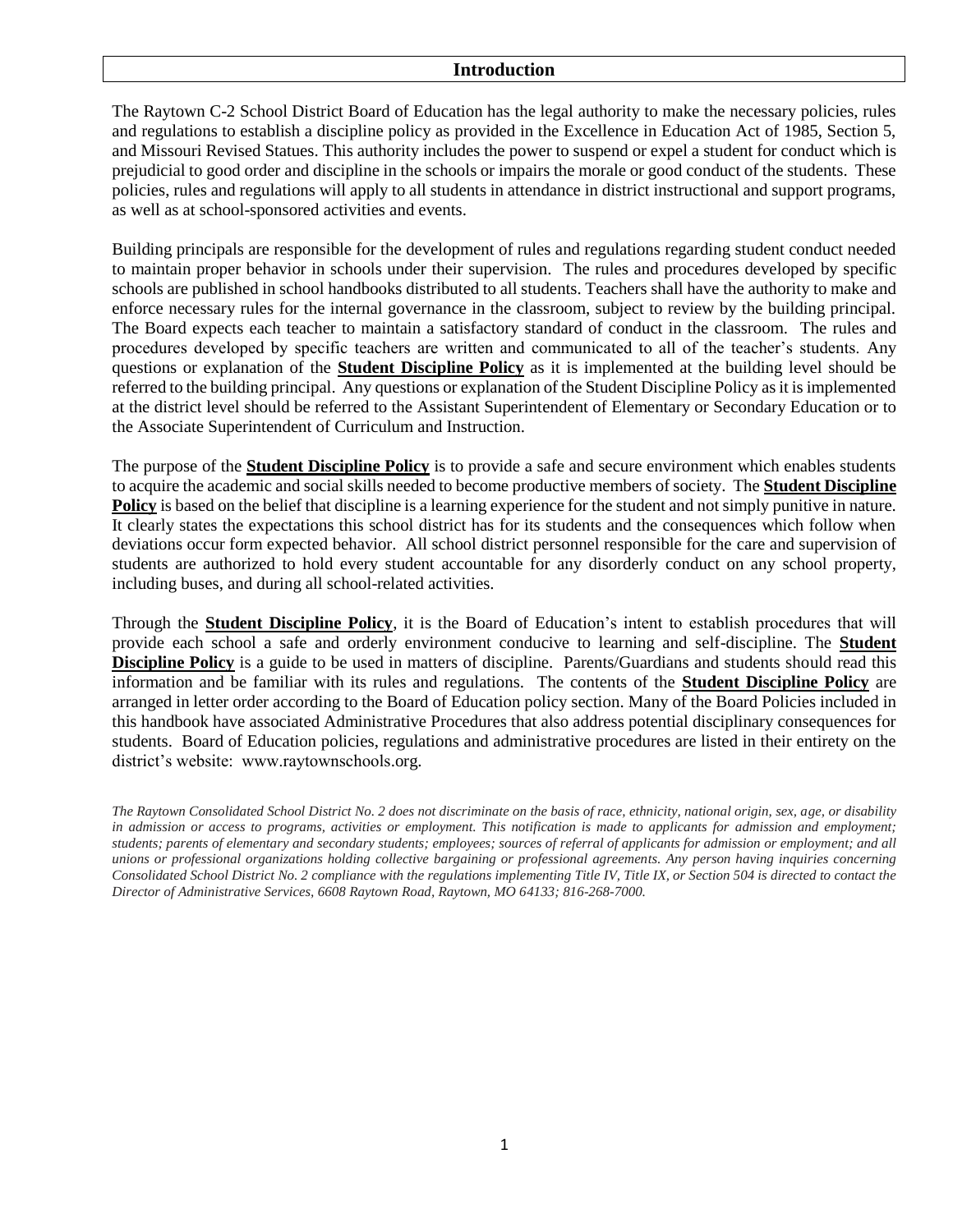# **Board of Education Policies and Regulations Related to Student Discipline**

#### **POLICY: AC**

#### **PROHIBITION AGAINST DISCRIMINATION, HARASSMENT AND RETALIATION**

#### **General Rule**

The Raytown C-2 School District Board of Education is committed to maintaining a workplace and educational environment that is free from discrimination and harassment in admission or access to, or treatment or employment in, its programs, services, activities and facilities. In accordance with law, the district strictly prohibits discrimination and harassment against employees, students or others on the basis of race, color, religion, sex, national origin, ancestry, disability, age, genetic information or any other characteristic protected by law. The Raytown C-2 School District is an equal opportunity employer.

The Board also prohibits:

- 1. Retaliatory actions including, but not limited to, acts of intimidation, threats, coercion or discrimination against those who:
	- a. Make complaints of prohibited discrimination or harassment.
	- b. Report prohibited discrimination or harassment.
	- c. Participate in an investigation, formal proceeding or informal resolution, whether conducted internally or outside the district, concerning prohibited discrimination or harassment.
- 2. Aiding, abetting, inciting, compelling or coercing discrimination, harassment or retaliatory actions.
- 3. Discrimination, harassment or retaliation against any person because of such person's association with a person protected from discrimination or harassment in accordance with this policy.

All employees, students and visitors must immediately report to the district for investigation any incident or behavior that could constitute discrimination, harassment or retaliation in accordance with this policy. If a student alleges sexual misconduct on the part of any district employee to any person employed by the district, that person will immediately report the allegation to the Children's Division (CD) of the Department of Social Services in accordance with state law. In accordance with this policy and as allowed by law, the district will investigate and address discrimination, harassment and retaliation that negatively impact the school environment, including instances that occur off district property or are unrelated to the district's activities.

#### **Additional Prohibited Behavior**

Behavior that is not unlawful or does not rise to the level of illegal discrimination, harassment or retaliation might still be unacceptable for the workplace or the educational environment. Demeaning or otherwise harmful actions are prohibited, particularly if directed at personal characteristics including, but not limited to, socioeconomic level, sexual orientation or perceived sexual orientation.

#### **Boy Scouts of America Equal Access Act**

As required by law, the district will provide equal access to district facilities and related benefits and services and will not discriminate against any group officially affiliated with the Boy Scouts of America, the Girls Scouts of the United States of America or any other youth group designated in applicable federal law.

# **School Nutrition Programs**

No person shall, on the basis of race, color, national origin, sex, age or disability, be excluded from participation in, be denied benefits of, or otherwise be subject to discrimination under a school nutrition program for which the district receives federal financial assistance from the U.S. Department of Agriculture (USDA) Food and Nutrition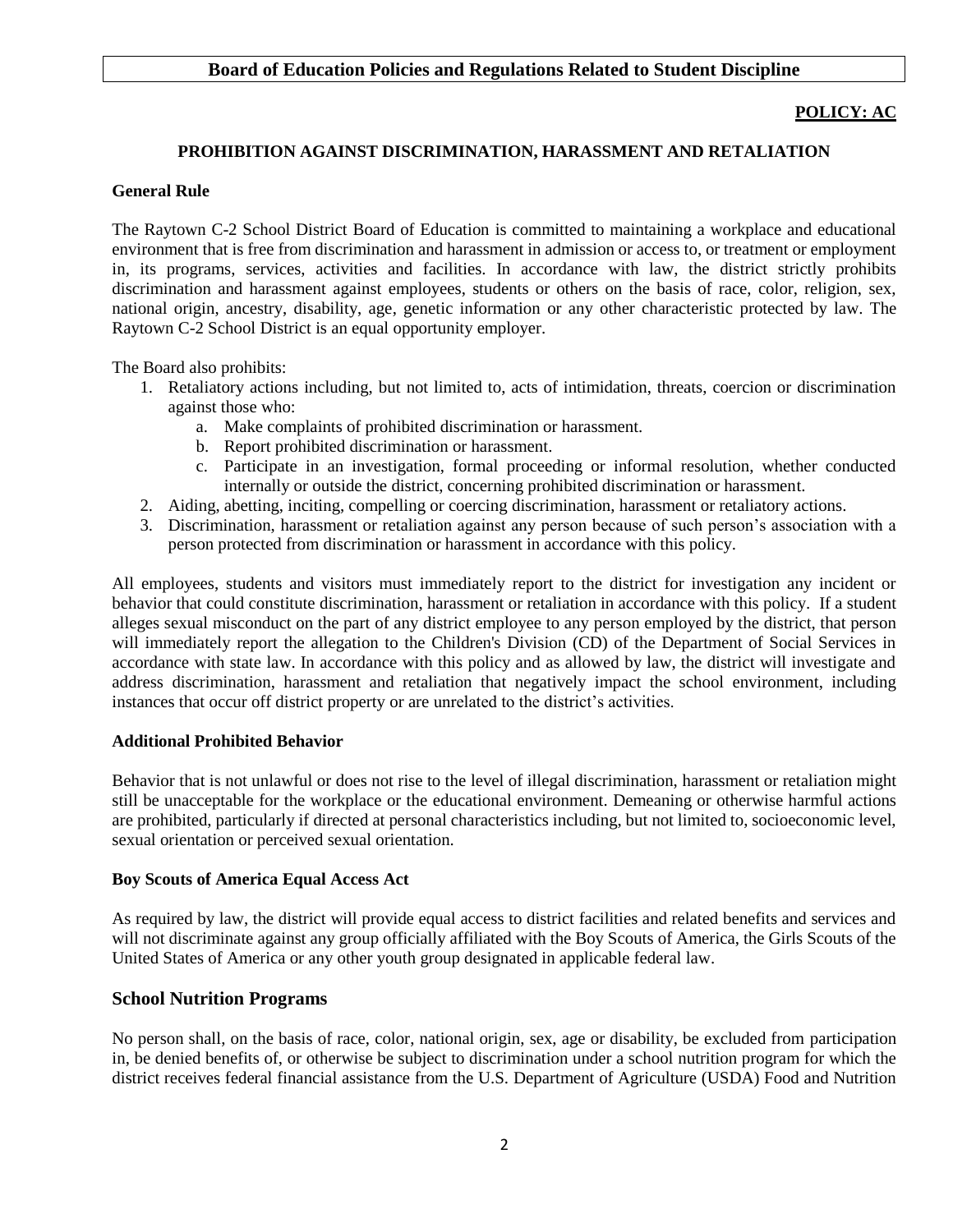Service. School nutrition programs include the National School Lunch Program, the Special Milk Program, the School Breakfast Program and the Summer Food Service Program.

# **Interim Measures**

When a report is made or the district otherwise learns of potential discrimination, harassment or retaliation, the district will take immediate action to protect the alleged victim, including implementing interim measures. For example, the district may alter a class seating arrangement, provide additional supervision for a student or suspend an employee pending an investigation. The district will take immediate steps to prevent retaliation against the alleged victim, any person associated with the alleged victim, or any witnesses or participants in the investigation. These steps may include, but are not limited to, notifying students, employees and others that they are protected from retaliation, ensuring that they know how to report future complaints, and initiating follow-up contact with the complainant to determine if any additional acts of discrimination, harassment or retaliation have occurred.

# **Consequences and Remedies**

If the district determines that discrimination, harassment or retaliation have occurred, the district will take prompt, effective and appropriate action to address the behavior, prevent its recurrence and remedy its effects.

Employees who violate this policy will be disciplined, up to and including employment termination. Students who violate this policy will be disciplined, which may include suspension or expulsion. Patrons, contractors, visitors or others who violate this policy may be prohibited from district property or otherwise restricted while on district property. The superintendent or designee will contact law enforcement or seek a court order to enforce this policy when necessary or when actions may constitute criminal behavior.

Students, employees and others will not be disciplined for speech in circumstances where it is protected by law.

In accordance with law and district policy, any person suspected of abusing or neglecting a child will be reported immediately to the CD.

Remedies provided by the district will attempt to minimize the burden on the victim. Such remedies may include, but are not limited to: providing additional resources such as counseling, providing access to community services, assisting the victim in filing criminal charges when applicable, moving the perpetrator to a different class or school, providing an escort between classes, or allowing the victim to retake or withdraw from a class. The district may provide additional training to students and employees, make periodic assessments to make sure behavior complies with district policy, or perform a climate check to assess the environment in the district.

# **Definitions**

*Compliance Officer* – The individual responsible for implementing this policy, including the acting compliance officer when he or she is performing the duties of the compliance officer.

*Discrimination* – Conferring benefits upon, refusing or denying benefits to, or providing differential treatment to a person or class of persons in violation of law based on race, color, religion, sex, national origin, ancestry, disability, age, genetic information or any other characteristic protected by law, or based on a belief that such a characteristic exists.

*Grievance* – A verbal or written report (also known as a complaint) of discrimination, harassment or retaliation made to the compliance officer.

*Harassment* – A form of discrimination, as defined above, that occurs when the school or work environment becomes permeated with intimidation, ridicule or insult that is sufficiently severe or pervasive enough that it unreasonably alters the employment or educational environment. Behaviors that could constitute illegal harassment include, but are not limited to, the following acts if based on race, color, religion, sex, national origin, ancestry,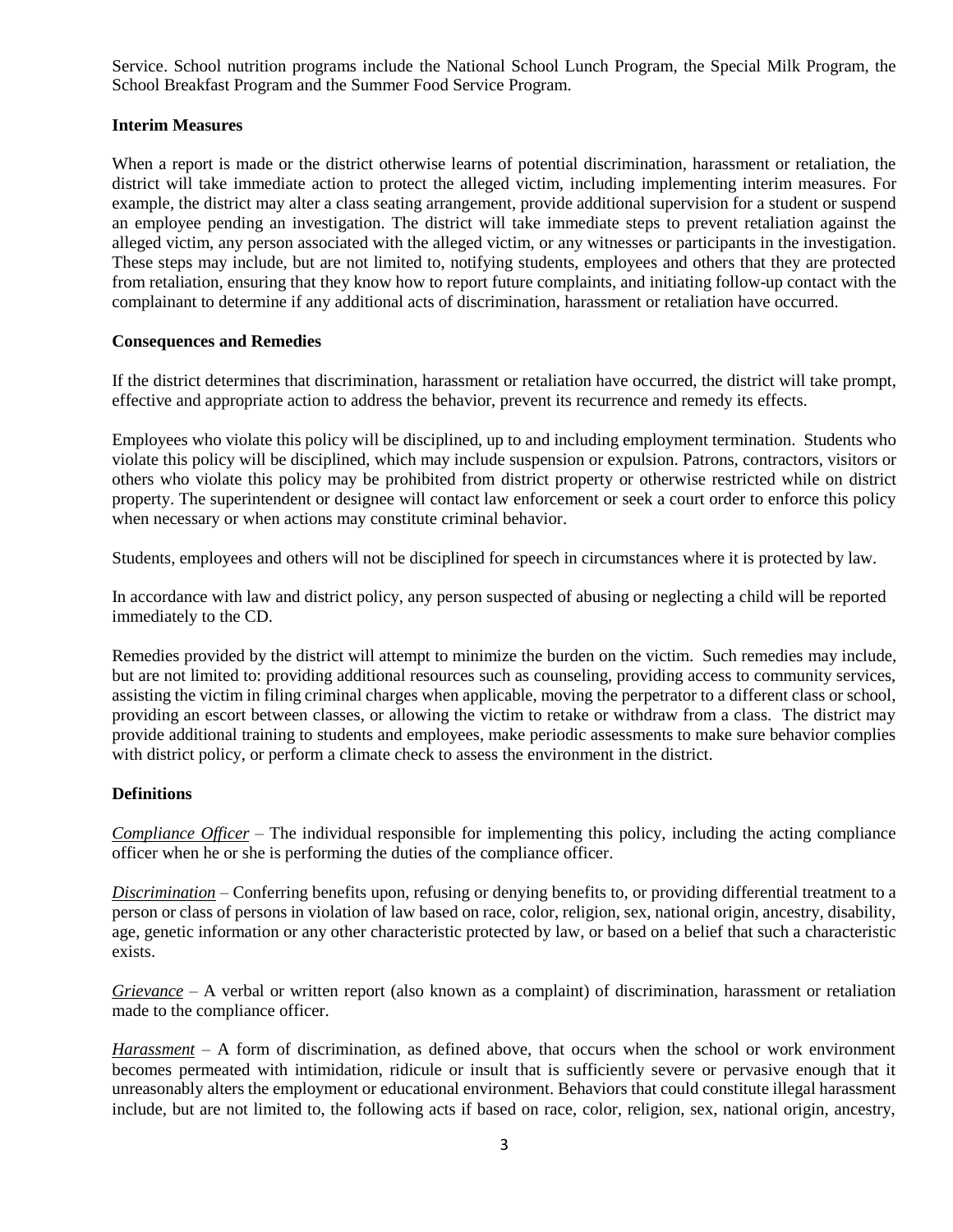disability, age, genetic information or any other characteristic protected by law or based on a belief that such a characteristic exists: graffiti; display of written material, pictures or electronic images; name calling, teasing or taunting; insults, derogatory remarks or slurs; jokes; gestures; threatening, intimidating or hostile acts; physical acts of aggression, assault or violence; theft; or damage to property.

*Sexual Harassment* – A form of discrimination, as defined above, on the basis of sex. Sexual harassment is unwelcome conduct that occurs when a) benefits or decisions are implicitly or explicitly conditioned upon submission to, or punishment is applied for refusing to comply with, unwelcome sexual advances, requests for sexual favors or conduct of a sexual nature; or b) the school or work environment becomes permeated with intimidation, ridicule or insult that is based on sex or is sexual in nature and that is sufficiently severe or pervasive enough to alter the conditions of participation in the district's programs and activities or the conditions of employment. Sexual harassment may occur between members of the same or opposite sex. The district presumes a student cannot consent to behavior of a sexual nature with an adult regardless of the circumstance.

Behaviors that could constitute sexual harassment include, but are not limited to:

- 1. Sexual advances and requests or pressure of any kind for sexual favors, activities or contact.
- 2. Conditioning grades, promotions, rewards or privileges on submission to sexual favors, activities or contact.
- 3. Punishing or reprimanding persons who refuse to comply with sexual requests, activities or contact.
- 4. Graffiti, name calling, slurs, jokes, gestures or communications of a sexual nature or based on sex.
- 5. Physical contact or touching of a sexual nature, including touching of intimate parts and sexually motivated or inappropriate patting, pinching or rubbing.
- 6. Comments about an individual's body, sexual activity or sexual attractiveness.
- 7. Physical sexual acts of aggression, assault or violence, including criminal offenses (such as rape, sexual assault or battery, and sexually motivated stalking) against a person's will or when a person is not capable of giving consent due to the person's age, intellectual disability or use of drugs or alcohol.
- 8. Gender-based harassment and acts of verbal, nonverbal, written, graphic or physical conduct based on sex or sex stereotyping, but not involving conduct of a sexual nature.

*Working Days* – Days on which the district's business offices are open.

# **Compliance Officer**

The Board designates the following individual to act as the district's compliance officer:

Director of Administrative Services 6608 Raytown Road Raytown, MO 64133 Phone: 816.268.7000 / Fax: 816.268.7029

In the event the compliance officer is unavailable or is the subject of a report that would otherwise be made to the compliance officer, reports should instead be directed to the acting compliance officer:

Associate Superintendent of Operations 6608 Raytown Road Raytown, MO 64133-5240 Phone: 816.268.7000 / Fax: 816.268.7029

The compliance officer of acting compliance officer will:

- 1. Coordinate district compliance with this policy and the law.
- 2. Receive all grievances regarding discrimination, harassment and retaliation in the Raytown C-2 School District.
- 3. Serve as the district's designated Title IX, Section 504 and Americans with Disabilities Act (ADA) coordinator, as well as the contact person for compliance with other discrimination laws.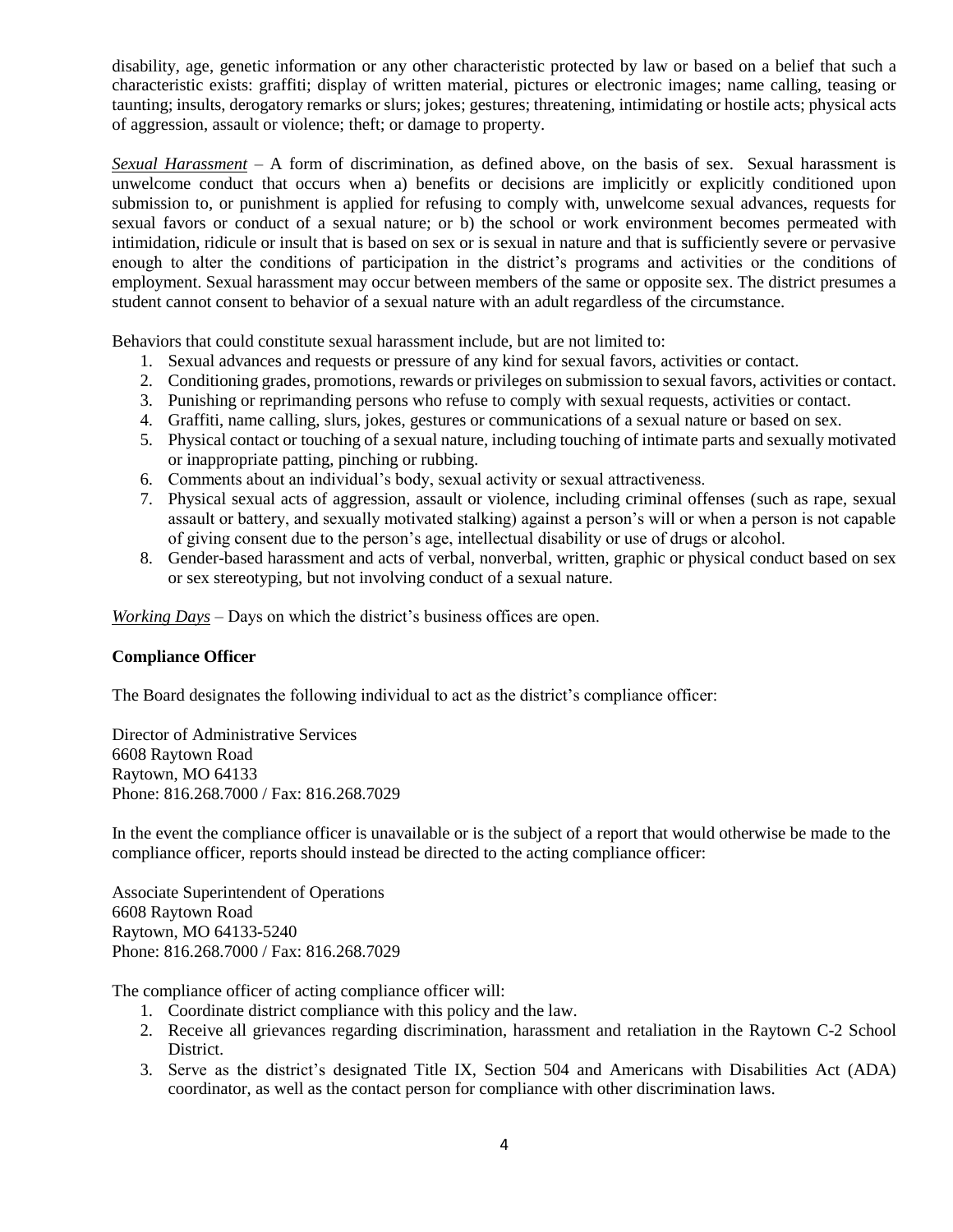- 4. Investigate or assign persons to investigate grievances; monitor the status of grievances to ensure that additional discrimination, harassment and retaliation do not occur; and recommend consequences.
- 5. Review all evidence brought in disciplinary matters to determine whether additional remedies are available, such as separating students in the school environment.
- 6. Determine whether district employees with knowledge of discrimination, harassment or retaliation failed to carry out their reporting duties and recommend disciplinary action, if necessary.
- 7. Communicate regularly with the district's law enforcement unit to determine whether any reported crimes constitute potential discrimination, harassment or retaliation.
- 8. Oversee discrimination, harassment or retaliation grievances, including identifying and addressing any patterns or systemic problems and reporting such problems and patterns to the superintendent or the Board.
- 9. Seek legal advice when necessary to enforce this policy.
- 10. Report to the superintendent and the Board aggregate information regarding the number and frequency of grievances and compliance with this policy.
- 11. Make recommendations regarding changing this policy or the implementation of this policy.
- 12. Coordinate and institute training programs for district staff and supervisors as necessary to meet the goals of this policy, including instruction in recognizing behavior that constitutes discrimination, harassment and retaliation.
- 13. Periodically review student discipline records to determine whether disciplinary consequences are applied uniformly.
- 14. Perform other duties as assigned by the superintendent.

#### **Public Notice**

The superintendent or designee will continuously publicize the district's policy prohibiting discrimination, harassment and retaliation and disseminate information on how to report discrimination, harassment and retaliation. Notification of the district's policy will be posted in a public area of each building used for instruction or employment or open to the public. Information will also be distributed annually to employees, parents / guardians and students as well as to newly enrolled students and newly hired employees. District bulletins, catalogs, application forms, recruitment material and the district's website will include a statement that the Raytown C-2 School District does not discriminate in its programs, services, activities, facilities or with regard to employment. The district will provide information in alternative formats when necessary to accommodate persons with disabilities.

# **Reporting**

Students, employees and others may attempt to resolve minor issues by addressing concerns directly to the person alleged to have violated this policy, but they are not expected or required to do so. Any attempts to voluntarily resolve a grievance will not delay the investigation once a report has been made to the district.

Unless the concern is otherwise voluntarily resolved, all persons must report incidents that might constitute discrimination, harassment or retaliation directly to the compliance officer or acting compliance officer. All district employees will instruct all persons seeking to make a grievance to communicate directly with the compliance officer. Even if the suspected victim of discrimination, harassment or retaliation does not file a grievance, district employees are required to report to the compliance officer any observations, rumors or other information regarding actions prohibited by this policy. If a verbal grievance is made, the person will be asked to submit a written complaint to the compliance officer or acting compliance officer. If a person refuses or is unable to submit a written complaint, the compliance officer will summarize the verbal complaint in writing. The grievance is not needed for the district to take action upon finding a violation of law, district policy or district expectations.

Even if a grievance is not directly filed, if the compliance officer otherwise learns about possible discrimination, harassment or retaliation, including violence, the district will conduct a prompt, impartial, adequate, reliable and thorough investigation to determine whether unlawful conduct occurred and will implement the appropriate interim measures if necessary.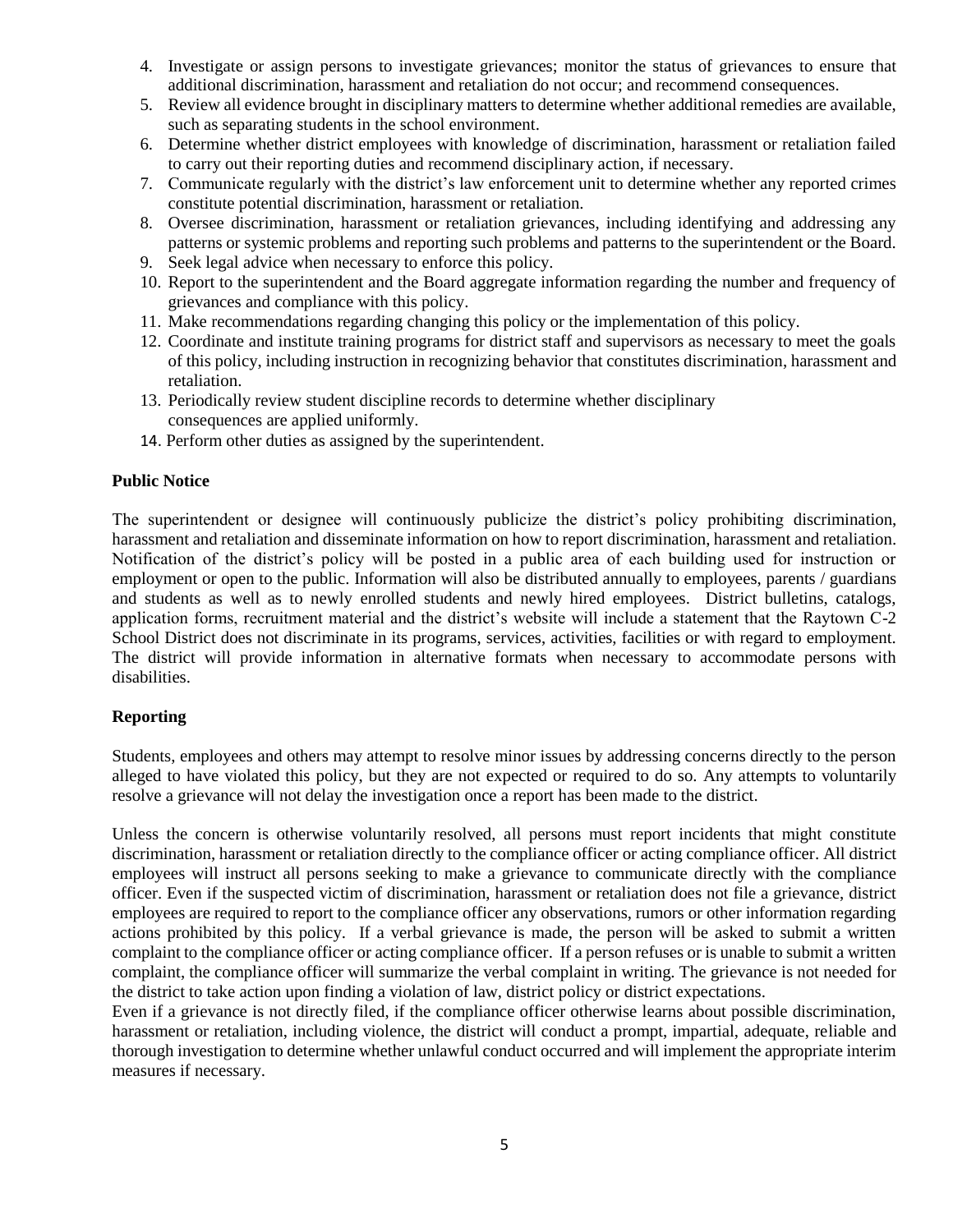#### **Student-on-Student Harassment**

Building-level administrators are in a unique position to identify and address discrimination, harassment and retaliation between students, particularly when behaviors are reported through normal disciplinary process and not through a grievance. Administrators have the ability to immediately discipline a student for prohibited behavior in accordance with the district's discipline policy. Administrators will report all incidents of discrimination, harassment and retaliation to the compliance officer and will direct the parent/guardian and student to the compliance officer for further assistance. The compliance officer may determine that the incident has been appropriately addressed or recommend additional action. When a grievance is filed, the investigation and complaint process detailed below will be used.

# **Investigation**

The district will immediately investigate all grievances. All persons are required to cooperate fully in the investigation. The district compliance officer or other designated investigator may utilize an attorney or other professionals to conduct the investigation.

In determining whether alleged conduct constitutes discrimination, harassment or retaliation, the district will consider the surrounding circumstances, the nature of the behavior, the relationships between the parties involved, past incidents, the context in which the alleged incidents occurred and all other relevant information. Whether a particular action or incident constitutes a violation of this policy requires a determination based on all of the facts and surrounding circumstances. If, after investigation, school officials determine that it is more likely than not (the preponderance of the evidence standard) that discrimination, harassment or other prohibited behavior has occurred, the district will take immediate corrective action.

# **Grievance Process Overview**

- 1. If a person designated to hear a grievance or appeal is the subject of the grievance, the compliance officer may designate an alternative person to hear the grievance, or the next highest step in the grievance process will be used. For example, if the grievance involves the superintendent, the compliance officer may designate someone outside the district to hear the grievance in lieu of the superintendent, or the grievance may be heard directly by the Board.
- 2. An extension of the investigation and reporting deadlines may be warranted if extenuating circumstances exist as determined by the district's compliance officer.The person filing the complaint will be notified when deadlines are extended. If more than twice the allotted time has expired without a response, the appeal may be taken to the next level.
- 3. Failure of the person filing the grievance to appeal within the timelines given will be considered acceptance of the findings and remedial action taken.
- 4. To the extent permitted by law, the district will investigate all grievances, even if an outside enforcing agency such as the Office for Civil Rights, law enforcement or the CD is also investigating a complaint arising from the same circumstances.
- 5. The district will only share information regarding an individually identifiable student or employee with the person filing the grievance or other persons if allowed by law and in accordance with Board policy.
- 6. Upon receiving a grievance, district administrators or supervisors, after consultation with the compliance officer, will implement interim measures as described in this policy if necessary to prevent further potential discrimination, harassment or retaliation during the pending investigation.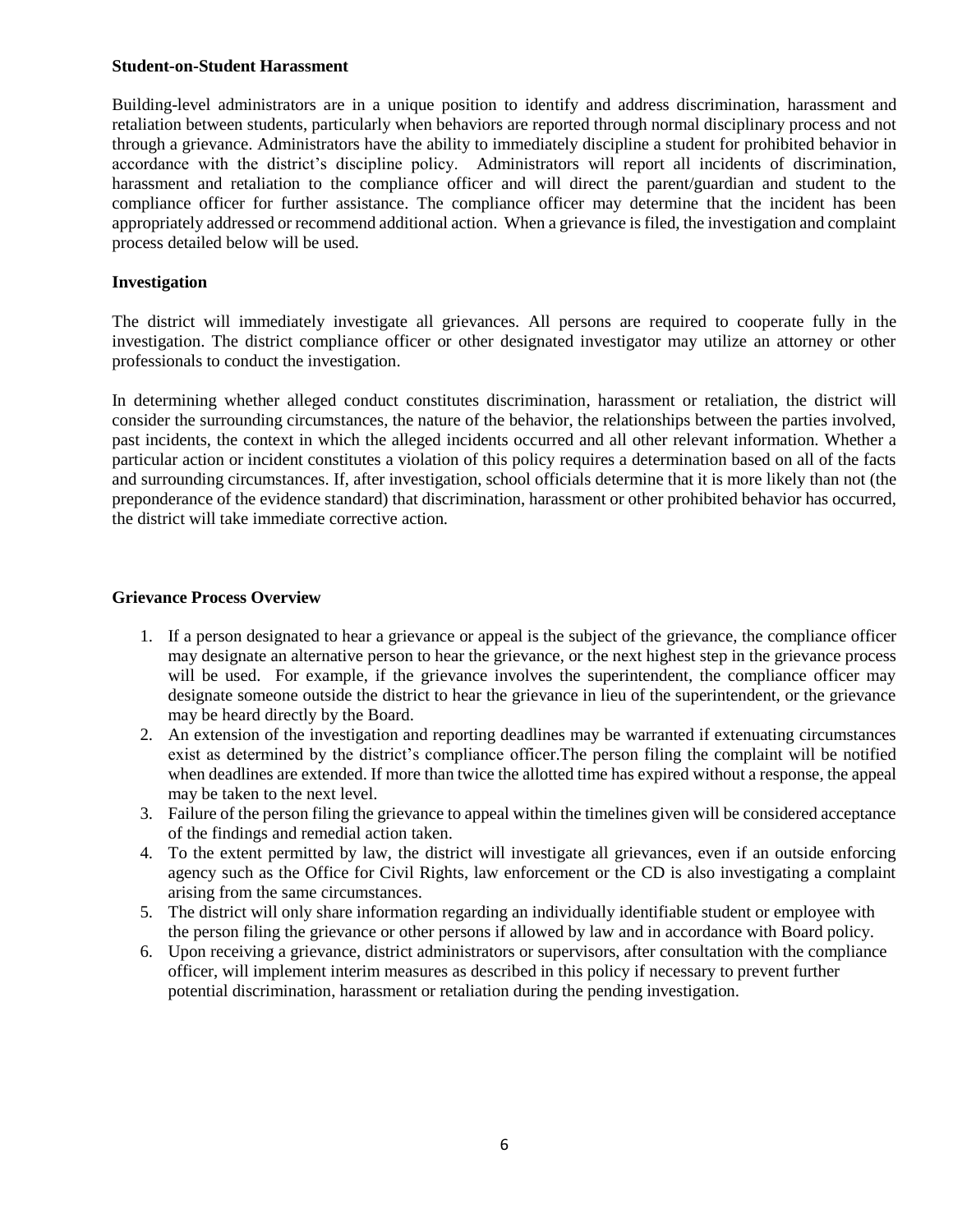#### **Grievance Process**

*Level I* – A grievance is filed with the district's compliance officer. The compliance officer may, at his or her discretion, assign a school principal or other appropriate supervisor to conduct the investigation when appropriate.

Regardless of who investigates the grievance, an investigation will commence immediately, but no later than five (5) working days after the compliance officer receives the grievance. The compliance officer or designee shall conduct a prompt, impartial, adequate, reliable and thorough investigation, including the opportunity for the person filing the grievance and other parties involved to identify witnesses and provide information and other evidence. The compliance officer or designee will evaluate all relevant information and documentation relating to the grievance.

Within 30 working days of receiving the grievance, the compliance officer will complete a written report that summarizes the facts and makes conclusions on whether the facts constitute a violation of this policy based on the appropriate legal standards. If a violation of this policy is found, the compliance officer will recommend corrective action to the superintendent to address the discrimination, harassment or retaliation; prevent reoccurrence; and remedy its effects. If someone other than the compliance officer conducts the investigation, the compliance officer or acting compliance officer will review and sign the report. The person who filed the grievance, the victim if someone other than the victim filed the grievance and any alleged perpetrator will be notified in writing, within five working days of the completion of the report, in accordance with law and district policy, regarding whether the district's compliance officer or designee determined that district policy was violated.

*Level II* – Within five (5) working days after receiving the Level I decision, the person filing the grievance, the victim if someone other than the victim filed the grievance, or any alleged perpetrator may appeal the compliance officer's decision to the superintendent by notifying the superintendent in writing. The superintendent may, at his or her discretion, designate another person (other than the compliance officer) to review the matter when appropriate.

Within ten (10) working days, the superintendent will complete a written decision on the appeal, stating whether a violation of this policy is found and, if so, stating what corrective actions will be implemented. If someone other than the superintendent conducts the appeal, the superintendent will review and sign the report before it is given to the person appealing. A copy of the appeal and decision will be given to the compliance officer or acting compliance officer. The person who initially filed the grievance, the victim if someone other than the victim filed the grievance and any alleged perpetrator will be notified in writing, within five working days of the superintendent's decision, regarding whether the superintendent or designee determined that district policy was violated.

*Level III* – Within five (5) working days after receiving the Level II decision, the person filing the grievance, the victim if someone other than the victim filed the grievance or any alleged perpetrator may appeal the superintendent's decision to the Board by notifying the Board secretary in writing. The person filing the grievance and the alleged perpetrator will be allowed to address the Board, and the Board may call for the presence of such other persons deemed necessary. The Board will issue a decision within 30 working days for implementation by the administration. The Board secretary will give the compliance officer or acting compliance officer a copy of the appeal and decision. The person who filed the grievance, the victim if someone other than the victim filed the grievance and the alleged perpetrator will be notified in writing, within five working days of the Board's decision, in accordance with law and district policy, regarding whether the Board determined that district policy was violated. The decision of the Board is final.

# **Confidentiality and Records**

To the extent permitted by law and in accordance with Board policy, the district will keep confidential the identity of the person filing a grievance and any grievance or other document that is generated or received pertaining to grievances. Information may be disclosed if necessary to further the investigation, appeal or resolution of a grievance, or if necessary to carry out disciplinary measures. The district will disclose information to the district's attorney, law enforcement, the Children's Division and others when necessary to enforce this policy or when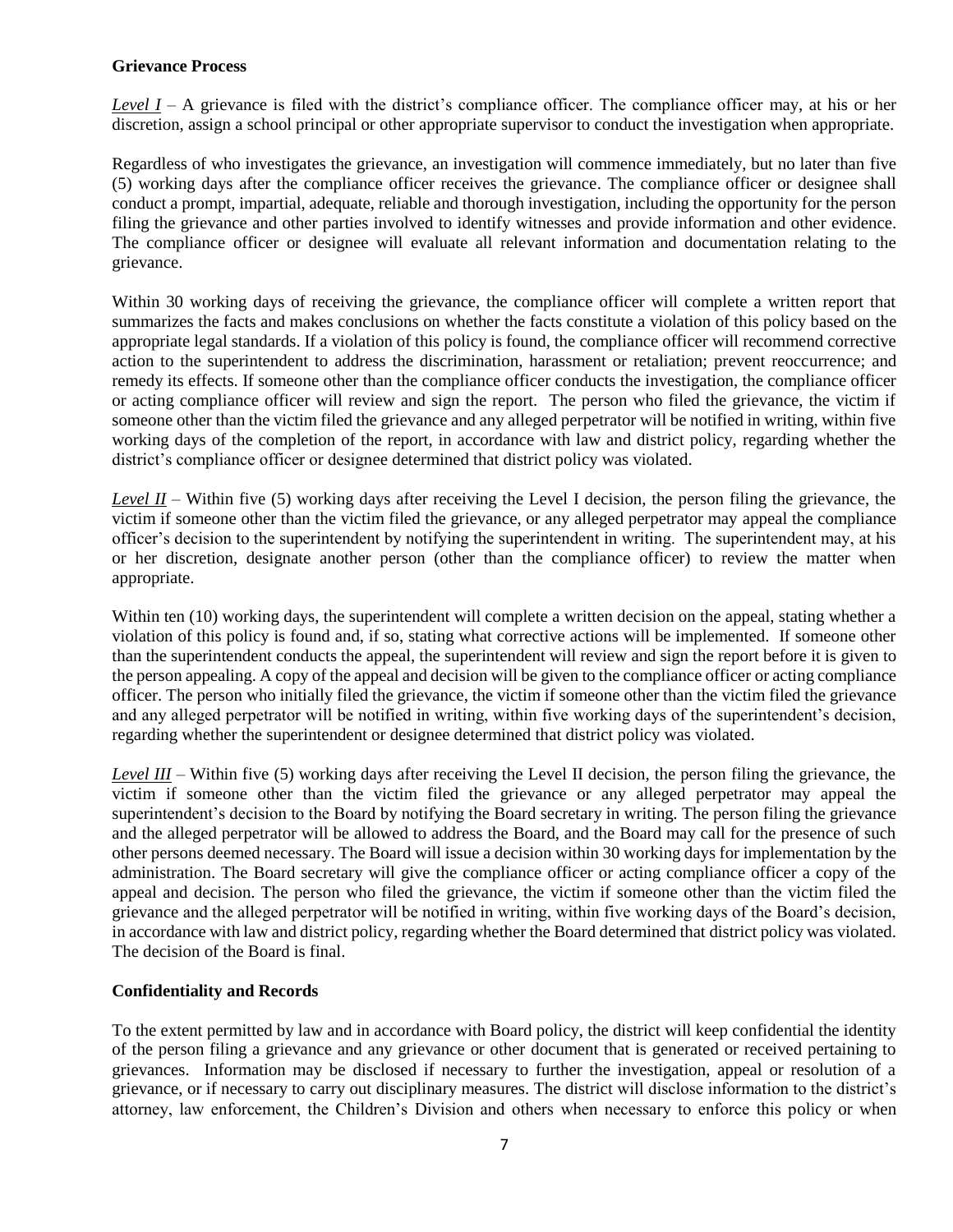required by law. In implementing this policy, the district will comply with state and federal laws regarding the confidentiality of student and employee records. Information regarding any resulting employee or student disciplinary action will be maintained and released in the same manner as any other disciplinary record. The district will keep any documentation created in investigating the complaint including, but not limited to, documentation considered when making any conclusions, in accordance with the Missouri Secretary of State's retention manuals and as advised by the district's attorney.

# **Training**

The district will provide training to employees on identifying and reporting acts that may constitute discrimination, harassment or retaliation. The district will instruct employees to make all complaints to the district's compliance officer or acting compliance officer and will provide current contact information for these persons. The district will inform employees of the consequences of violating this policy and the remedies the district may use to rectify policy violations. All employees will have access to the district's current policy, required notices and complaint forms. The district will provide additional training to any person responsible for investigating potential discrimination, harassment or retaliation. The district will provide information to parents/guardians and students regarding this policy and will provide age-appropriate instruction to students.

#### **POLICY: EHB**

# **TECHNOLOGY USAGE**

The Raytown C-2 School District's technology exists for the purpose of enhancing the educational opportunities and achievement of district students. Research shows that students who have access to technology improve achievement. In addition, technology assists with the professional enrichment of the staff and increases engagement of students' families and other patrons of the district, all of which positively impact student achievement. The district will periodically conduct a technology census to ensure that instructional resources and equipment that support and extend the curriculum are readily available to teachers and students.

The purpose of this policy is to facilitate access to district technology and to create a safe environment in which to use that technology. Because technology changes rapidly and employees and students need immediate guidance, the superintendent or designee is directed to create procedures to implement this policy and to regularly review those procedures to ensure they are current.

# **Definitions**

*Technology Resources* – Technologies, devices and services used to access, process, store or communicate information. This definition includes, but is not limited to: computers; modems; printers; scanners; fax machines and transmissions; telephonic equipment; mobile phones; audio-visual equipment; Internet; electronic mail (email); electronic communications devices and services, including wireless access; multi-media resources; hardware; and software. Technology resources may include technologies, devices and services provide to the district by a third party.

*User* – Any person who is permitted by the district to utilize any portion of the district's technology resources including, but not limited to, students, employees, School Board members and agents of the school district.

*User Identification (ID)* – Any identifier that would allow a user access to the district's technology resources or to any program including, but not limited to, e-mail and Internet access.

*Password* – A unique word, phrase or combination of alphabetic, numeric and non-alphanumeric characters used to authenticate a user ID as belonging to a user.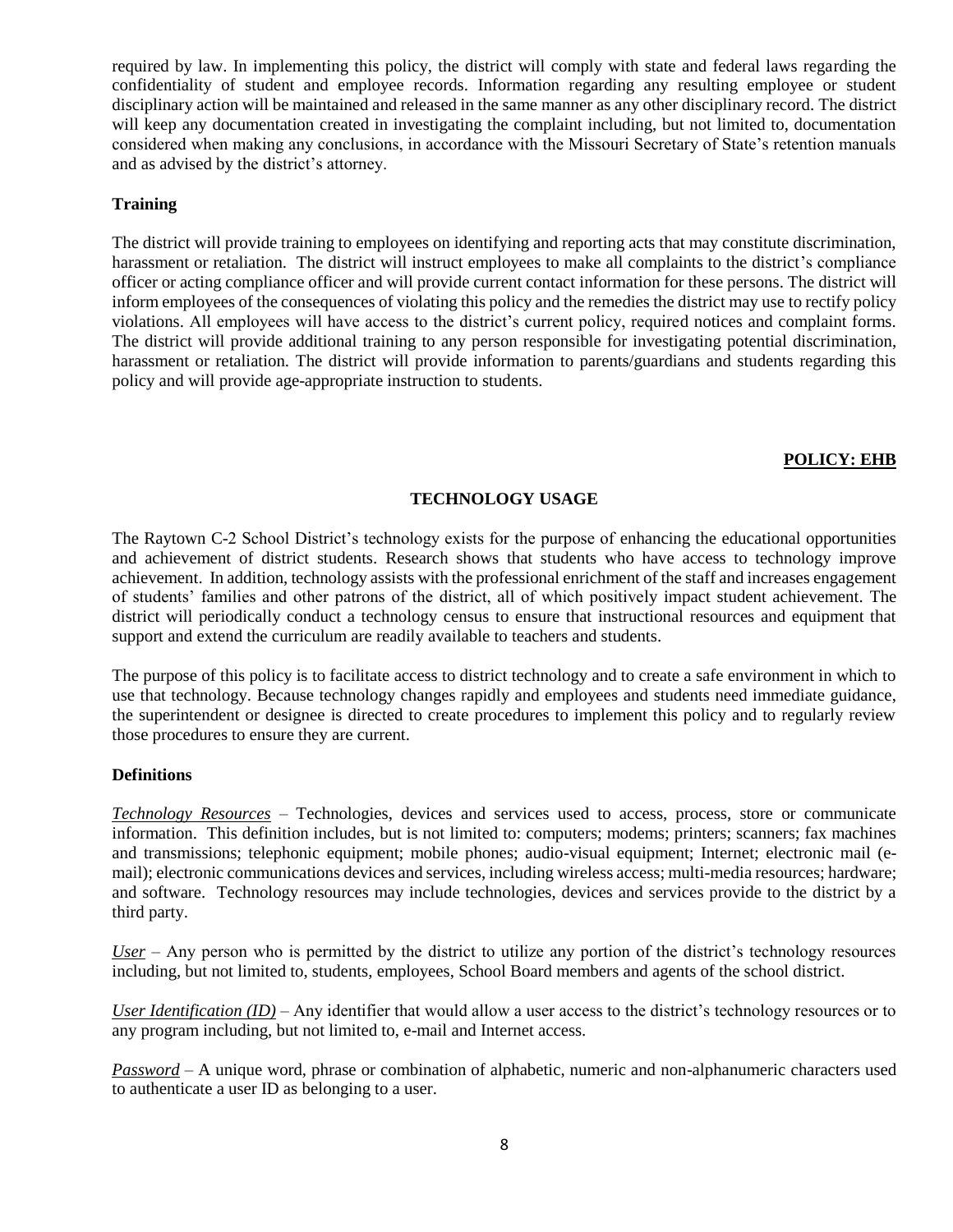# **Authorized Users**

The district's technology resources may be used by authorized students, employees, School Board members and other persons approved by the superintendent or designee, such as consultants, legal counsel and independent contractors. All users must agree to follow the district's policies and procedures and sign or electronically consent to the district's User Agreement prior to accessing or using district technology resources, unless excused by the superintendent or designee.

Use of the district's technology resources is a privilege, not a right. No potential user will be given an ID, password or other access to district technology if he or she is considered a security risk by the superintendent or designee.

# **User Privacy**

A user does not have a legal expectation of privacy in the user's electronic communications or other activities involving the district's technology resources including, but not limited to, voice mail, telecommunications, e-mail and access to the Internet or network drives. By using the district's network and technology resources, all users are consenting to having their electronic communications and all other use monitored by the district. A user ID with email access will only be provided to authorized users on condition that the user consents to interception of or access to all communications accessed, sent, received or stored using district technology.

Electronic communications, downloaded material and all data stored on the district's technology resources, including files deleted from a user's account, may be intercepted, accessed, monitored or searched by district administrators or their designees at any time in the regular course of business. Such access may include, but is not limited to, verifying that users are complying with district policies and rules and investigating potential misconduct. Any such search, access or interception shall comply with all applicable laws. Users are required to return district technology resources to the district upon demand including, but not limited to, mobile phones, laptops and tablets.

#### **Technology Administration**

The Board directs the superintendent of designee to assign trained personnel to maintain the district's technology in a manner that will protect the district from liability and will protect confidential student and employee information retained on or accessible through district technology resources.

Administrators of district technology resources may suspend access to and/or availability of the district's technology resources to diagnose and investigate network problems or potential violations of the law or district policies and procedures. All district technology resources are considered district property. The district may remove, change or exchange hardware or other technology between buildings, classrooms or users at any time without prior notice. Authorized district personnel may install or remove programs or information, install equipment, upgrade any system or enter any system at any time.

#### **Content Filtering and Monitoring**

The district will monitor the online activities of minors and operate a technology protection measure ("content filter") on the network and all district technology with Internet access, as required by law. In accordance with law, the content filter will be used to protect against access to visual depictions that are obscene or harmful to minors or are child pornography. Content filters are not foolproof, and the district cannot guarantee that users will never be able to access offensive materials using district equipment. Evading or disabling, or attempting to evade or disable, a content filter installed by the district is prohibited.

The superintendent, designee or the district's technology administrator may fully or partially disable the district's content filter to enable access for an adult for bona fide research or other lawful purposes. In making decisions to fully or partially disable the district's content filter, the administrator shall consider whether the use will serve a legitimate educational purpose or otherwise benefit the district.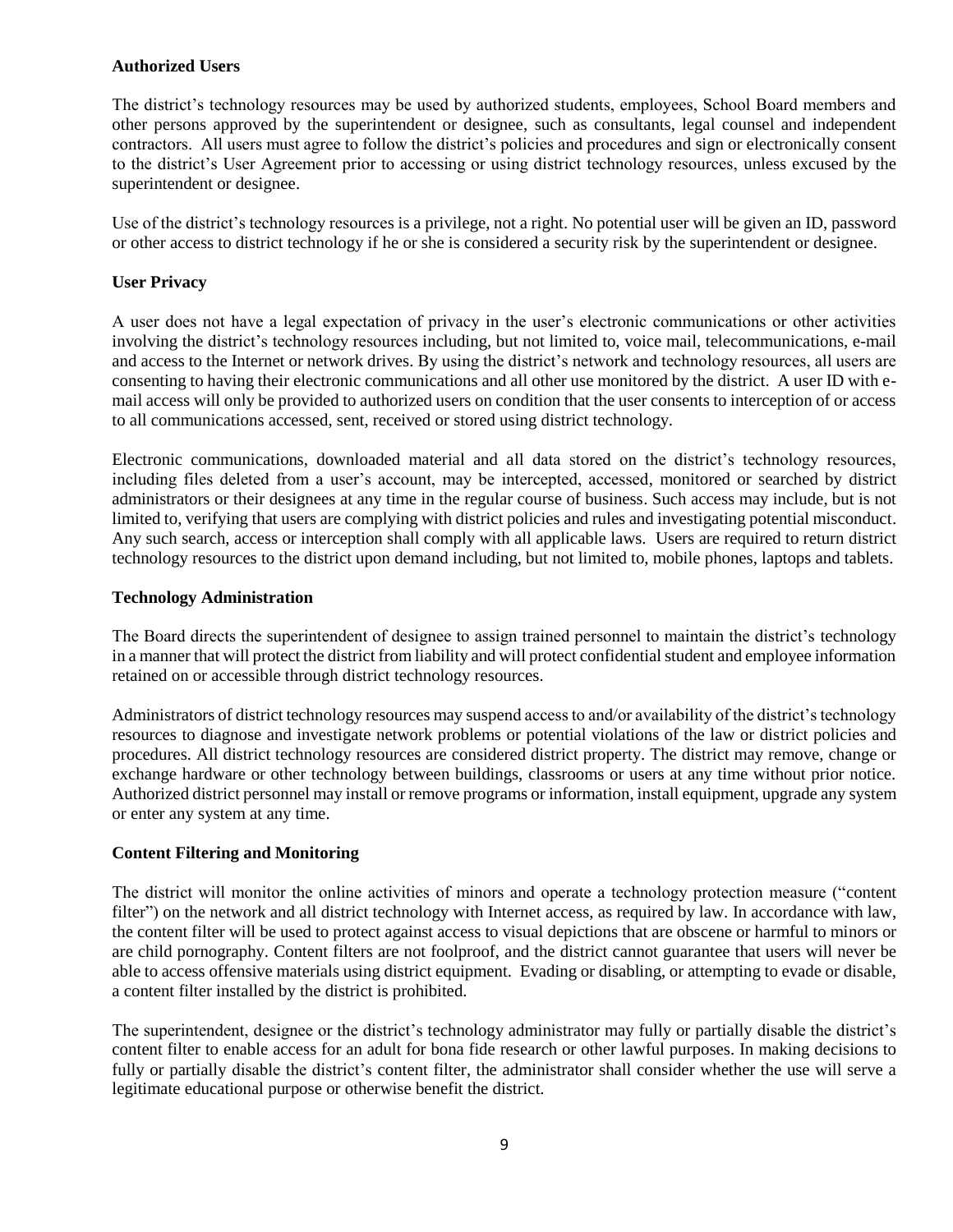The superintendent or designee will create a procedure that allows students, employees or other users to request that the district review or adjust the content filter to allow access to a website or specific content.

# **Online Safety, Security and Confidentiality**

In addition to the use of a content filter, the district will take measures to prevent minors from using district technology to access inappropriate matter or materials harmful to minors on the Internet. Such measures shall include, but are not limited to, supervising and monitoring student technology use, careful planning when using technology in the curriculum, and instruction on appropriate materials. The superintendent, designee and/or the district's technology administrator will develop procedures to provide users guidance on which materials and uses are inappropriate, including network etiquette guidelines.

All minor students will be instructed on safety and security issues, including instruction on the dangers of sharing personal information about themselves or others when using e-mail, social media, chat rooms or other forms of direct electronic communication. Instruction will also address cyber bullying awareness and response and appropriate online behavior, including interacting with other individuals on social networking websites and in chat rooms.

This instruction will occur in the district's computer courses, courses in which students are introduced to the computer and the Internet, or courses that use the Internet in instruction. Students are required to follow all district rules when using district technology resources and are prohibited from sharing personal information online unless authorized by the district.

All district employees must abide by state and federal law and Board policies and procedures when using district technology resources to communicate information about personally identifiable students to prevent unlawful disclosure of student information or records.

All users are prohibited from using district technology to gain unauthorized access to a technology system or information; connect to other systems in evasion of the physical limitations of the remote system; copy district files without authorization; interfere with the ability of others to utilize technology; secure a higher level of privilege without authorization; introduce computer viruses, hacking tools, or other disruptive/destructive programs onto district technology; or evade or disable a content filter.

# **Closed Forum**

The district's technology resources are not a public forum for expression of any kind and are to be considered a closed forum to the extent allowed by law. The district's webpage will provide information about the school district, but will not be used as an open forum. All expressive activities involving district technology resources that students, parents/guardians and members of the public might reasonably perceive to bear the imprimatur of the district and that are designed to impart particular knowledge or skills to student participants and audiences are considered curricular publications. All curricular publications are subject to reasonable prior restraint, editing and deletion on behalf of the school district for legitimate pedagogical reasons. All other expressive activities involving the district's technology are subject to reasonable prior restraint and subject matter restrictions as allowed by law and Board policies.

# **Inventory and Disposal**

The district will regularly inventory all district technology resources in accordance with the district's policies on inventory management. Technology resources that are no longer needed will be disposed of in accordance with law and district policies and procedures related to disposal of surplus property.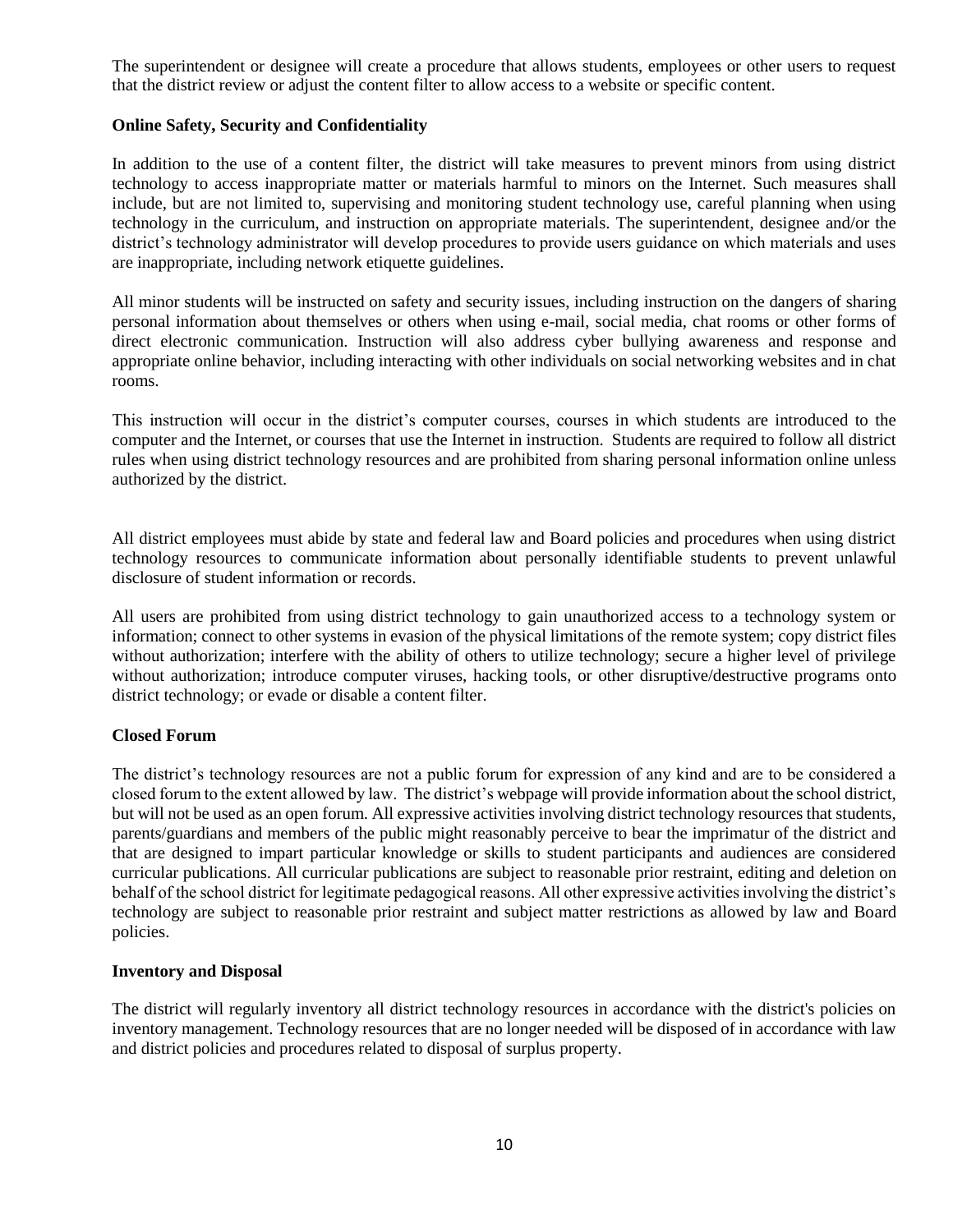# **Violations of Technology Usage Policies and Procedures**

Use of technology resources in a disruptive, inappropriate or illegal manner impairs the district's mission, squanders resources and shall not be tolerated. Therefore, a consistently high level of personal responsibility is expected of all users granted access to the district's technology resources. Any violation of district policies or procedures regarding technology usage may result in temporary, long-term or permanent suspension of use privileges. User privileges may be suspended pending investigation into the use of the district's technology resources.

Employees may be disciplined or terminated, and students suspended or expelled, for violating the district's technology policies and procedures. Any attempted violation of the district's technology policies or procedures, regardless of the success or failure of the attempt, may result in the same discipline or suspension of privileges as that of an actual violation. The district will cooperate with law enforcement in investigating any unlawful use of the district's technology resources.

# **Damages**

All damages incurred by the district due to a user's intentional or negligent misuse of the district's technology resources, including loss of property and staff time, will be charged to the user. District administrators have the authority to sign any criminal complaint regarding damage to district technology.

# **No Warranty/No Endorsement**

The district makes no warranties of any kind, whether expressed or implied, for the services, products or access it provides. The district's technology resources are available on an "as is, as available" basis. The district is not responsible for loss of data, delays, non-deliveries, mis-deliveries or service interruptions. The district does not endorse the content nor guarantee the accuracy or quality of information obtained using the district's technology resources.

# **POLICY: IGDBA**

# **DISTRIBUTION OF NONCURRICULUAR STUDENT PUBLICATIONS**

# **I. Guidelines**

Students may distribute, at reasonable times and places, unofficial material, including but not limited to petitions, buttons, badges, or other insignia. If the district allows students to use its technology resources for noncurricular purposes, any exchange of unofficial material which is delivered or accessed using district technology resources is also subject to this policy. However, students cannot distribute expressions which:

- A. Are obscene to minors.
- B. Are libelous.
- C. Are pervasively indecent or vulgar, or contain any indecent or vulgar language.
- D. Advertise any product or service not permitted to minors by law.
- E. Constitute insulting or fighting words, the very expression of which injures or harasses other people (e.g., threats of violence, defamation of character or of a person's race, religion or ethnic origin).
- F. Present a clear and present likelihood that, either because of their content or their manner of distribution, will cause a material and substantial disruption of the proper and orderly operation and discipline of the school or school activities, will cause the commission of unlawful acts or the violation of lawful school procedures.

#### **II. Procedures**

Anyone wishing to distribute unofficial material must first submit for approval a copy of the material to the principal or designee 24 hours in advance of desired distribution time, together with the following information: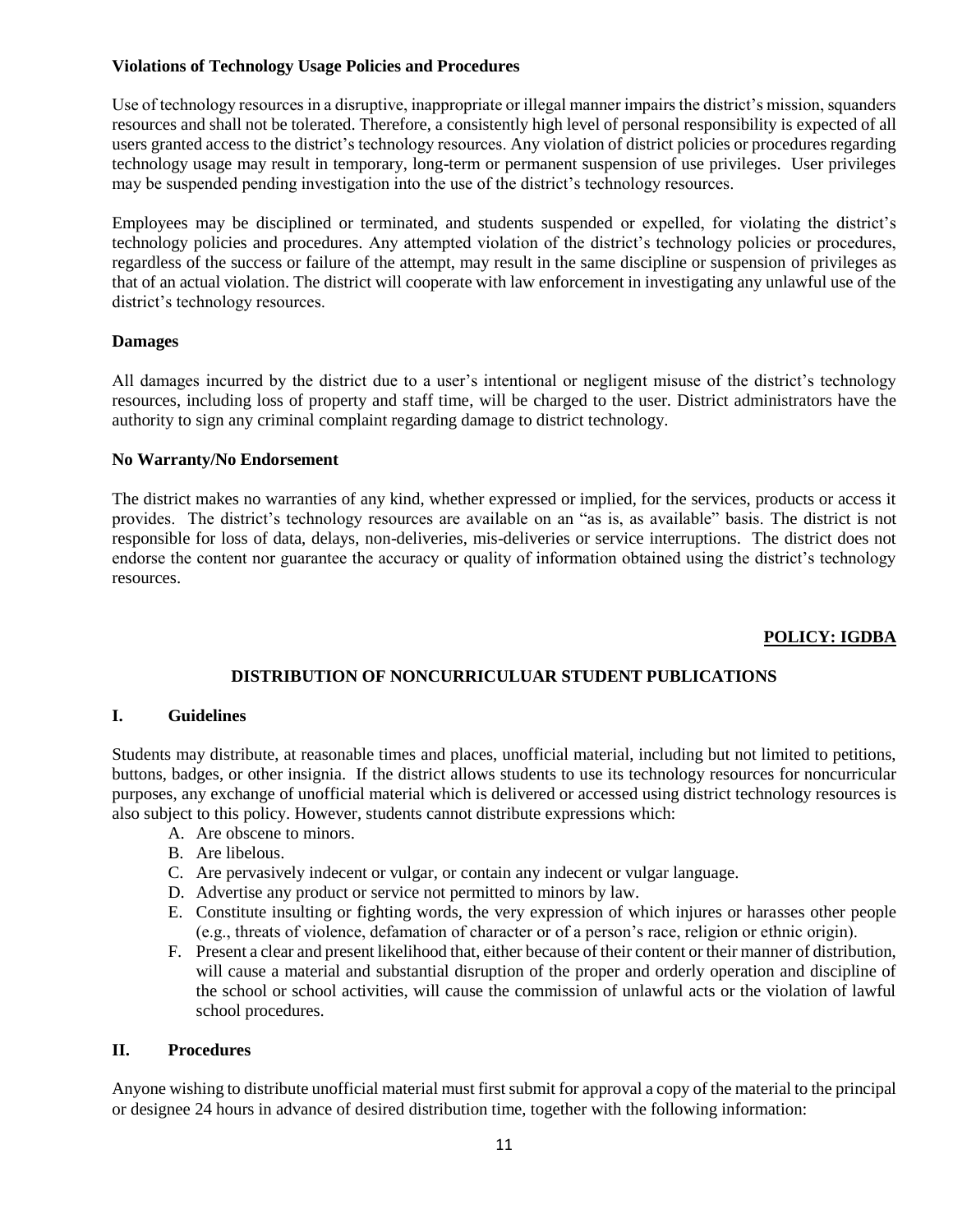- A. Name and phone number of the person submitting request.
- B. Date(s) and time(s) of day of intended distribution.
- C. Location where material will be distributed.
- D. The grade(s) of students to whom the distribution is intended. Within 24 hours of submission, the principal (or his or her designee) will render a decision whether the material violates the Guidelines in Section I or the time, place and manner restrictions in Section III of this policy. In the event that permission to distribute the material is denied, the person submitting the request should be informed in writing of the reasons for the denial.

Permission to distribute material does not imply approval of its contents by the school, the administration, the Board, or the individual reviewing the material submitted.

If the person submitting the request does not receive a response within 24 hours of submission, the person shall contact the office to verify that the lack of response was not due to an inability to locate the person. If the person has made this verification and there is no response to the request, the material may be distributed in accordance with the time, place and manner provisions in Section III.

If the person is dissatisfied with the decision of the principal (or designee), the person may submit a written request for appeal to the superintendent of schools or his or her secretary.

If the person does not receive a response within three (3) days (not counting Saturdays, Sundays and holidays) of submitting the appeal, the person shall contact the office of the superintendent to verify that the lack of response is not due to an inability to locate the person.

If the person has made this verification and there is no response to the appeal, the material may be distributed in accordance with the time, place and manner provisions in Section III.

At every level of the process, the person submitting the request shall have the right to appear and present the reasons supported by relevant witnesses and material, as to why distribution of the unofficial material is appropriate.

# **III. Time, Place and Manner of Distribution**

The distribution of unofficial material shall be limited to a reasonable time, place and manner as follows:

- A. No unofficial material may be distributed during and at the place of a normal school activity if it is reasonably likely to cause a material and substantial disruption of that activity.
- B. Distribution of unofficial material is prohibited when it blocks the safe flow of traffic within corridors and entrance ways of the schools or when it disrupts the use of the district technology resources.

# **IV. Definitions**

The following definitions apply to the following terms as used in this policy:

A. *"Obscene to minors"* is defined as:

- 1. The average person, applying contemporary community standards, would find that the unofficial material, taken as a whole, appeals to the prurient interest of minors of the age to whom distribution is requested; and/or
- 2. The unofficial material depicts or describes, in a manner that is patently offensive to prevailing standards in the adult community concerning how such conduct should be presented to minors of the age to whom distribution is requested, sexual conduct such as intimate sexual acts (normal or perverted), masturbation, excretory functions, and lewd exhibition of the genitals; and/or
- 3. The unofficial material, taken as a whole, lacks serious literary, artistic, political or scientific value for minors.
- B. *"Minor"* means any person under the age of 18.
- C. *"Material and substantial disruption"* of a normal school activity is defined as follows: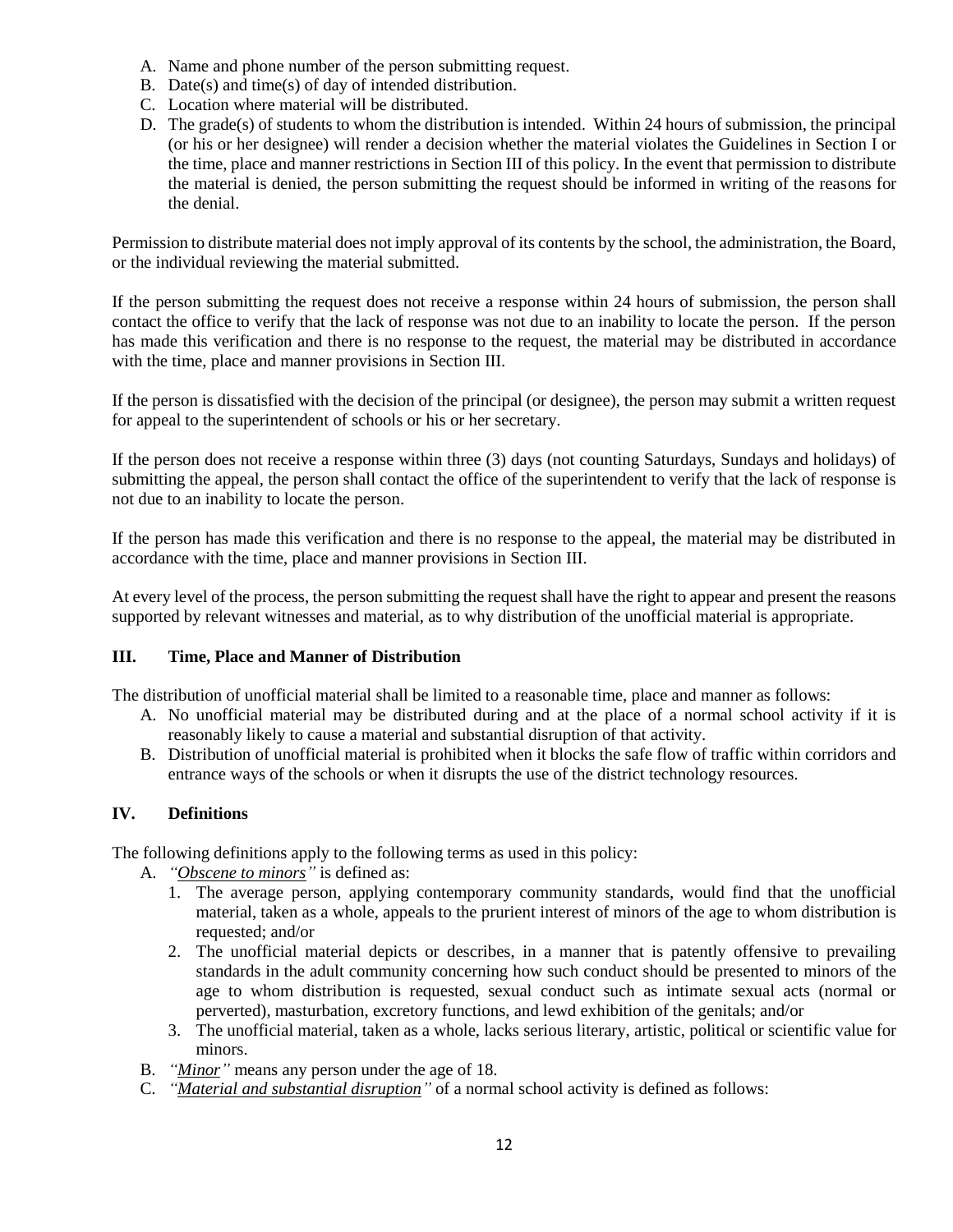- 1. Where the normal school activity is an educational program of the district for which student attendance is compulsory, "material and substantial disruption" is defined as any disruption which interferes with or impedes the implementation of that program.
- 2. Where the normal school activity is voluntary in nature (including, without limitation, school athletic events, school plays and concerts, and lunch periods), "material and substantial disruption" is defined as student rioting, unlawful seizures of property, widespread shouting or boisterous conduct inappropriate to the event, participation in a school boycott, demonstration, sit-in, stand-in, walk-out or other related forms of activity.

In order for expression to be considered disruptive, there must exist specific facts upon which the likelihood of disruption can be forecast, including past experience in the school, current events influencing student activities and behavior, and instances of actual or threatened disruption relating to the material in question.

- D. *"School activities"* means any activity of students sponsored by the school and includes by way of example, and not by way of limitation – classroom work, library activities, physical education classes, official assemblies and other similar gatherings, school athletic contests, band concerts, school plays, and in-school lunch periods.
- E. *"Unofficial material"* includes all written or pictorial communications except school publications funded and/or sponsored or authorized by the school. Examples include leaflets, buttons, badges, insignia, brochures, flyers, petitions, placards, underground newspapers, websites, links to websites, and e-mails, whether created by students or others.
- F. *"Libelous"* is a false and unprivileged statement about a specific individual that tends to harm the individual's reputation, or to lower him or her in the esteem of the community.
- G. *"Distribution"* means circulation or dissemination of unofficial material by means of handing out free copies, selling or offering copies for sale and accepting donations for copies or delivery via district technology. It includes displaying unofficial material in areas of the school which are generally frequented by students.

# **V. Disciplinary Action**

Distribution by a student of unofficial material prohibited in Section I or in violation of Section III may be treated as a violation of the student discipline code.

# **VI. Notice of Policy to Students**

A copy of this policy will be published in student handbooks and posted conspicuously in school buildings.

# **POLICY: JED**

# **STUDENT ABSENCES AND EXCUSES**

The Board recognizes the importance of regular student attendance to a successful learning experience. Research supports the fact that attendance is crucial to improving student achievement. At least one (1) study identified attendance as the single greatest indicator of student achievement. The Board further recognizes that:

- 1. Frequent absences of students from regular classroom learning experiences disrupt the continuity of the instructional process.
- 2. The benefits of the classroom instruction, once lost, cannot be entirely regained.
- 3. The entire process of education requires a regular continuity of instruction, classroom participation, learning experiences and study in order to meet the district's student achievement goals.
- 4. Holding students and their parents/guardians responsible for attendance is part of the district's larger mission to train students to be productive citizens and employees.
- 5. State law reflects the importance of regular attendance by establishing compulsory school attendance and charging this Board to enforce that law.
- 6. State law authorizes school boards to make all needful rules for organization and government in the district.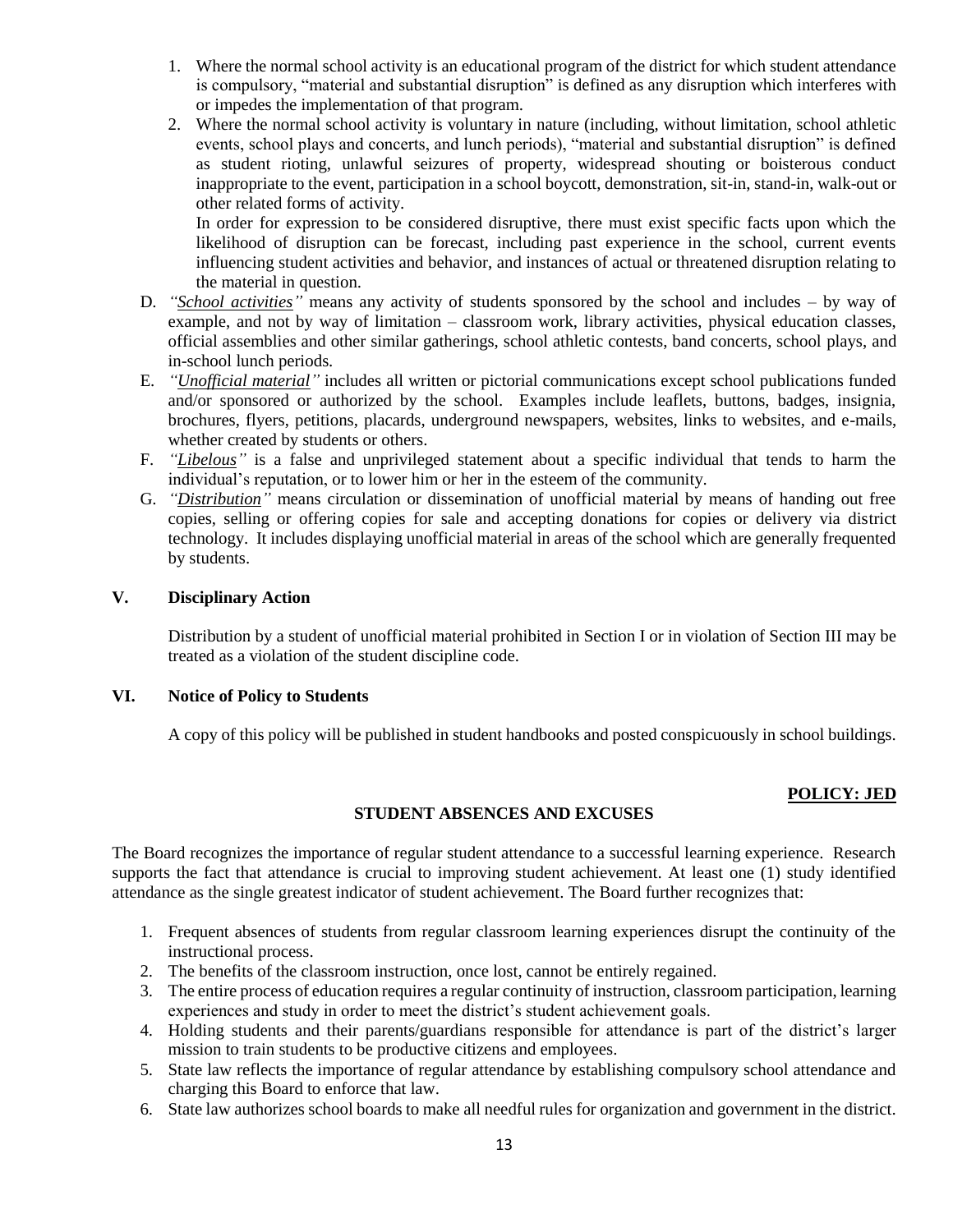Therefore, regular and punctual patterns of attendance will be expected of each student enrolled in the Raytown C-2 School District.

# **Development of Rules and Procedures**

The superintendent, with the assistance of building-level administrators and other administrative and professional staff, shall establish rules and procedures for student attendance within the district. The primary purpose of the district's attendance rules and procedures shall be to change behavior, not to punish students. Such rules and procedures shall be published on the district's website and in appropriate handbooks and shall be subject to review by the Board of Education. The administration will develop rules and procedures that minimally include:

- 1. Clear and reasonable attendance standards with consistently enforced consequences for violating those standards.
- 2. Early intervention strategies for students in primary and elementary grades.
- 3. Targeted intervention strategies.
- 4. Strategies to increase engagement with students and families.

In developing these rules and procedures, the administration will collect data to determine why students are absent. Data collected will include, but not be limited to:

- 1. Reasons for student absences.
- 2. Family attitudes toward school attendance.
- 3. The extent to which family members of students who are frequently absent feel engaged in student learning.
- 4. The extent to which family members of students who are frequently absent feel engaged in student learning.
- 5. Academic needs of frequently absent students.
- 6. Nonacademic service needs of frequently absent students.

In response to the data collected, the superintendent or designee will implement one (1) or more of the following strategies:

- 1. Academic support programs for students and families.
- 2. Use of alternative educational methods, such as distance learning and homebound instruction.
- 3. Use of available, appropriate community resources.
- 4. Staff-Student advisory or mentoring programs designed to increase student engagement with the school.
- 5. Procedures for student and family contact with students are absent.

No rule or procedure will preclude a student from making up work missed due to any type of absence, including absences due to suspension. Procedures and rules must include a due process component that includes notice before consequences are imposed and that allows students and their parents/guardians to appeal any imposed consequence to the superintendent. The Board will not hear appeals of consequences for excessive absences.

The district will maintain a comprehensive system of attendance records for each student. Each teacher is responsible for the accurate reporting of daily attendance in the classroom. The building principal is responsible for supplying information to parents/guardians about student absences and for submitting attendance information to the superintendent's office.

The district will contact the Children's Division (CD) of the Department of Social Services or the local prosecutor in cases where the district has a reasonable suspicion that a student's lack of attendance constitutes educational neglect on the part of the parents/guardians or that parents/guardians are in violation of the compulsory attendance law. No such action will be taken unless other strategies and interventions have been implemented and proven ineffective.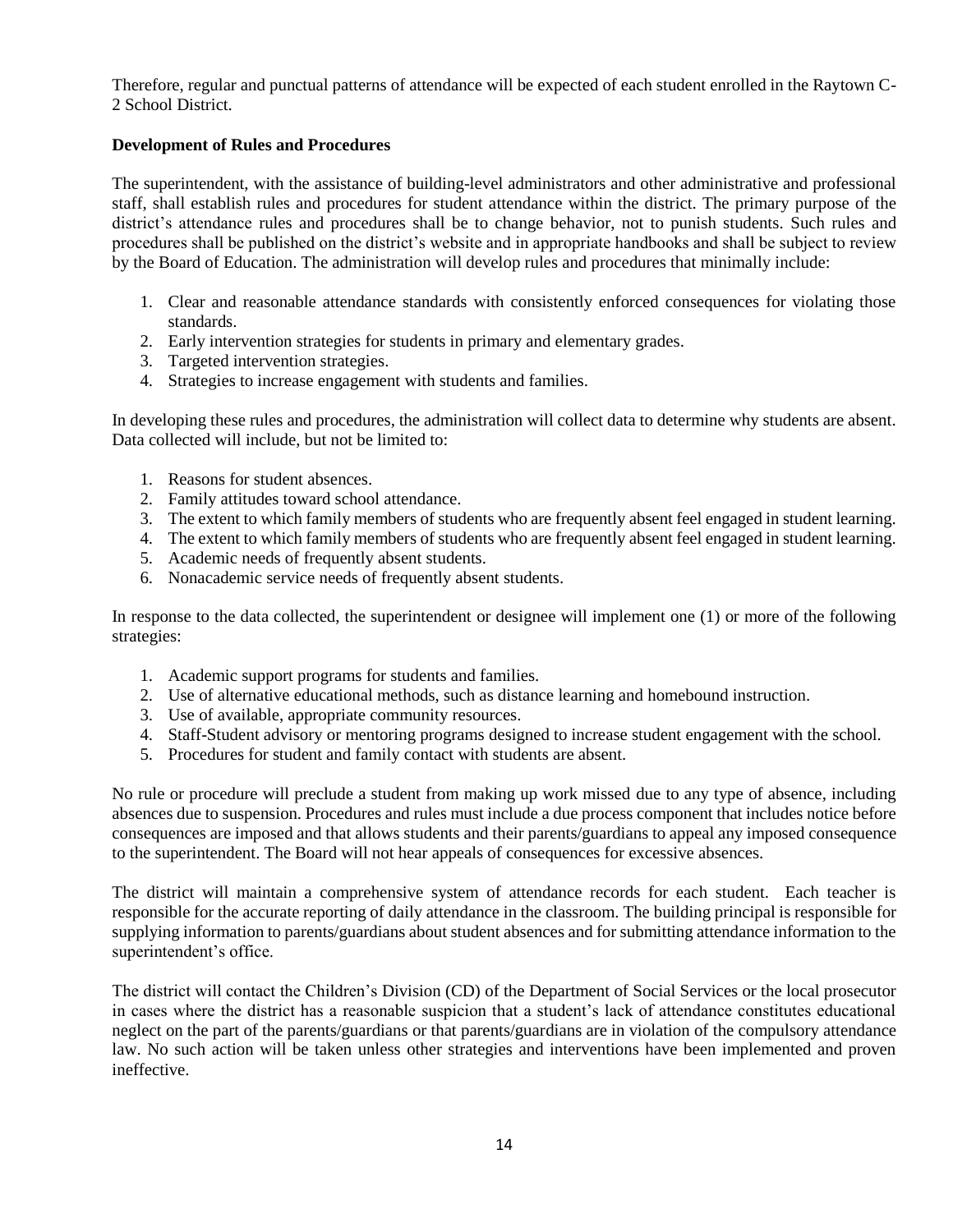If a student in foster care is absent from school due to a decision by a court or child-placing agency to change the student's placement or due to a verified court appearance or related court-ordered activity, the grades and credit of the student will be calculated as of the date the student left school, and no lowering of the student's grades shall occur as a result of the absence under these circumstances.

# **POLICY: JFCA**

# **STUDENT DRESS CODE**

The Board of Education recognizes the value of allowing individual student expression as well as the necessity of protecting student health and safety and maintaining an atmosphere conducive to education. Student dress code procedures must be designed with the goal of balancing these competing interests.

All dress code procedures will adhere to health and safety codes and comply with applicable law. Dress that materially disrupts the educational environment will be prohibited. No procedure will impose dress and grooming rules based on gender in violation of Title IX. District procedures will specifically define ambiguous terms, and examples will be provided when practicable.

# **POLICY: JFCC**

# **STUDENT CONDUCT ON SCHOOL TRANSPORTATION**

Students, parents/guardians, bus drivers and school officials must work together to provide for the safe transportation of students. The school buses, bus stops, and all other forms of transportation provided by the district or provided incidental to a school activity are considered school property. Students are subject to district authority and discipline while waiting for, entering and riding district transportation. The superintendent or designee will create and enforce administrative procedures detailing the conduct expected of students and will make that information available to students and parents.

Students who fail to observe district rules or fail to contribute to a safe transportation environment will be subject to disciplinary action including, but not limited to, suspension of the privilege of riding the bus. Students with disabilities will be disciplined in accordance with their Individualized Education Program (IEP) or applicable law. The bus driver or other authorized personnel shall report all misbehavior or dangerous situations to the principal as soon as possible.

# **POLICY: JFCE**

# **SECRET ORGANIZATIONS**

The Board of Education prohibits the organization of school-sponsored fraternities, sororities or secret organizations wherein membership is determined by members themselves rather than on the basis of free choice. The Board considers those organizations or memberships in those organizations detrimental to the good conduct and discipline of the school. Interference with the instructional program of the Raytown C-2 School District by those groups will not be condoned, and no organizational activities are permitted under the sponsorship of the school district or its personnel.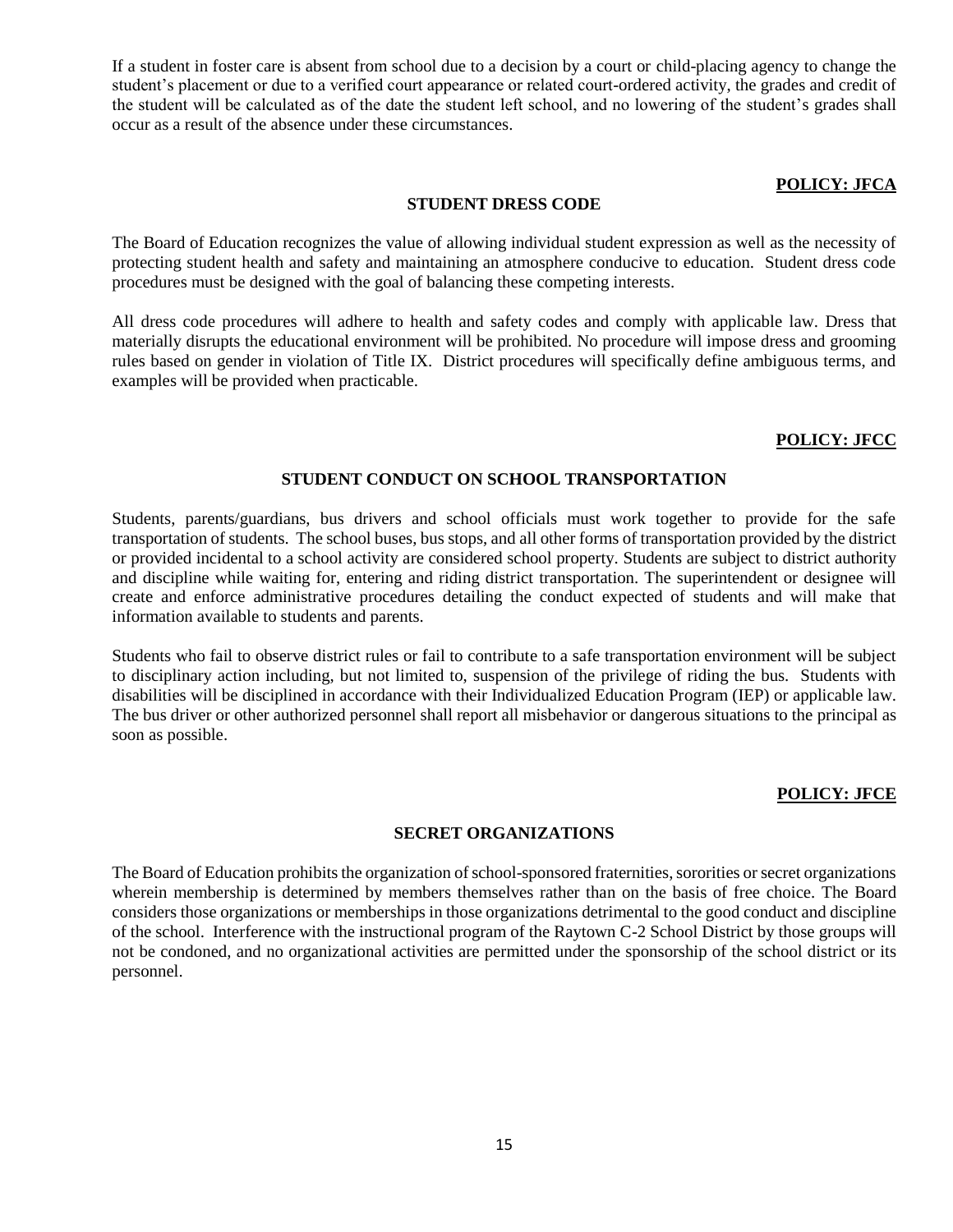# **General**

In order to promote a safe learning environment for all students, the Raytown C-2 School District prohibits all forms of bullying The district also prohibits reprisal or retaliation against any person who reports an act of bullying among or against students.

# **Definitions**

*Bullying* – In accordance with state law, bullying is defined as intimidation, unwanted aggressive behavior, or harassment that is repetitive or is substantially likely to be repeated and causes a reasonable student to fear for his or her physical safety or property; that substantially interferes with the educational performance, opportunities or benefits of any student without exception; or that substantially disrupts the orderly operation of the school. Bullying includes, but is not limited to: physical actions, including violence, gestures, theft, or property damage; oral, written, or electronic communication, including name-calling, put-downs, extortion, or threats; or threats of reprisal or retaliation for reporting such acts.

*Cyberbullying* – A form of bullying committed by transmission of a communication including, but not limited to, a message, text, sound or image by means of an electronic device including, but not limited to, a telephone, wireless telephone or other wireless communication device, computer or pager. The district has jurisdiction over cyberbullying that uses the district's technology resources or that originates on district property, at a district activity or on district transportation. Even when cyberbullying does not involve district property, activities or technology resources, the district will impose consequences and discipline for those who engage in cyberbullying if there is a sufficient nexus to the educational environment, the behavior materially and substantially disrupts the educational environment, the communication involves a threat as defined by law, or the district is otherwise allowed by law to address the behavior.

*School Day* – A day on the school calendar when students are required to attend school.

#### **Designated Officials**

The principal of each building is hereby designated as the individual to receive and investigate reports of bullying. Each building principal shall designate at least two teachers or administrators in the building who are authorized to receive and investigate reports of bullying in the principal's absence or at the principal's discretion.

The district compliance officer appointed in policy AC will serve as the district wide antibullying coordinator. The antibullying coordinator will receive all completed investigative reports from all buildings and analyze the reports to identify any information that would inform the district's antidiscrimination and antibullying education and training programs. In addition, the antibullying coordinator will assist in making any relevant reports as required by state and federal law.

# **Reporting Bullying**

School employees, substitutes or volunteers are expected to intervene to prevent student bullying, appropriately discipline the perpetrator, assist the victim and report the incident to the building principal or designee for further investigation and action. Any school employee, substitute or volunteer who witnesses or has firsthand knowledge of bullying of a student must report the incident to the building principal or designee as soon as possible, but no later than two school days after the incident.

Students who have been subjected to bullying, or who have witnessed or have knowledge of bullying, are encouraged to promptly report such incidents to a school employee. Any school employee receiving such a report shall promptly transmit the report to the building principal or designee.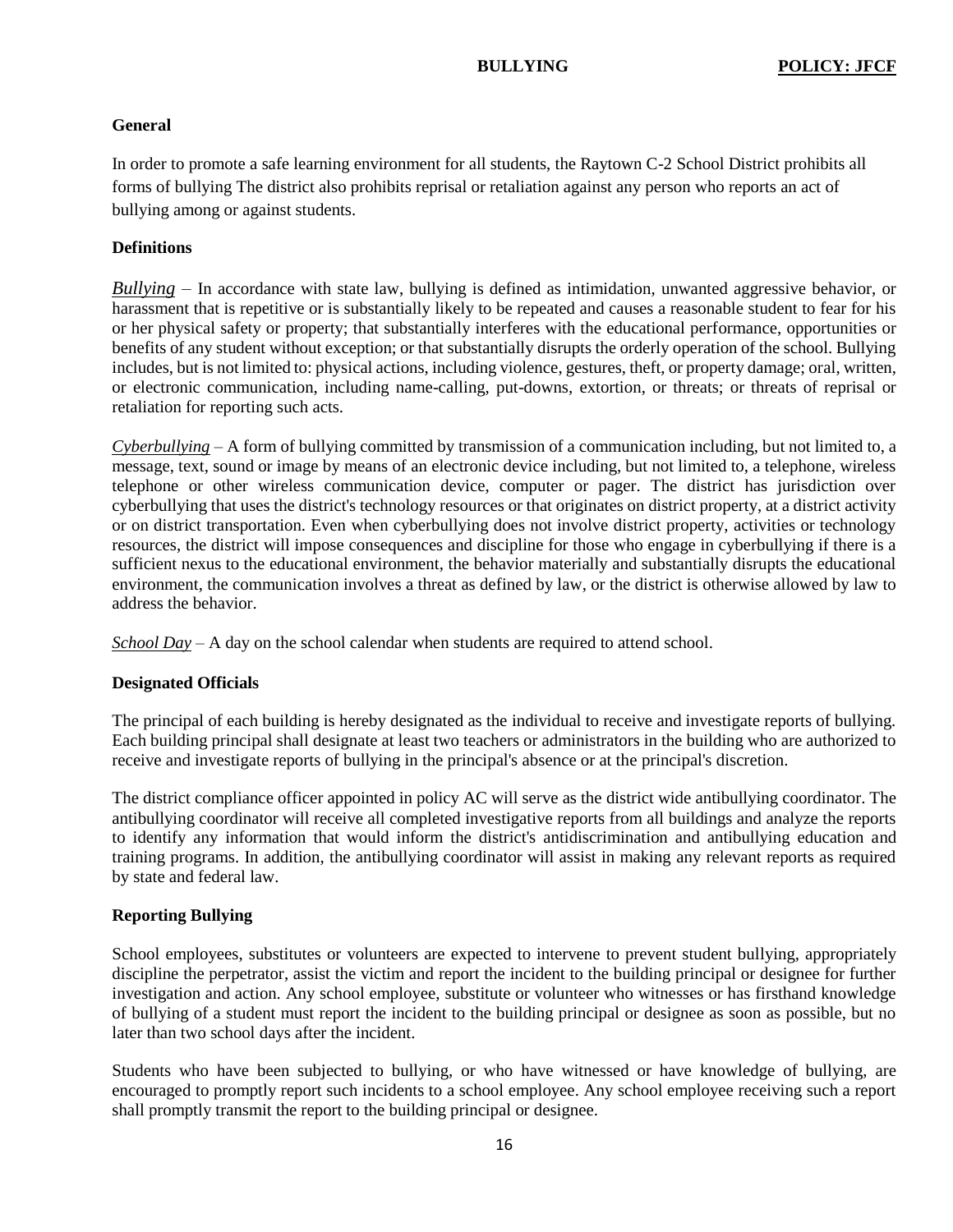If the bullying incident involves students from more than one district building, the report should be made to the principal or designee of the building in which the incident took place or, if more appropriate, to the principal or designee of the building attended by the majority of the participants in the incident.

# **Investigation**

Within two school days of receiving a report of bullying, the principal or designee will initiate an investigation of the incident. Reports that involve students from multiple buildings will be investigated cooperatively by the principals of each building involved, or those principals may request that the district's compliance officer designated in policy AC conduct the investigation. If at any time during the investigation the principal determines that the bullying involves illegal discrimination, harassment or retaliation as described in policy AC, the principal will report the incident to the compliance officer designated in that policy, who will assist in the investigation. If the alleged bullying involves a special education student or a student with disabilities, the principal will also notify the special education director.

The investigation shall be completed within ten school days of the date the report of bullying was received unless good cause exists to extend the investigation. Upon completion of the investigation, the principal will decide whether bullying or harassment occurred and, if so, whether additional discipline is warranted in accordance with the district's student discipline code. The principal will generate a written report of the investigation and findings and send a copy of the completed report to the district's antibullying coordinator. The principal or designee will document the report in the files of the victim and the alleged or actual perpetrator of bullying. All reports will be kept confidential in accordance with state and federal law.

If the incident involved allegations of illegal discrimination or harassment, the principal's decision may be appealed in accordance with policy AC. Student discipline may be appealed when allowed by law in accordance with Board policy.

The principal or other appropriate district staff will work with victims and their families to access resources and services to help them deal with any negative effects that resulted from the incident.

# **Consequences**

Students who participate in bullying or who retaliate against anyone who reports bullying will be disciplined in accordance with the district's discipline code. Such discipline may include detention, in-school suspension, out-ofschool suspension, expulsion, removal from participation in activities, exclusion from honors and awards, and other consequences deemed appropriate by the principal or superintendent. The district will also contact law enforcement when required by law or notify social media companies of inappropriate online activity when appropriate.

Even in situations where the district does not have jurisdiction to discipline a student for bullying, such as when the acts take place off campus and there is an insufficient nexus to the district, the principal or designee will take appropriate actions to assist student victims. Such actions may include, but are not limited to, contacting the parents/guardians of the victim and the alleged perpetrators, communicating that this behavior is not allowed on district grounds or at district activities, notifying the appropriate district staff to assist the victim, and taking additional action when appropriate, such as notifying law enforcement or social media companies of inappropriate online activity.

District employees and substitutes who violate this policy will be disciplined or terminated. Discipline may include suspension with or without pay, a negative evaluation, prohibition from being on district property or at district activities, mandated training or other appropriate remedial action. Volunteers who violate this policy will no longer be permitted to volunteer.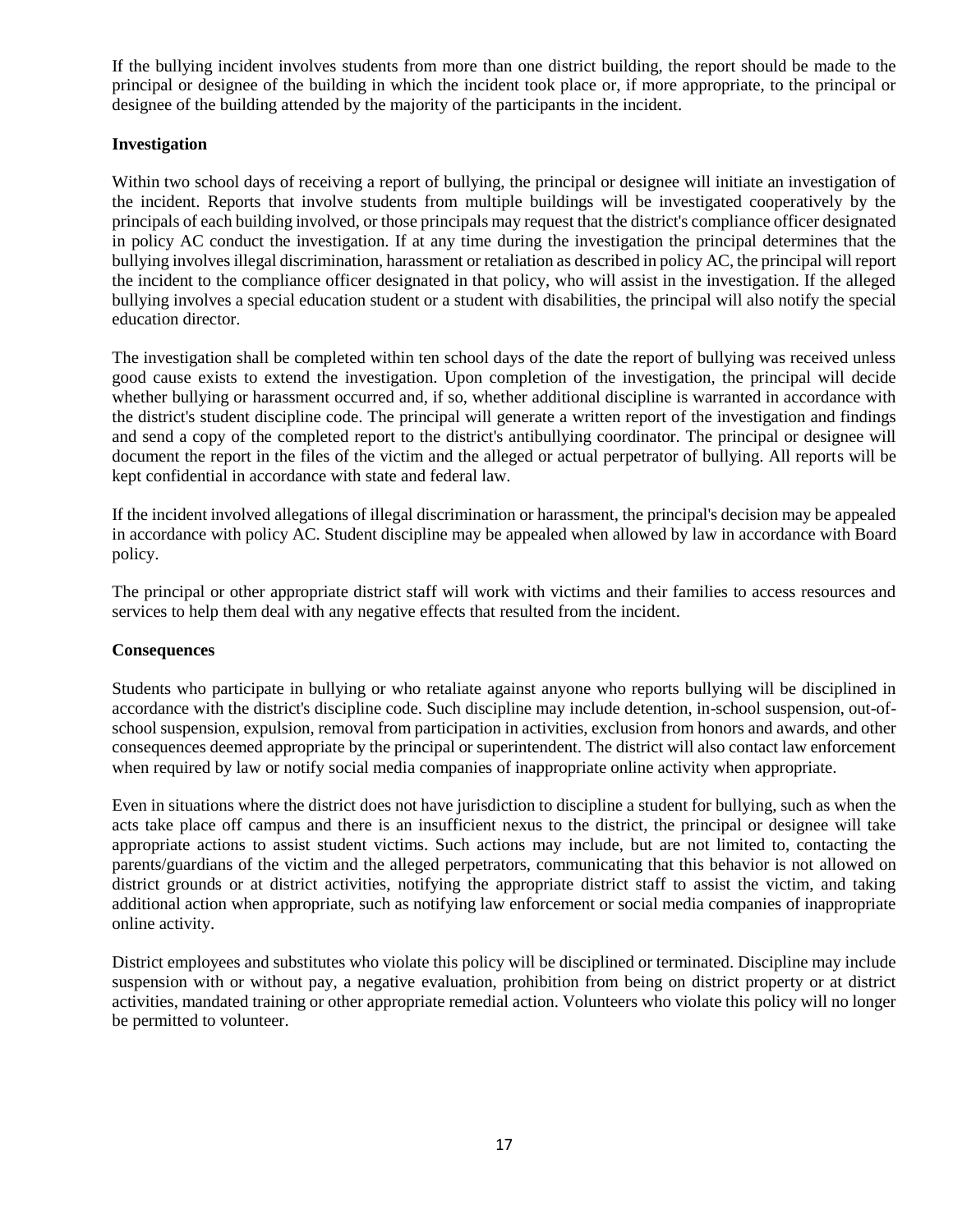# **Policy Publication**

The district shall annually notify students, parents/guardians, district employees, substitutes and volunteers about this policy and the district's prohibition against bullying. A copy of this policy shall be included in student handbooks and posted on the district's website.

# **Training and Education**

The district's antibullying coordinator will provide information and appropriate training designed to assist employees, substitutes and volunteers who have significant contact with students in identifying, preventing and responding to incidents of bullying.

The district will provide education and information about bullying and this policy to students every year. The principal of each school, in consultation with school counselors and other appropriate school employees, will determine the best methods for facilitating the discussion. Methods may include, but are not limited to: assemblies; homeroom presentations; class meetings; team or club meetings; special presentations by counselors, social workers or mental health professionals; and open-house events. When practical, parents/guardians will be invited to attend.

In addition to educating students about the content of this policy, the district will inform students of:

- 1. The procedure for reporting bullying.
- 2. The harmful effects of bullying.<br>3. Any initiatives the school or  $\alpha$
- 3. Any initiatives the school or district has created to address bullying, including student peer-to-peer initiatives.
- 4. The consequences for those who participate in bullying or engage in reprisal or retaliation against those who report bullying.

School counselors, social workers, mental health professionals, school psychologists or other appropriate district staff will educate students who are victims of bullying about how to overcome the negative effects of bullying including, but not limited to:

- 1. Cultivating the student's self-worth and self-esteem.
- 2. Teaching the student to defend him- or herself assertively and effectively without violence.
- 3. Helping the student develop social skills.
- 4. Encouraging the student to develop an internal locus of control.

#### **Additional School Programs and Resources**

The Board directs the superintendent or designee to implement programs and other initiatives to address bullying, respond to such conduct in a manner that does not stigmatize the victim, and make resources or referrals available to victims of bullying. Such initiatives may include educating parents/guardians and families on bullying prevention and resources.

# **POLICY: JFCG**

#### **HAZING**

In order to promote a safe learning environment for all students, the Raytown C-2 School District prohibits all forms of hazing.

For purposes of this policy, hazing is defined as any activity, on or off school grounds, that a reasonable person believes would negatively impact the mental or physical health or safety of a student or put the student in a ridiculous, humiliating, stressful or disconcerting position for the purposes of initiation, affiliation, admission,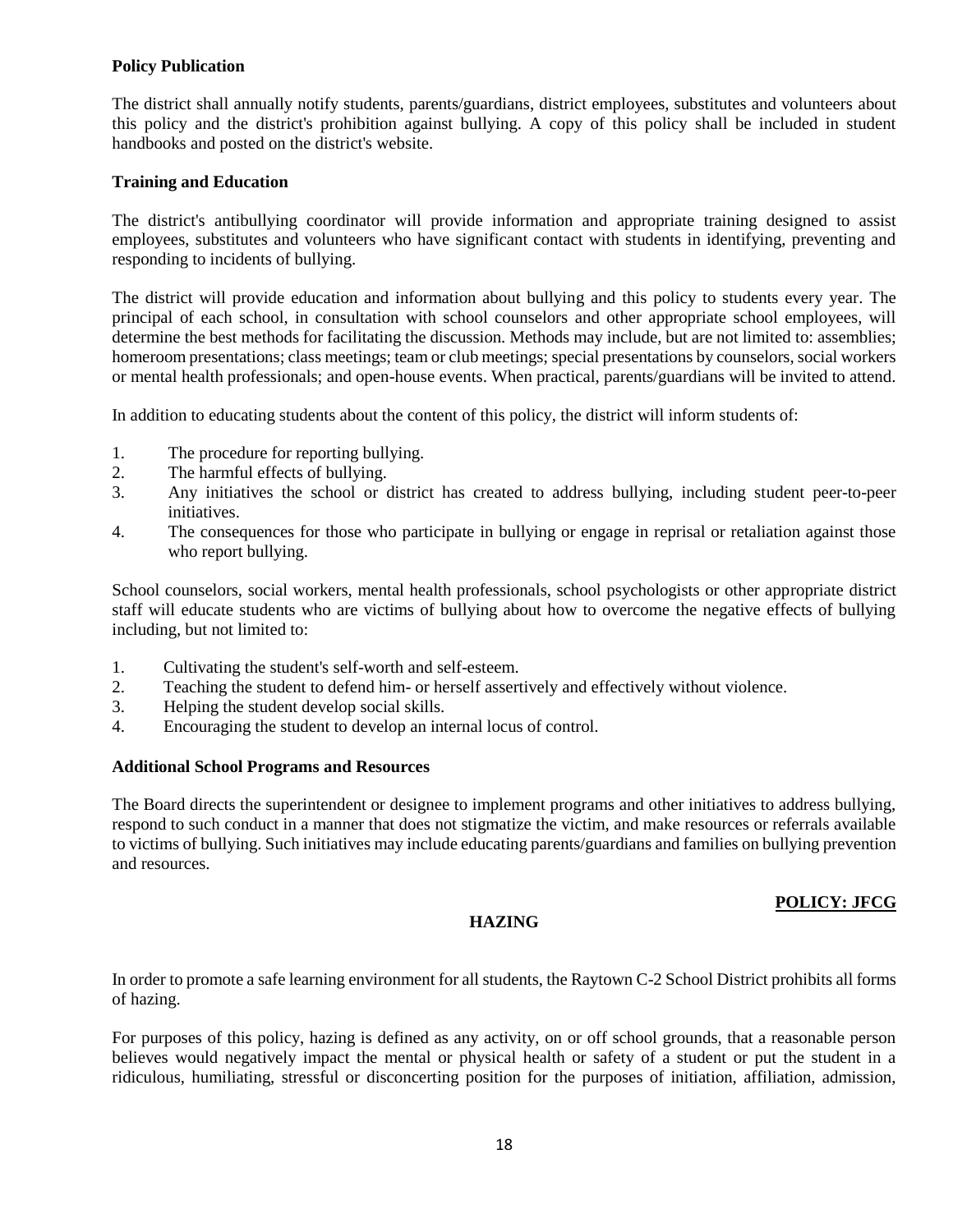membership or maintenance of membership in any group, class, organization, club or athletic team including, but not limited to, a grade level, student organization or district-sponsored activity.

Hazing may include those actions that subject a student to extreme mental stress including, but not limited to, sleep deprivation, physical confinement, forced conduct that could result in extreme embarrassment or criminal activity, or other stress-inducing activities. Hazing may also include, but is not limited to: acts of physical brutality; whipping; beating; branding; exposing to the elements; forcing inhalation or consumption of any food, liquor, drug, tobacco product, or other substance; or any other forced physical activity that could adversely affect the physical health or safety of an individual.

Hazing can occur even when all students involved are willing participants. Hazing does not occur when a student is required to audition or try out for an organization when the criteria are reasonable, approved by the district and legitimately related to the purpose of the organization.

District staff, coaches, sponsors and volunteers will not permit, condone or tolerate any form of hazing or plan, direct, encourage, assist in, engage in or participate in any activity that involves hazing. District staff will report incidents of hazing to the building principal. The principal shall promptly investigate all complaints of hazing and administer appropriate discipline to all individuals who violate this policy. District staff who violate this policy may be disciplined or terminated.

Students participating in or encouraging inappropriate conduct will be disciplined in accordance with JG-R1. Such discipline may include, but is not limited to, suspension or expulsion from school and removal from participation in activities. The district will report hazing incidents to law enforcement when required by law. Students who have been subjected to hazing are instructed to promptly report such incidents to a school official.

The superintendent will provide for appropriate training designed to assist staff, coaches, sponsors and volunteers in identifying, preventing and responding to incidents of hazing.

The district shall annually inform students, parents/guardians, district staff and volunteers that hazing is prohibited. This notification may occur through the distribution of the written policy, publication in handbooks, presentations at assemblies or verbal instructions by a coach or sponsor at the start of a season or program.

#### **POLICY: JFCH**

# **STUDENT ALCOHOL / DRUG ABUSE**

The Raytown C-2 School District is concerned with the health, welfare and safety of its students. Therefore, use, sale, transfer, distribution, possession or being under the influence of unauthorized prescription drugs, alcohol, narcotic substances, unauthorized inhalants, controlled substances, illegal drugs, counterfeit substances and imitation controlled substances is prohibited on any district property, in any district-owned vehicle or in any other district-approved vehicle used to transport students to and from school or district activities. This prohibition also applies to any district-sponsored or district-approved activity, event or function, such as a field trip or athletic event, where students are under the supervision of the school district. The use, sale, transfer or possession of drug-related paraphernalia is also prohibited.

For the purpose of this policy a controlled substance shall include any controlled substance, counterfeit substance or imitation controlled substance as defined in the Narcotic Drug Act, § 195.010, RSMo., and in schedules I, II, III, IV and V in section 202(c) of the Controlled Substances Act, 21 U.S.C. § 812(c).

Students may only be in possession of medication as detailed in Board policy JHCD. Searches of persons reasonably suspected to be in violation of this policy will be conducted in accordance with Board policy.

Any student who is found by the administration to be in violation of this policy shall be referred for prosecution and subject to disciplinary action up to and including suspension, expulsion or other discipline in accordance with the district's discipline policy. Strict compliance is mandatory. The school principal shall immediately report all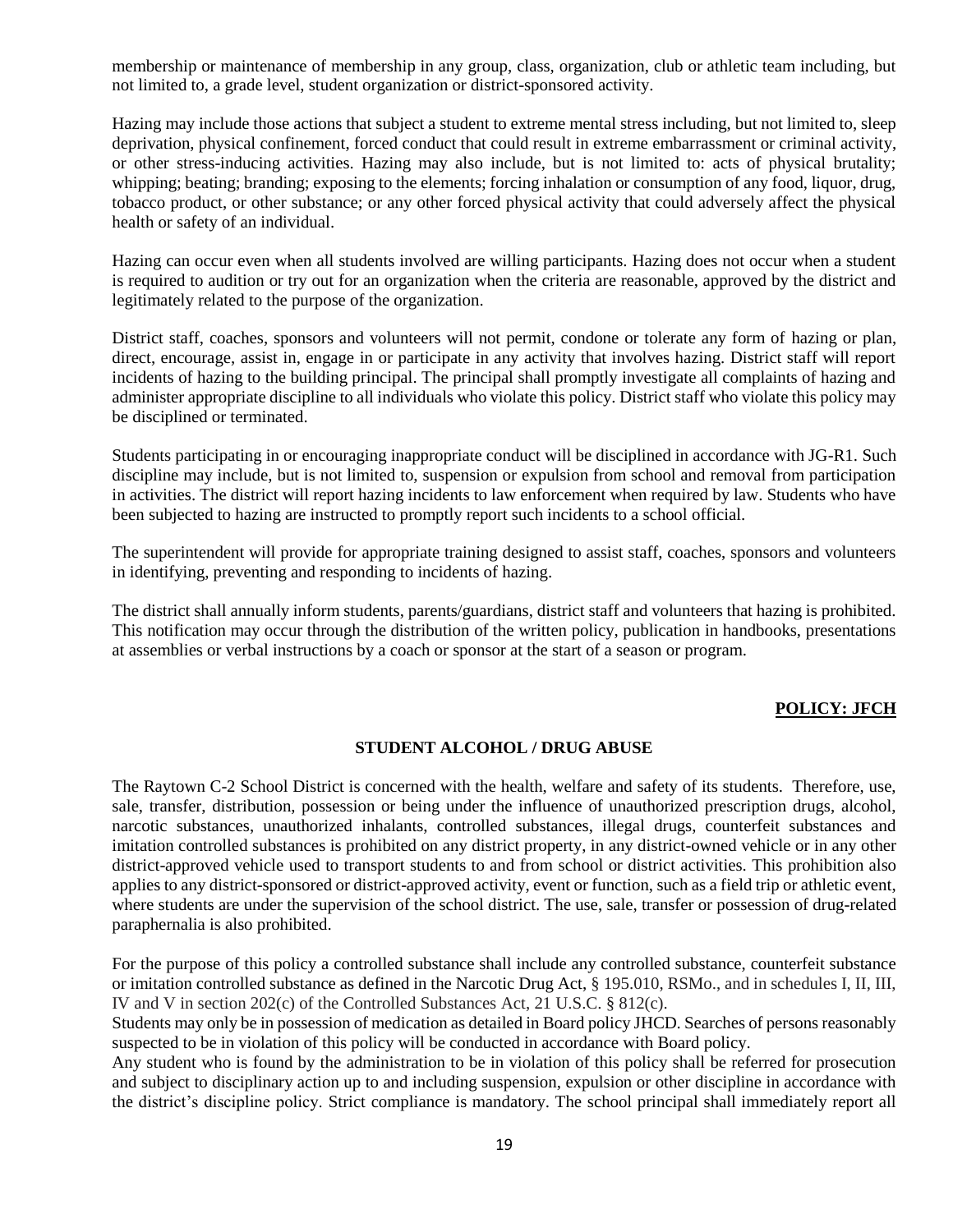incidents involving a controlled substance to the appropriate local law enforcement agency and the superintendent. All controlled substances shall be turned over to local law enforcement. Students with disabilities who violate this policy will be discipline in accordance with policy JGE.

# **POLICY: JFCJ**

#### **WEAPONS IN SCHOOL**

The Board recognizes the importance of preserving a safe educational environment for students, employees and patrons of the district. In order to maintain the safety of the educational community, the district will strictly enforce the necessary disciplinary consequences resulting from the use or possession of weapons on school property. No student may possess a weapon on school property at any time, except as specifically authorized during a schoolsponsored or school-sanctioned activity permitting weapons. The school district will provide secured storage of student firearms if necessary. School property is defined as: Property utilized, supervised, rented, leased, or controlled by the school district including but not limited to school playgrounds, parking lots and school buses, and any property on which any school activity takes place.

A weapon is defined to mean on or more of the following:

- 1. A firearm as defined in 18 U.S.C. § 921.
- 2. A blackjack, concealable firearm, firearm, firearm silencer, blasting agent, detonator, explosive weapon, gas gun, knife, knuckles, machine gun, projectile weapon, rifle, shotgun, spring gun, switchblade knife, as these terms are defined in § 571.010, RSMo.
- 3. A dangerous weapon as defined in 18 U.S.C.  $\S 930(g)(2)$ .
- 4. All knives and any other instrument or device used or designed to be used to threaten or assault, whether for attack or defense.
- 5. Any object designed to look like or imitate a device as described in 1-4.

Pursuant to the Missouri Safe Schools Act and the federal Gun-Free Schools Act of 1994, any student who brings or possesses a weapon as defined in #1 or #2 above on school property will be suspended from school for at least one (1) calendar year or expelled and will be referred to the appropriate legal authorities. The suspension or expulsion may be modified on a case-by-case basis upon recommendation by the superintendent to the Board of Education. Students who bring or possess weapons as defined in #3, #4 and #5 and not otherwise included in #1 and #2, will also be subject to suspension and/or expulsion from school and may be referred to the appropriate legal authorities.

Students with disabilities who violate this policy will be disciplined in accordance with policy JGE. This policy will be submitted annually to the state Department of Elementary and Secondary Education along with a report indicating any suspensions or expulsions resulting from the possession or use of a firearm as defined in 18 U.S.C. § 921. The report will include the name of the school in which the incidents occurred, the number of students suspended or expelled and the types of weapons involved.

#### **POLICY: JFG**

#### **INTERROGATIONS, INTERVIEWS AND SEARCHES**

#### **Searches by School Personnel**

School lockers, desks and other district property are provided for the convenience of students and, as such, are subject to periodic inspection without notice.

Student property may be searched based on reasonable suspicion of a violation of district rules, policy or law. Reasonable suspicion must be based on facts known to the administration, credible information or reasonable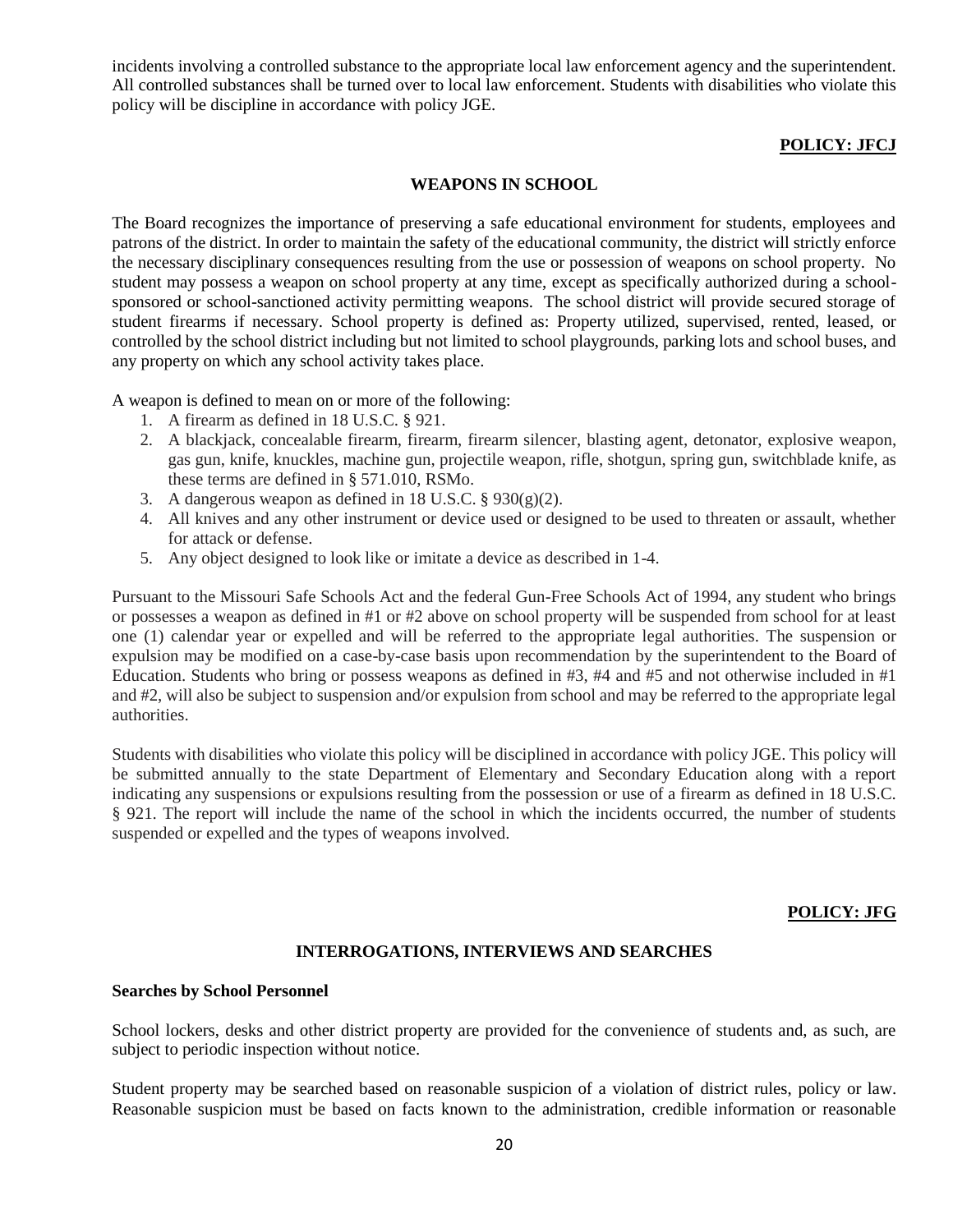inference drawn from such facts or information. Searches of student property shall be limited in scope based on the original justification of the search. The privacy and dignity of students shall be respected. Searches shall be carried out in the presence of adult witnesses and not in front of other students, unless exigent circumstances exist.

It is a privilege, not a right, to park on school grounds. The school retains the authority to conduct routine patrols of any vehicle parked on school grounds. The interior of a student's automobile on school premises may be searched if the school authority has reasonable suspicion to believe that such a search will produce evidence that the student has violated or is violating either the law or district policy.

The administration will contact law enforcement officials to perform a search if the administration reasonably suspects that a student is concealing controlled substances, drug paraphernalia, weapons, stolen goods or evidence of a crime beneath his or her clothing and the student refuses to surrender such items. Law enforcement officials may be contacted for assistance in performing a search in any case in which a student refuses to allow a search or in which the search cannot safely be conducted.

School employees and volunteers, other than commissioned law enforcement officers, shall not strip search students, as defined in state law, except in situations where an employee reasonably believes that the student possesses a weapon, explosive or substance that poses an imminent threat of physical harm to the student or others and a commissioned law enforcement officer is not immediately available. If a student is strip searched, as defined in state law, by a school employee or a commissioned law enforcement officer, the district will attempt to notify the student's parents/guardians as soon as possible.

During an examination, and if reasonable under the circumstances, school employees may require students to empty pockets or remove jackets, coats, shoes and other articles of exterior clothing that when removed do not expose underwear. Employees may also remove student clothing to investigate the potential abuse or neglect of a student, give medical attention to a student, provide health services to a student or screen a student for medical conditions.

#### **School Resource Officers**

The school resource officer (SRO) may interview or question students regarding an alleged violation of law. A school resource officer may also accompany school officials executing a search or may perform searches under the direction of school officials.

# **Interview with Police or Juvenile Officers/Other Law Enforcement Officials**

Law enforcement officials may wish to interview students, regarding their knowledge of suspected criminal activity and may wish to interrogate students who are themselves suspected of engaging in criminal activity. Such interviews and interrogations are discouraged during class time, except when law enforcement officials have a warrant or other court order or when an emergency or other exigent circumstances exist. It is the responsibility of the principal or designee to take reasonable steps to prevent disruption of school operations while at the same time cooperating with law enforcement efforts.

When law enforcement officials find it necessary to question students during the school day or during periods of extracurricular activities, the school principal or designee will be present and the interview will be conducted in private. The principal will verify and record the identity of the officer or other authority and request an explanation of the need to question or interview the student at school. The principal ordinarily will make reasonable efforts to notify the student's parents/guardians unless the interviewer raises a valid objection to the notification.

#### **Removal of Students from School by Law Enforcement Officials**

Before a student at school is arrested or taken into custody by a law enforcement official or other legally authorized person, the principal will verify the official's identity. To the best of his or her ability, the principal will verify the official's authority to take custody of the student. The school principal will attempt to notify the student's parents/guardians that the student is being removed from school.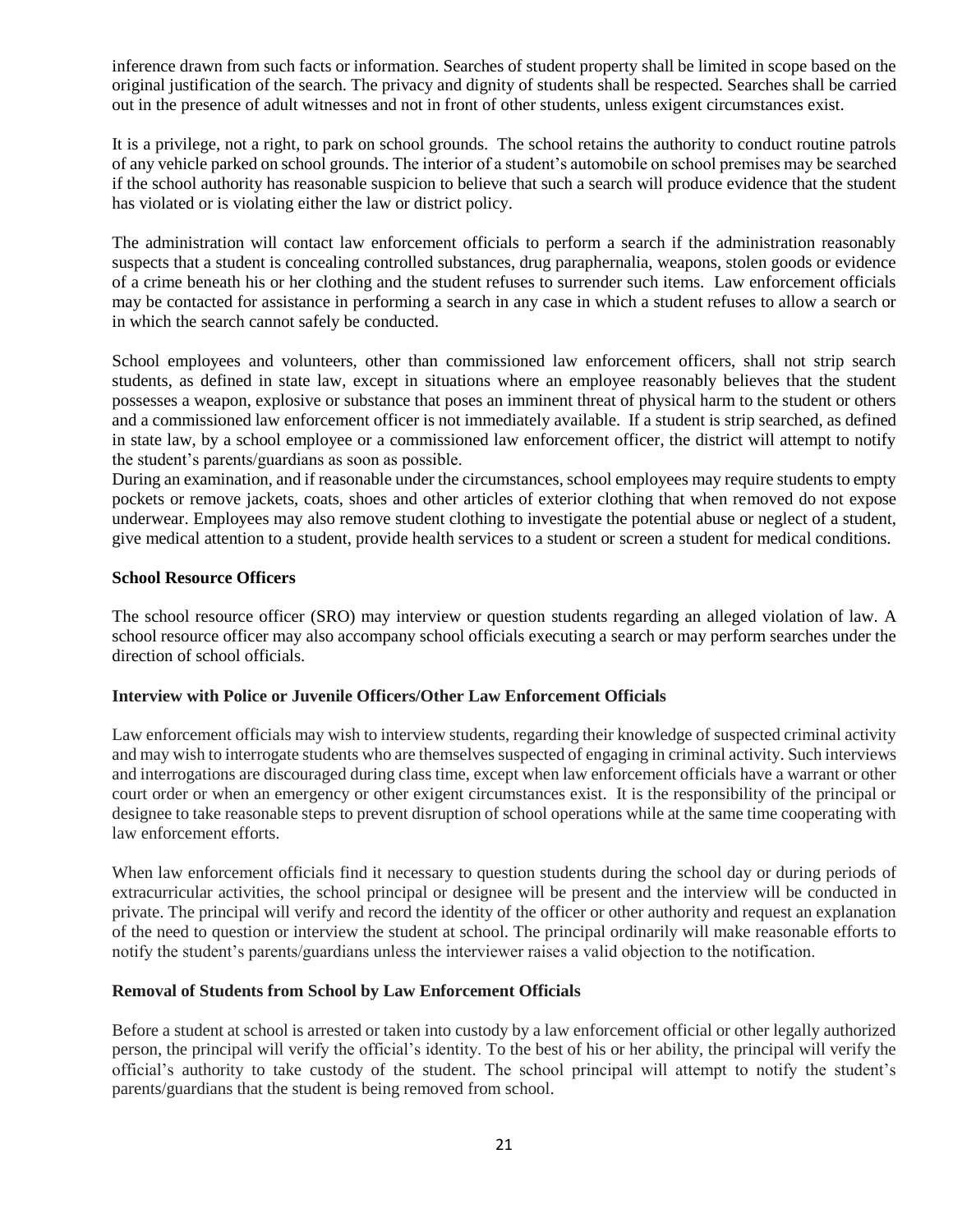#### **Interview with the Children's Division**

Representatives of the Children's Division (CD) of the Department of Social Services may meet with students on campus. The district liaison will work with CD to arrange such meetings so they are minimally disruptive to the student's schedule. If the student is an alleged victim of abuse or neglect, CD may not meet with the student in any school building or child care facility where the abuse of the student allegedly occurred. The principal will verify and record the identity of any CD representatives who request to meet with or take custody of a student.

# **Contacts by Guardian Ad Litem and Court-Appointed Special Advocate**

When a court-appointed guardian ad litem or special advocate finds it necessary to interview a student during the school day or during periods of extracurricular activities, the school principal or designee must be notified. The principal will verify and record the identity of the individual through the court order that appoints him or her. The interview must be conducted in a private setting and with the least disruption to the student's schedule.

# **POLICY: JG**

#### **STUDENT DISCIPLINE**

It is essential that the district maintain a classroom environment that allows teachers to communicate effectively with all students in the class and allows all students in the class to learn. To assist district staff in maintaining the necessary classroom environment, the Board of Education has created a discipline code that addresses the consequences, including suspension or expulsion, for students whose conduct is prejudicial to good order and discipline in the schools or impairs the moral or good conduct of other students.

The comprehensive written code of conduct of the district is composed of this policy and includes, but is not limited to, the following policies, procedures and regulations: JG-R, JGA, JGB, JGD, JGE and JGF. A copy of the district's comprehensive written code of conduct will be distributed to every student and the parents/guardians of every student at the beginning of each school year and will be available in the superintendent's office during normal business hours.

# **Application**

These policies, regulations and procedures will apply to all students in attendance in district instructional and support programs as well as at school-sponsored activities.

Off-campus misconduct that adversely affects the educational climate will also be subject to these policies, regulations and procedures. Students who have been charged, convicted or pled guilty in a court of general jurisdiction for commission of a felony may be suspended in accordance with law.

The Board authorizes the immediate removal of a student upon a finding by a principal or superintendent that the student poses a threat of harm to self or others, as evidenced by the prior conduct of such student. Any such removal will be subject to the appropriate due process procedures and in accordance with law.

No student may be confined in an unattended locked space except in an emergency situation while awaiting the arrival of law enforcement personnel. For the purpose of this policy, a student is unattended if no person has visual contact with the student, and a locked space is a space that the student cannot reasonably exit without assistance.

#### **Enforcement**

Building principals are responsible for the development of additional regulations and procedures regarding student conduct needed to maintain proper behavior in schools under their supervision. All such regulations and procedures shall be consistent with Board-adopted discipline policies.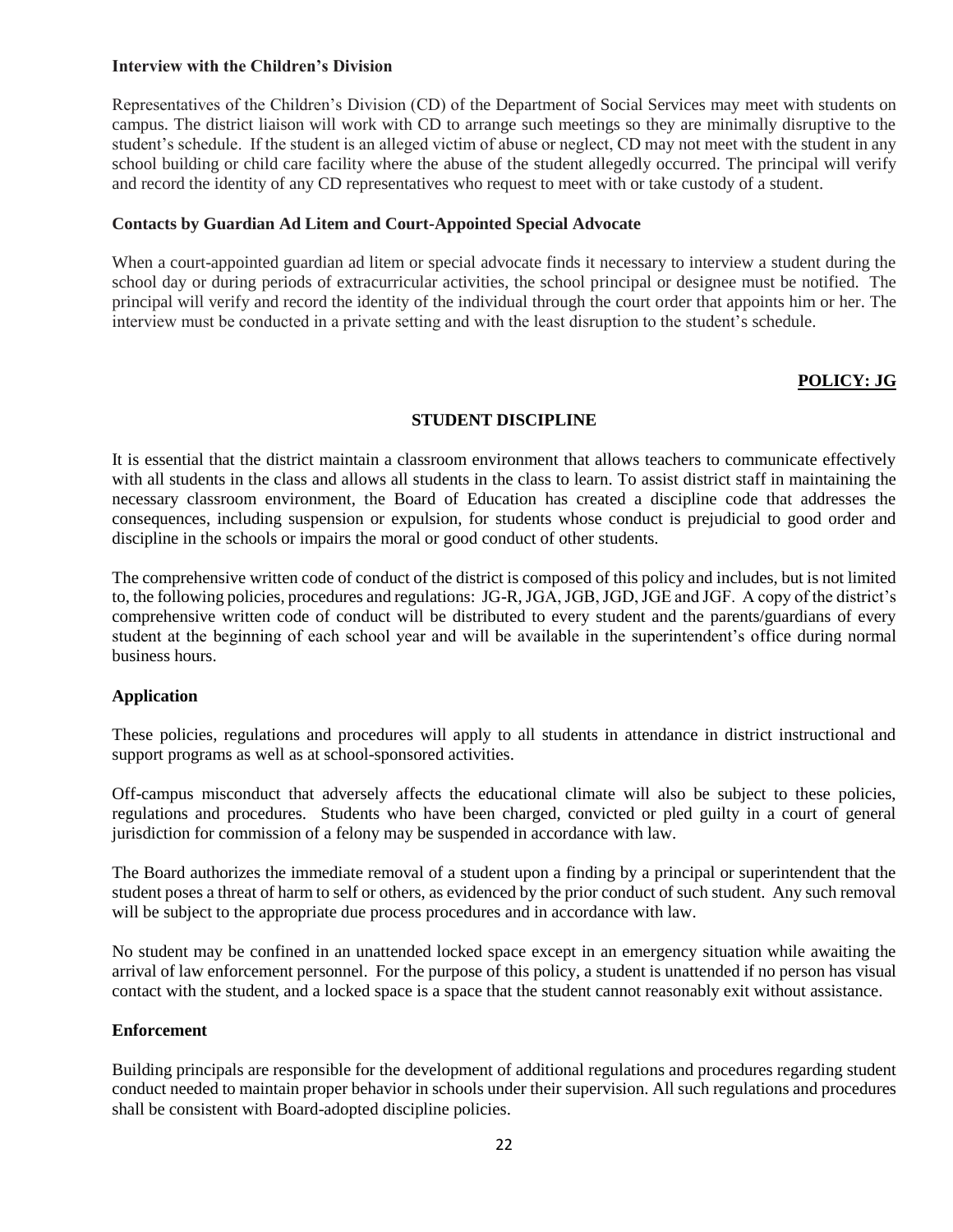Teachers have the authority and responsibility to make and enforce necessary rules for internal governance in the classroom, subject to review by the building principal. The Board expects each teacher to maintain a satisfactory standard of conduct in the classroom. All district staff are required to enforce district policies, regulations and procedures in a manner that is fair and developmentally appropriate and that considers the student and the individual circumstances involved.

All employees of the district shall annually receive instruction related to the specific contents of the district's discipline policy and any interpretations necessary to implement the provisions of this policy in the course of their duties including, but not limited to, approved methods of dealing with acts of school violence, disciplining students with disabilities and instruction in the necessity and requirements for confidentiality.

#### **Regulation: JG-R1**

#### **STUDENT DISCIPLINE**

The Student Code of Conduct is designed to foster student responsibility, respect for others, and to provide for the orderly operation of district schools. No code can be expected to list each and every offense that may result in disciplinary action; however, it is the purpose of this code to list certain offenses which, if committed by a student, will result in the imposition of a certain disciplinary action. Any conduct not included herein, any aggravated circumstance of any offense, or any action involving a combination of offenses may result in disciplinary consequences that extend beyond this code of conduct as determined by the principal, superintendent and/or Board of Education. In extraordinary circumstances where the minimum consequence is judged by the superintendent or designee to be manifestly unfair or not in the interest of the district, the superintendent or designee may reduce the consequences listed in this policy, as allowed by law. This code includes, but is not necessarily limited to, acts of students on school property, including playgrounds, parking lots and district transportation, or at a district activity, whether on or off school district property. The district may also discipline students for off campus conduct that negatively impacts the educational environment, to the extent allowed by law.

#### **Reporting to Law Enforcement**

It is the policy of the Raytown C-2 School District to report all crimes occurring on district property to law enforcement, including, but not limited to, the crimes the district is required to report in accordance with law. A list of crimes the district is required to report is included in policy JGF.

The principal shall also notify the appropriate law enforcement agency and superintendent if a student is discovered to possess a controlled substance or weapon in violation of the district's policy. In addition, the superintendent shall notify the appropriate division of the juvenile or family court upon suspension for more than ten (10) days or expulsion of any student who the district is aware is under the jurisdiction of the court.

#### **Documentation in Student's Discipline Record**

The principal, designee or other administrators or school staff will maintain all discipline records as deemed necessary for the orderly operation of the schools and in accordance with law and policy JGF.

#### **Conditions of Suspension, Expulsion and Other Disciplinary Consequences**

All students who are suspended or expelled, regardless of the reason, are prohibited from participating in or attending any district-sponsored activity, regardless of location, or being on or near district property or the location of any district activity for any reason, unless permission is granted by the superintendent or designee. When appropriate, the district may prohibit students from participating in activities or restrict a student's access to district property as a disciplinary consequence even if a student is not suspended or expelled from school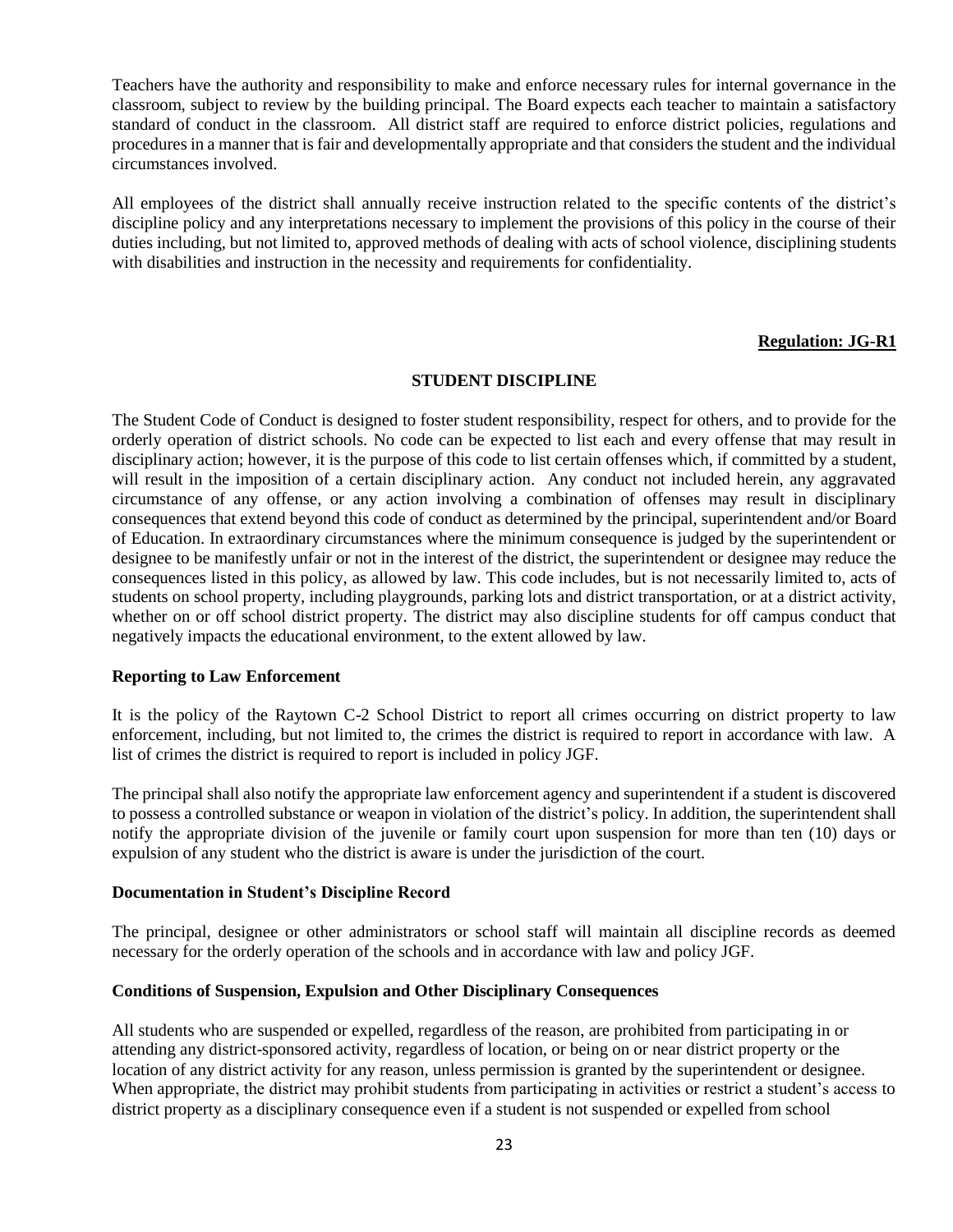Likewise, a student may become ineligible for or be required to forfeit any honors and awards as a disciplinary consequence.

In accordance with the law, any student who is suspended for any offense listed in § 160.261, RSMo., or any act of violence or drug-related activity defined by policy JGF as a serious violation of school discipline, shall not be allowed to be within 1,000 feet of any district property or any activity of the district, regardless of whether the activity takes place on district property, unless one (1) of the following conditions exist:

- 1. The student is under the direct supervision of the student's parent, legal guardian, custodian or another adult designated in advance, in writing, to the student's principal by the student's parent, legal guardian or custodian, and the superintendent or designee has authorized the student to be on district property.
- 2. The student is enrolled in and attending an alternative school that is located within 1,000 feet of a public school in the district.
- 3. The student resides within 1,000 feet of a public school in the district and is on the property of his or her residence.

If a student violates this prohibition in this section, he or she may be suspended or expelled in accordance with the offense, "Failure to Meet Conditions of Suspension, Expulsion or Other Disciplinary Consequences," listed below.

# **Academic Consequences**

Students who are suspended from school will be expected to complete course work assigned during the term of suspension. Students will receive full credit earned for the work they completed and returned in accordance with district policy JED: Student Absences and Excuses.

# **Prohibited Conduct**

The following are descriptions of prohibited conduct and potential consequences for violations. Building-level administrators are authorized to more narrowly tailor potential consequences as appropriate for the age level of students in the building within the ranges established in this regulation. In addition to the consequences specified here, school officials will notify law enforcement and document violations in the student's discipline file pursuant to law and Board policy.

**Academic Dishonesty** – Cheating on tests, assignments, projects or similar activities; plagiarism; claiming credit for another person's work; fabrication of facts, sources or other supporting material; unauthorized collaboration; facilitating academic dishonesty: and other misconduct related to academics.

| <b>First Offense:</b> | No credit for the work, grade reduction, or replacement assignment.                                                           |
|-----------------------|-------------------------------------------------------------------------------------------------------------------------------|
| Subsequent Offense:   | In-school suspension, no credit for the work, grade reduction, course<br>failure, or removal from extracurricular activities. |

**Arson** – Starting or attempting to start a fire, or causing or attempting to cause an explosion.

| First Offense:      | Detention, in-school suspension, $1 - 180$ days out-of-school suspension, or                        |  |  |
|---------------------|-----------------------------------------------------------------------------------------------------|--|--|
|                     | expulsion. Restitution if appropriate.                                                              |  |  |
| Subsequent Offense: | $\begin{bmatrix} 1 & -180 \end{bmatrix}$ days out-of-school suspension or expulsion. Restitution if |  |  |
|                     | appropriate.                                                                                        |  |  |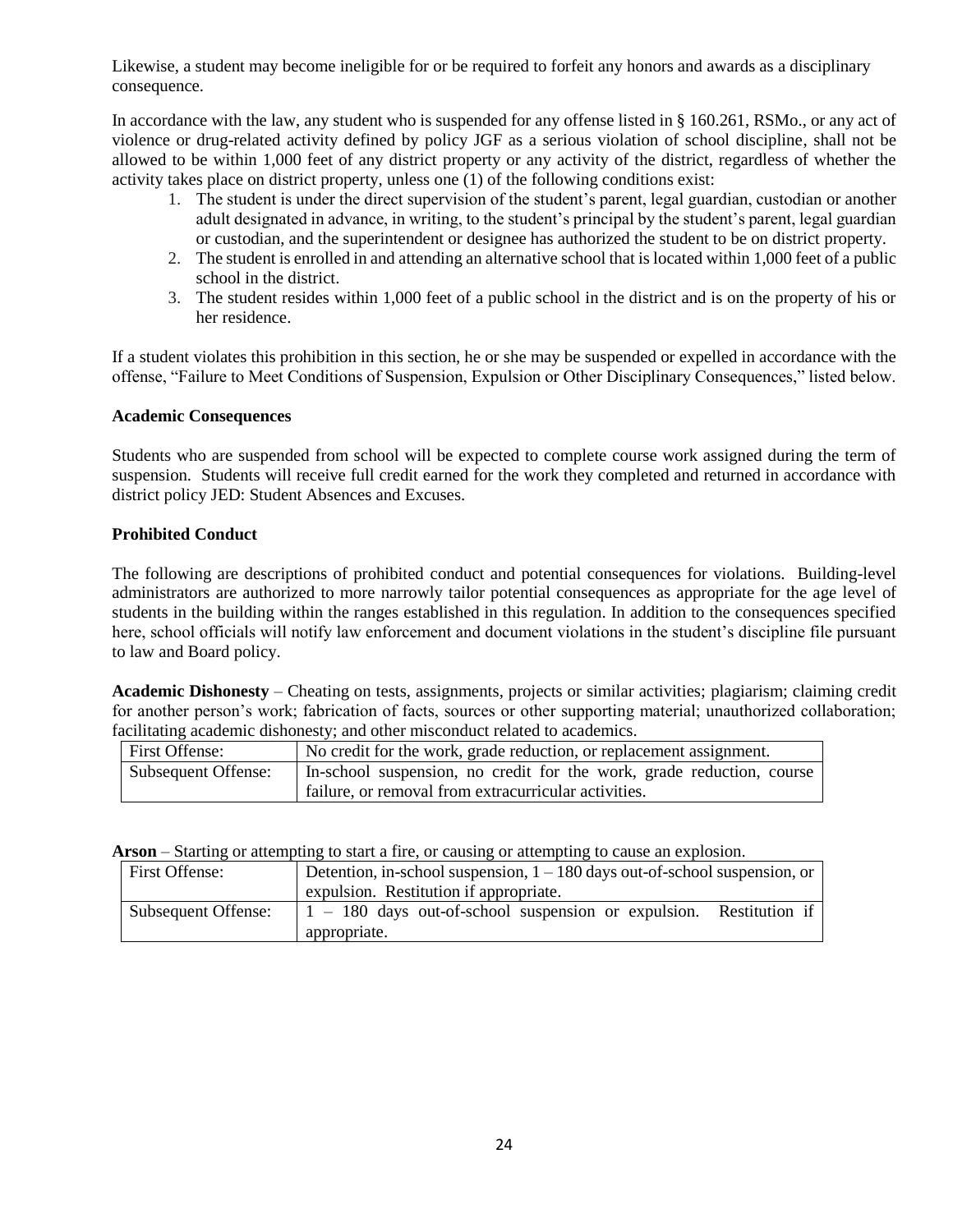# **Assault**

1. Using physical force, such as hitting, striking or pushing, to cause or attempt to cause physical injury; placing another person in apprehension of immediate physical injury; recklessly engaging in conduct that creates a grave risk of death or serious physical injury; causing physical contact with another person knowing the other person will regard the contact as offensive or provocative; or any other act that constitutes criminal assault in the third or fourth degree.

| First Offense:      | Principal/Student conference, detention, in-school suspension, $1 - 180$     |
|---------------------|------------------------------------------------------------------------------|
|                     | days out-of-school suspension, or expulsion.                                 |
| Subsequent Offense: | In-school suspension, $1 - 180$ days out-of-school suspension, or expulsion. |

2. Knowingly causing or attempting to cause serious physical injury or death to another person, recklessly causing serious physical injury to another person, or any other act that constitutes assault in the first or second degree.

| <b>First Offense:</b> | $10 - 180$ days out-of-school suspension or expulsion. |
|-----------------------|--------------------------------------------------------|
| Subsequent Offense:   | Expulsion.                                             |

**Automobile/Vehicle Misuse** –Uncourteous or unsafe driving on or around district property, unregistered parking, failure to move vehicle at the request of school officials, failure to follow directions given by school officials or failure to follow established rules for parking or driving on district property.

| First Offense:      | Suspension or revocation of parking privileges, detention, or in-school       |
|---------------------|-------------------------------------------------------------------------------|
|                     | suspension.                                                                   |
| Subsequent Offense: | Revocation of parking privileges, detention, in-school suspension, or $1 - 9$ |
|                     | days out-of-school suspension.                                                |

**Bullying and Cyber bullying (See Board policy JFCF)** – Intimidation, unwanted aggressive behavior, or harassment that is repetitive or is substantially likely to be repeated and causes a reasonable student to fear for his or her physical safety or property; that substantially interferes with the educational performance, opportunities or benefits of any student without exception; or that substantially disrupts the orderly operation of the school. Bullying includes, but is not limited to: physical actions, including violence, gestures, theft or property damage; oral, written or electronic communication, including name-calling, put-downs, extortion or threats; or threats of reprisal or retaliation for reporting such acts. Cyberbullying is a form of bullying committed by transmission of a communication including, but not limited to, a message, text, sound or image by means of an electronic device including, but not limited to, a telephone, wireless telephone or other wireless communication device, computer or pager.

| First Offense:      | Detention, in-school suspension, or $1 - 180$ days out-of-school suspension. |
|---------------------|------------------------------------------------------------------------------|
| Subsequent Offense: | $1 - 180$ days out-of-school suspension or expulsion.                        |

**Bus or Transportation Misconduct (See Board policy JFCC)** – Any offense committed by a student on transportation provided by or through the district shall be punished in the same manner as if the offense had been committed at the student's assigned school. In addition, transportation privileges may be suspended or revoked.

| First Offense:      | $1 - 5$ days of bus suspension.                                 |
|---------------------|-----------------------------------------------------------------|
| Subsequent Offense: | $6 - 15$ days of bus suspension. Restriction of bus privileges. |

| Dishonesty $-$ Any act of lying, whether verbal or written, including forgery. |  |  |  |  |
|--------------------------------------------------------------------------------|--|--|--|--|
|--------------------------------------------------------------------------------|--|--|--|--|

| First Offense:      | Nullification of forged document. Principal/Student conference, detention, |
|---------------------|----------------------------------------------------------------------------|
|                     | or in-school suspension.                                                   |
| Subsequent Offense: | Nullification of forged document. Detention or in-school suspension.       |
|                     |                                                                            |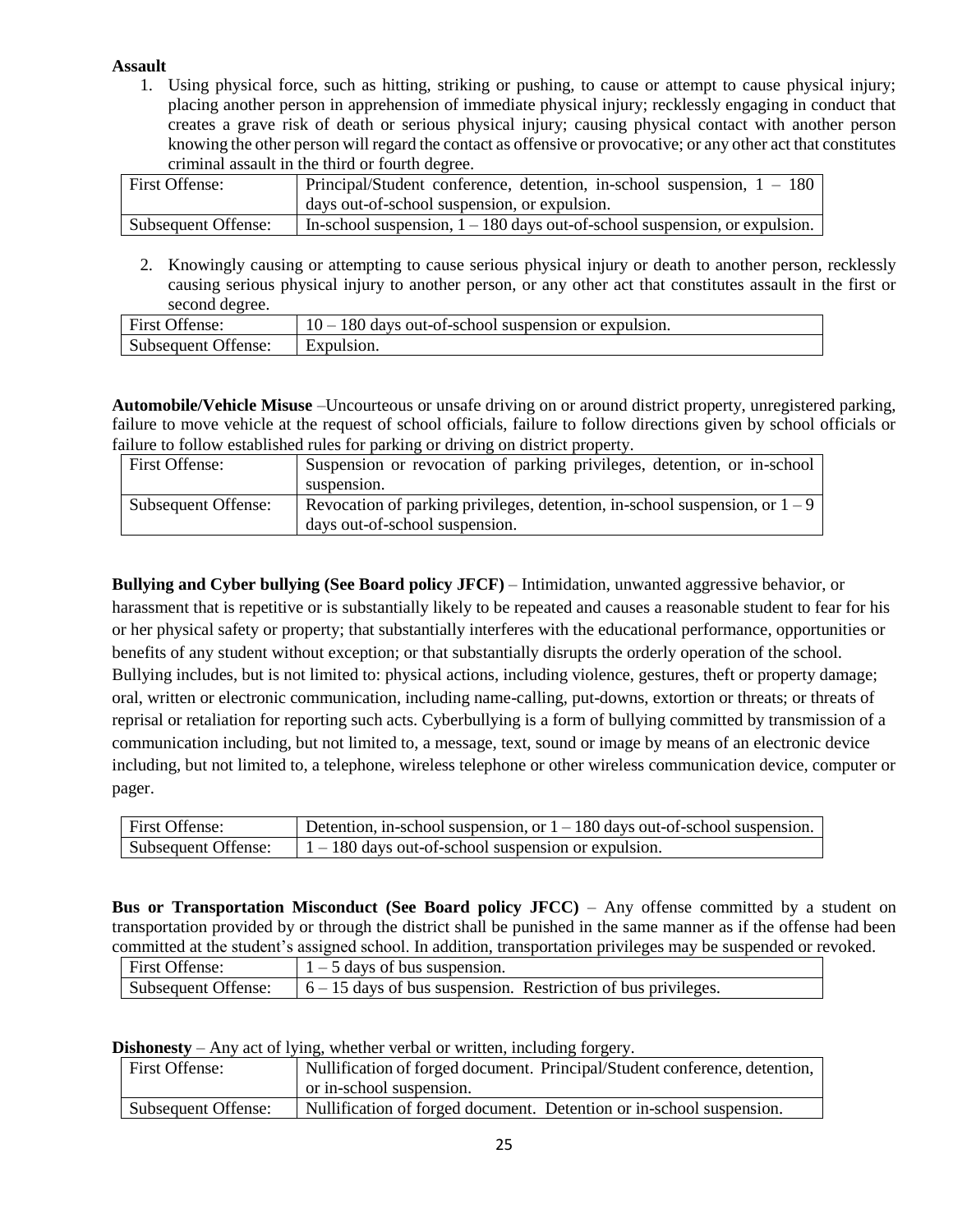# **Disrespectful Speech or Conduct (See Board policy AC if illegal harassment or discrimination is involved)** –

Verbal, written, pictorial or symbolic language or gesture that is directed at any person that is in violation of district policy or is otherwise rude, vulgar, defiant, considered inappropriate in educational settings. Students will not be disciplined for speech in situations where it is protected by law.

| First Offense:      | Principal/Student conference, confiscation, detention, in-school     |  |  |
|---------------------|----------------------------------------------------------------------|--|--|
|                     | suspension, or $1 - 9$ days out-of-school suspension.                |  |  |
| Subsequent Offense: | Detention, referral to care team/grade level support team, in-school |  |  |
|                     | suspension, $1 - 180$ days out-of-schools suspension, or expulsion.  |  |  |

# **Disruptive Speech or Conduct (See Board policy AC if illegal harassment or discrimination is involved)** –

Verbal, written, pictorial or symbolic language or gesture that is directed at any person that is in violation of district policy or that materially and substantially disrupts classroom work, school activities or school functions, or that jeopardizes the personal safety of others. Students will not be disciplined for speech in situations where it is protected by law.

| First Offense:      | Principal/Student conference, confiscation, detention, or in-school     |
|---------------------|-------------------------------------------------------------------------|
|                     | suspension, or one to nine days out-of-school suspension.               |
| Subsequent Offense: | Detention, referral to care team/grade level support team, or in-school |
|                     | suspension, one to 180 days out-of-school suspension, or expulsion.     |

#### **Drugs/Alcohol (See Board policies JFCH and JHCD)**

1. Possession, sale, purchase or distribution of any over-the-counter drug, herbal preparation or imitation drug or herbal preparation.

| First Offense:      | Principal/Student conference, confiscation, detention, in-school            |  |  |
|---------------------|-----------------------------------------------------------------------------|--|--|
|                     | suspension, or $1 - 9$ days out-of-school suspension.                       |  |  |
| Subsequent Offense: | In-school suspension, $1 - 180$ days out-of-school suspension or expulsion. |  |  |

2. Possession of or attendance while under the influence of or soon after consuming any unauthorized prescription drug, alcohol, narcotic substance, unauthorized inhalants, counterfeit drugs, imitation controlled substances or drug-related paraphernalia, including controlled substances and illegal drugs defined as substances identified under schedules I, II, III, IV or V in section 202(c) of the Controlled Substances Act.

| First Offense:      | Exclusion from school activities, in-school suspension or $1 - 180$ days out-<br>of-school suspension. |  |
|---------------------|--------------------------------------------------------------------------------------------------------|--|
| Subsequent Offense: | $-180$ days out-of-school suspension or expulsion.                                                     |  |

3. Sale, purchase or distribution of any prescription drug, alcohol, narcotic substance, unauthorized inhalants, counterfeit drugs, imitation controlled substances or drug-related paraphernalia, including controlled substances and illegal drugs defined as substances identified under schedules I, II, III, IV or V in section 202(c) of the Controlled Substances Act.

| First Offense:      | Exclusion from school activities, in-school suspension or $1 - 180$ days out- |
|---------------------|-------------------------------------------------------------------------------|
|                     | of-school suspension or expulsion.                                            |
| Subsequent Offense: | $1 - 180$ days out-of-school suspension or expulsion.                         |

**Extortion** – Threatening or intimidating any person for the purpose of obtaining money or anything of value.

| First Offense:      | Principal/Student conference, detention, in-school suspension, or $1 - 9$    |
|---------------------|------------------------------------------------------------------------------|
|                     | days out-of-school suspension.                                               |
| Subsequent Offense: | In-school suspension, $1 - 180$ days out-of-school suspension, or expulsion. |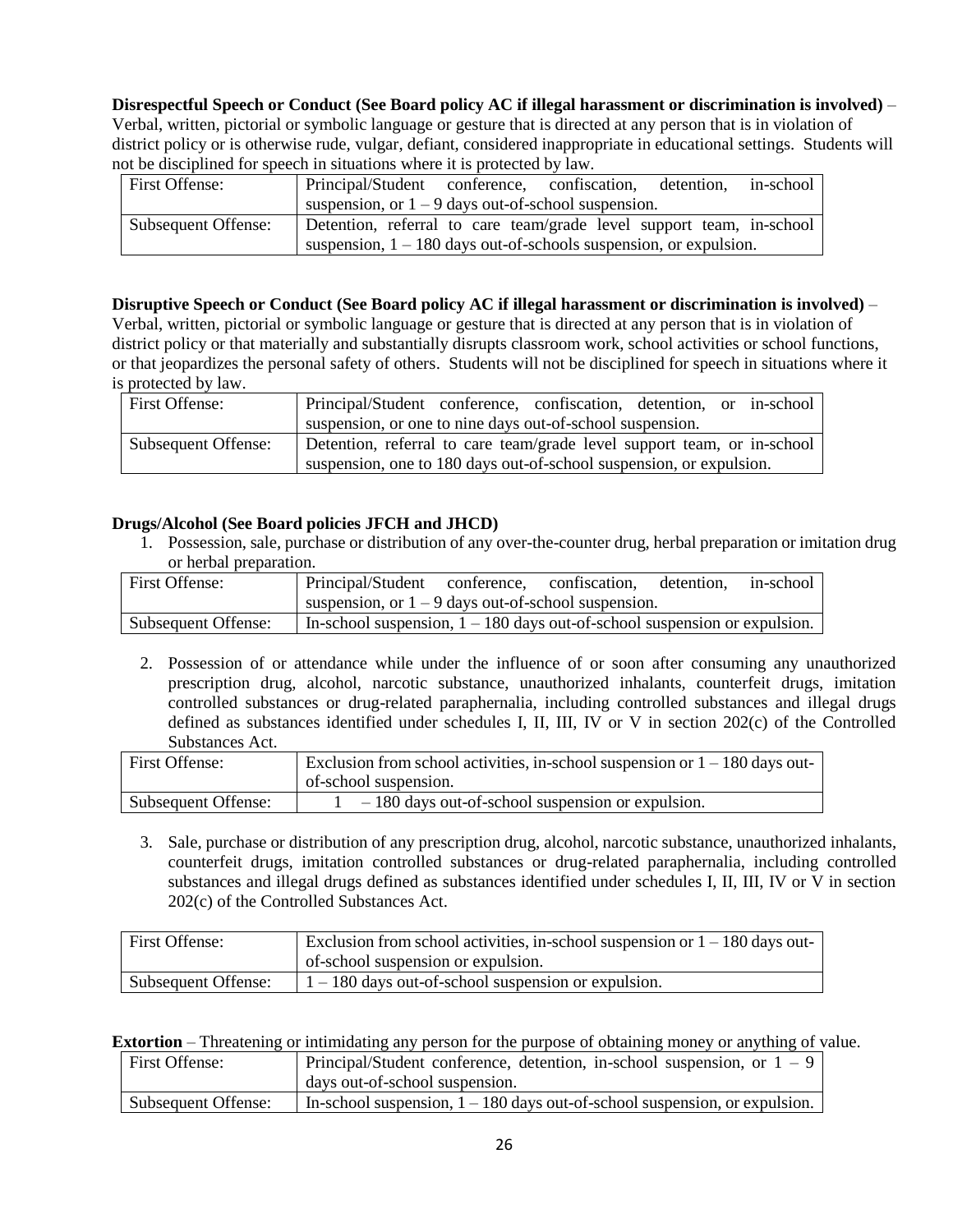**Failure to Care for or Return District Property –** Loss of, failure to return, or damage to district property including, but not limited to, books, computers, calculators, uniforms, and sporting and instructional equipment.

| <b>First Offense:</b> | Restitution. Restricted privileges, Principal/Student conference, detention, |
|-----------------------|------------------------------------------------------------------------------|
|                       | or in-school suspension.                                                     |
| Subsequent Offense:   | Restitution. Detention or in-school suspension.                              |

**Failure to Meet Conditions of Suspension, Expulsion or Other Disciplinary Consequences** – Violating the conditions of a suspension, expulsion or other disciplinary consequence including, but not limited to, participating in or attending any district-sponsored activity or being on or near district property or the location where a district activity is held. See the section of this regulation titled, "Consequences of Suspension, Expulsion and Other Disciplinary Consequences."

As required by law, when the district considers suspending a student for an additional period of time or expelling a student for being on or within 1,000 feet of district property during a suspension, consideration shall be given to whether the student poses a threat to the safety of any child or school employee and whether the student's presence is disruptive to the educational process or undermines the effectiveness of the district's disciplinary policy.

| First Offense:      | Verbal warning, loss of privileges, detention, in-school suspension, $1 - 180$ |  |
|---------------------|--------------------------------------------------------------------------------|--|
|                     | days out-of-school suspension, or expulsion. Report to law enforcement         |  |
|                     | for trespassing if expelled.                                                   |  |
| Subsequent Offense: | In-school suspension, $1 - 180$ days out-of-school suspension, or expulsion.   |  |
|                     | Report to law enforcement for trespassing if expelled.                         |  |

**False Alarms (See also "Threats or Verbal Assault")** – Tampering with emergency equipment, setting off false alarms, making false reports; communicating a threat or false report for the purpose of frightening or disturbing people, disrupting the educational environment or causing the evacuation or closure of district property.

| First Offense:      | Restitution. Principal/Student conference, detention, in-school suspension,                  |  |
|---------------------|----------------------------------------------------------------------------------------------|--|
|                     | $1 - 180$ days out-of-school suspension, or expulsion.                                       |  |
| Subsequent Offense: | Restitution. In-school suspension, $1 - 180$ days out-of-school suspension,<br>or expulsion. |  |

**Fighting (See also, "Assault")** – Mutual combat in which both parties have contributed to the conflict either verbally or by physical action.

| First Offense:      | Principal/Student conference, detention, in-school suspension, or $1 - 180$  |  |
|---------------------|------------------------------------------------------------------------------|--|
|                     | days out-of-school suspension.                                               |  |
| Subsequent Offense: | In-school suspension, $1 - 180$ days out-of-school suspension, or expulsion. |  |

**Gambling** – Betting on an uncertain outcome, regardless of stakes; engaging in any game of chance or activity in which something of real or symbolic value may be won or lost. Gambling includes, but is not limited to, betting on outcome of activities, assignments, contest and games.

| First Offense:      | Principal/Student conference, loss of privileges, detention, or in-school     |
|---------------------|-------------------------------------------------------------------------------|
|                     | suspension.                                                                   |
| Subsequent Offense: | Principal/Student conference, loss of privileges, referral to care team/grade |
|                     | level support team, detention, or in-school suspension.                       |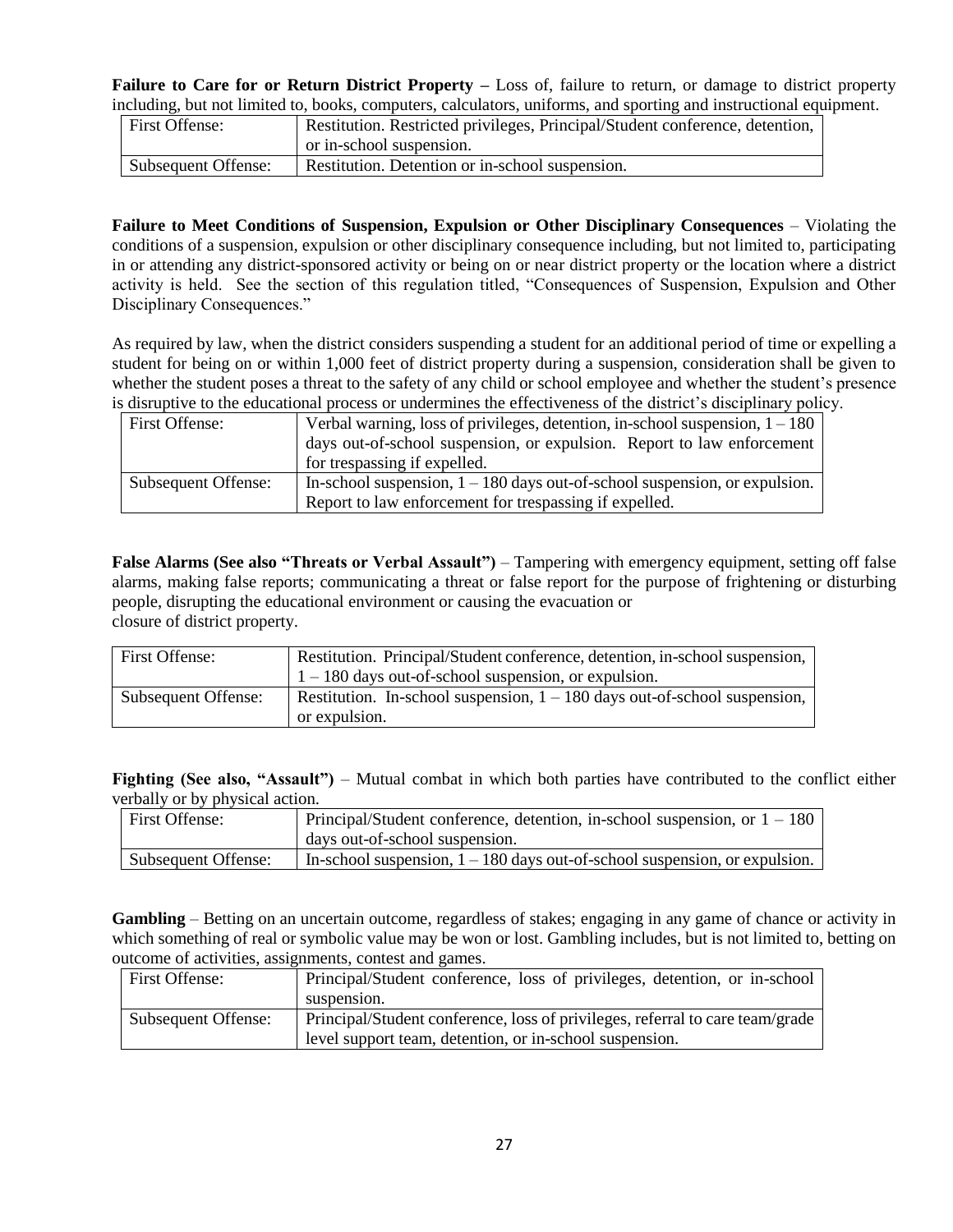# **Harassment, including Sexual Harassment (See Board policy AC)**

1. Use of material of a sexual nature or unwelcome verbal, written or symbolic language based on gender, race, color, religion, sex, national origin, ancestry, disability or any other characteristic protected by law. Examples of illegal harassment include, but are not limited to, racial jokes or comments; requests for sexual favors and other unwelcome sexual advances; graffiti; name calling; or threatening, intimidating or hostile acts based on a protected characteristic.

| First Offense:      | Principal/Student conference, detention, in-school suspension, $1 - 180$    |
|---------------------|-----------------------------------------------------------------------------|
|                     | days out-of-school suspension or expulsion.                                 |
| Subsequent Offense: | In-school suspension, $1 - 180$ days out-of-school suspension or expulsion. |

2. Unwelcome physical contact of a sexual nature or that is based on gender, race, color, religion, sex, national origin, ancestry, disability or any other characteristic protected by law. Examples include, but are not limited to, touching or fondling the genital areas, breasts or undergarments, regardless of whether touching occurred through or under clothing; pushing or fighting based on protected characteristics.

| First Offense:      | In-school suspension, $1 - 180$ days out-of-school suspension or expulsion. |
|---------------------|-----------------------------------------------------------------------------|
| Subsequent Offense: | $1 - 180$ days out-of-school suspension or expulsion.                       |

**Hazing (See Board policy JFCG)** – Any activity that a reasonable person believes would negatively impact the mental or physical health or safety of a student or put the student in a ridiculous, humiliating, stressful or disconcerting position for the purposes of initiation, affiliation, admission, membership or maintenance of membership in any group, class, organization, club or athletic team including, but not limited to, a grade level, student organization or school-sponsored activity. Hazing can occur even when all students involved are willing participants.

| First Offense:      | Loss of privileges, in-school suspension or $1 - 180$ days out-of-school |
|---------------------|--------------------------------------------------------------------------|
|                     | suspension.                                                              |
| Subsequent Offense: | $1 - 180$ days out-of-school suspension or expulsion.                    |

**Incendiary Devices or Fireworks** – Possessing, displaying or using matches, lighters or other devices use to start fires unless required as part of an educational exercise and supervised by district staff; possessing or using fireworks.

| First Offense:      | Confiscation. Warning, Principal/Student conference, detention, in-school |                                                    |  |  |  |
|---------------------|---------------------------------------------------------------------------|----------------------------------------------------|--|--|--|
|                     | suspension, or $1-10$ days out-of-school suspension.                      |                                                    |  |  |  |
| Subsequent Offense: | Confiscation.                                                             | Principal/Student conference, detention, in-school |  |  |  |
|                     | suspension, or $1 - 10$ days out-of-school suspension.                    |                                                    |  |  |  |

**Nuisance Items** – Possession or use of items such as toys, games, and portable media players that are not authorized for educational purposes.

| First Offense:      |                    | Confiscation. Warning, Principal/Student conference, detention, or in- |  |  |
|---------------------|--------------------|------------------------------------------------------------------------|--|--|
|                     | school suspension. |                                                                        |  |  |
| Subsequent Offense: | Confiscation.      | Principal/Student conference, detention, or in-school                  |  |  |
|                     | suspension.        |                                                                        |  |  |

**Public Display of Affection** – Physical contact that is inappropriate for the school setting including, but not limited to, kissing, hugging and groping.

| First Offense:      | Principal/Student conference, detention, or in-school suspension. |
|---------------------|-------------------------------------------------------------------|
| Subsequent Offense: | Detention or in-school suspension.                                |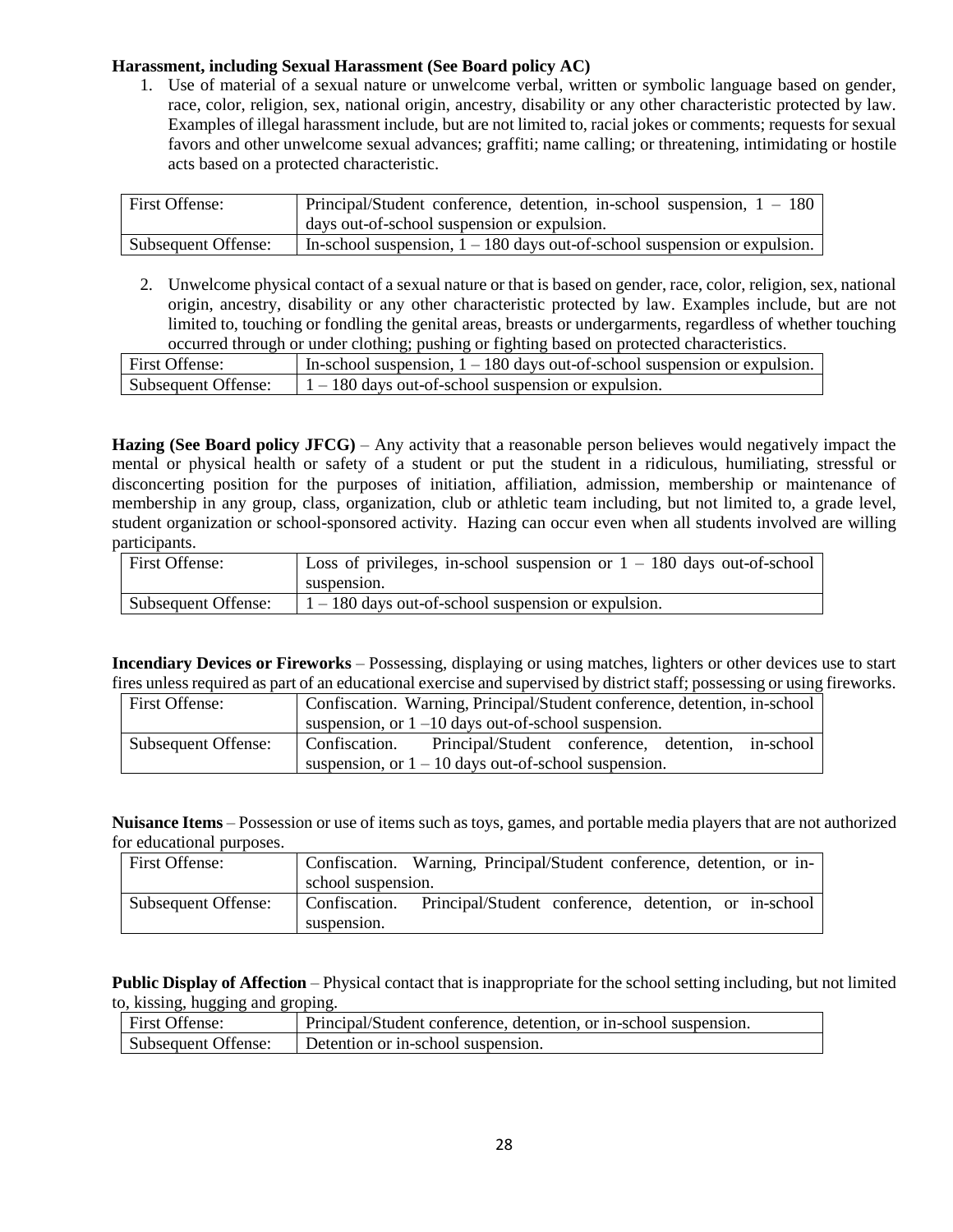**Sexting and/or Possession of Sexually Explicit, Vulgar or Violent Material** – Students may not possess or display, electronically or otherwise, sexually explicit, vulgar or violent material including, but not limited to, pornography or depictions of nudity, violence or explicit death or injury. This prohibition does not apply to curricular material that has been approved by district staff for its educational value. Students will not be disciplined for speech in situations where it is protected by law.

| First Offense:      | Report to appropriate authorities. Principal/Student<br>Confiscation.         |  |  |  |
|---------------------|-------------------------------------------------------------------------------|--|--|--|
|                     | conference, detention, referral to care team/grade level support team, or in- |  |  |  |
|                     | school suspension.                                                            |  |  |  |
| Subsequent Offense: | Confiscation. Report to appropriate authorities. Detention, referral to care  |  |  |  |
|                     | team/grade level support team, in-school suspension, or $1 - 180$ days out-   |  |  |  |
|                     | of-school suspension, or expulsion.                                           |  |  |  |

**Sexual Activity** – Consensual acts of sex or consensual simulations of sex including, but not limited to, intercourse or oral or manual stimulation.

| First Offense:      | Report to appropriate authorities. Principal/Student conference, loss of      |
|---------------------|-------------------------------------------------------------------------------|
|                     | privileges, detention, referral to care team/grade level support team, in-    |
|                     | school suspension, or $1 - 180$ days out-of-school suspension.                |
| Subsequent Offense: | Report to appropriate authorities. Loss of privileges, detention, referral to |
|                     | care team/grade level support team, in-school suspension, $1 - 180$ days      |
|                     | out-of-school suspension, or expulsion.                                       |

# **Technology Misconduct (See Board policies EHB and KKB and procedure EHB-AP)**

1. Attempting, regardless of success, to: gain unauthorized access to a technology system or information; use district technology to connect to other systems in evasion of the physical limitations of the remote system; copy district files without authorization; interfere with the ability of others to utilize district technology; secure a higher level of privilege without authorization; introduce computer viruses, hacking tools, or other disruptive/destructive programs onto or using district technology; or evade or disable a filtering/blocking device.

| First Offense:      | Principal/Student conference, loss of user privileges,<br>Restitution.                          |  |
|---------------------|-------------------------------------------------------------------------------------------------|--|
|                     | detention, in-school suspension, or $1 - 180$ days out-of school suspension.                    |  |
| Subsequent Offense: | Restitution. Loss of user privileges, $1 - 180$ days out-of-school suspension,<br>or expulsion. |  |

2. Using, displaying or turning on pagers, phones, personal digital assistants, personal laptops or any other personal electronic devices during the regular school day, including instructional class time, unless it is part of the instructional program, required by a district-sponsored class or activity, or otherwise permitted by the building principal.

| First Offense:      | Confiscation. | Principal/Student conference, detention, or in-school |  |  |
|---------------------|---------------|-------------------------------------------------------|--|--|
|                     | suspension.   |                                                       |  |  |
| Subsequent Offense: | Confiscation. | Principal/Student conference, detention, or in-school |  |  |
|                     | suspension.   |                                                       |  |  |

3. Violations, other than those listed in (1) or (2) above, of Board policy EHB, procedure EHB-AP or any policy or procedure regulating student use of personal electronic devices.

| First Offense:      | Restitution. | Principal/Student conference, detention, or in-school                        |  |  |
|---------------------|--------------|------------------------------------------------------------------------------|--|--|
|                     | suspension.  |                                                                              |  |  |
| Subsequent Offense: |              | Restitution. Loss of user privileges, $1 - 9$ days out-of-school suspension. |  |  |

4. Use of audio or visual recording equipment in violation of Board policy KKB. Using video or audio equipment on district property or at district activities except: if required by a district-sponsored class or activity; at performances or activities to which the general public is invited such as athletic competitions,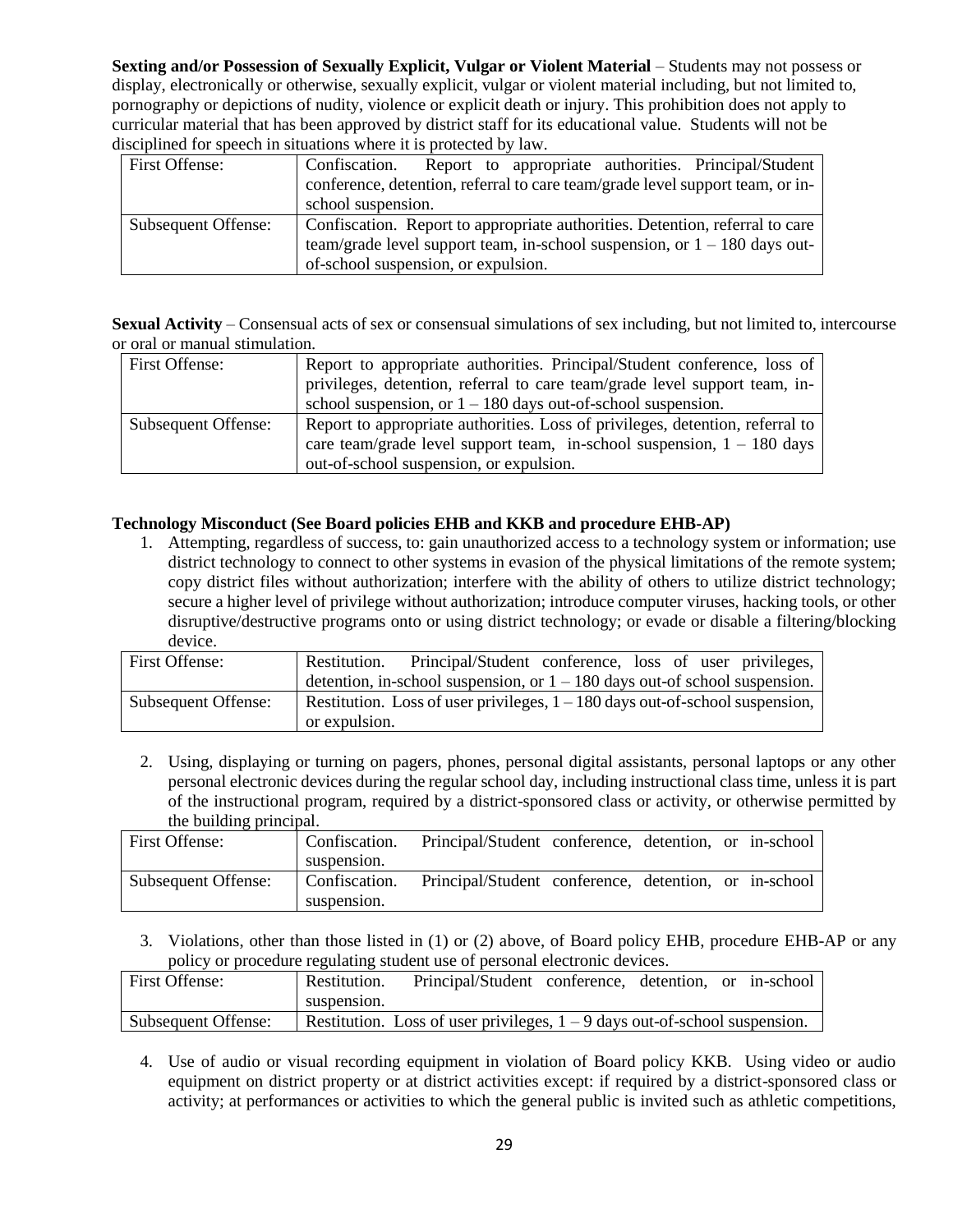concerts and plays; at open meetings of the Board of Education or committees appointed by or at the direction of the Board; or as otherwise permitted by the principal.

| First Offense:      | Confiscation.                                          | Principal/Student conference, detention, in-school               |  |  |
|---------------------|--------------------------------------------------------|------------------------------------------------------------------|--|--|
|                     |                                                        | suspension, or $1 - 10$ days out-of-school suspension.           |  |  |
| Subsequent Offense: |                                                        | Confiscation. Principal/Student conference, detention, in-school |  |  |
|                     | suspension, or $1 - 10$ days out of school suspension. |                                                                  |  |  |

**Theft** – Theft, attempted theft or knowing possession of stolen property.

| First Offense:      | Return of or restitution for property. Principal/Student conference,           |
|---------------------|--------------------------------------------------------------------------------|
|                     | detention, in-school suspension, or $1 - 180$ days out-of-school suspension.   |
| Subsequent Offense: | Return of or restitution for property. $1 - 180$ days out-of-school suspension |
|                     | or expulsion.                                                                  |

**Threats or Verbal Assault** – Verbal, written, pictorial or symbolic language or gestures that create a reasonable fear of physical injury or property damage.

| First Offense:      | Principal/Student conference, detention, in-school suspension, $1 - 180$     |
|---------------------|------------------------------------------------------------------------------|
|                     | days out-of-school suspension, or expulsion.                                 |
| Subsequent Offense: | In-school suspension, $1 - 180$ days out-of-school suspension, or expulsion. |

# **Tobacco**

1. Possession of any tobacco products, electronic cigarettes, or other nicotine-delivery products on district property, district transportation or at any district activity. Nicotine patches or other medications used in a tobacco cessation program may only be possessed in accordance with district policy JHCD.

| First Offense:      | Confiscation of prohibited product.                                       | Principal/Student conference, |
|---------------------|---------------------------------------------------------------------------|-------------------------------|
|                     | detention, or in-school suspension.                                       |                               |
| Subsequent Offense: | Confiscation of prohibited product. Detention, in-school suspension, or 1 |                               |
|                     | $-9$ days out-of-school suspension.                                       |                               |

2. Use of any tobacco products, electronic cigarettes, or other nicotine-delivery products on district property, district transportation or at any district activity. Nicotine patches or other medications used in a tobacco cessation program may only be used in accordance with district policy JHCD.

| First Offense:      |                            |  | Confiscation of prohibited product. Principal/Student conference,          |  |
|---------------------|----------------------------|--|----------------------------------------------------------------------------|--|
|                     |                            |  | detention, in-school suspension, or $1 - 3$ days out-of school suspension. |  |
| Subsequent Offense: | Confiscation of prohibited |  |                                                                            |  |
|                     |                            |  | product. In-school suspension or $1 - 9$ days out-of-school suspension.    |  |

**Truancy or Tardiness (See Board policy JED and procedures JED-AP1 and JED-AP2)** – Absence from school without the knowledge and consent of parents/guardians and the school administration; excessive non-justifiable absences, even with the consent of parents/guardians; arriving after the expected time for class or school begins as determined by the district.

| First Offense:      | Principal/Student conference, detention, or $1 - 3$ days in-school                              |
|---------------------|-------------------------------------------------------------------------------------------------|
|                     | suspension.                                                                                     |
| Subsequent Offense: | Detention or $3 - 9$ days in-school suspension, and removal from<br>extracurricular activities. |
|                     |                                                                                                 |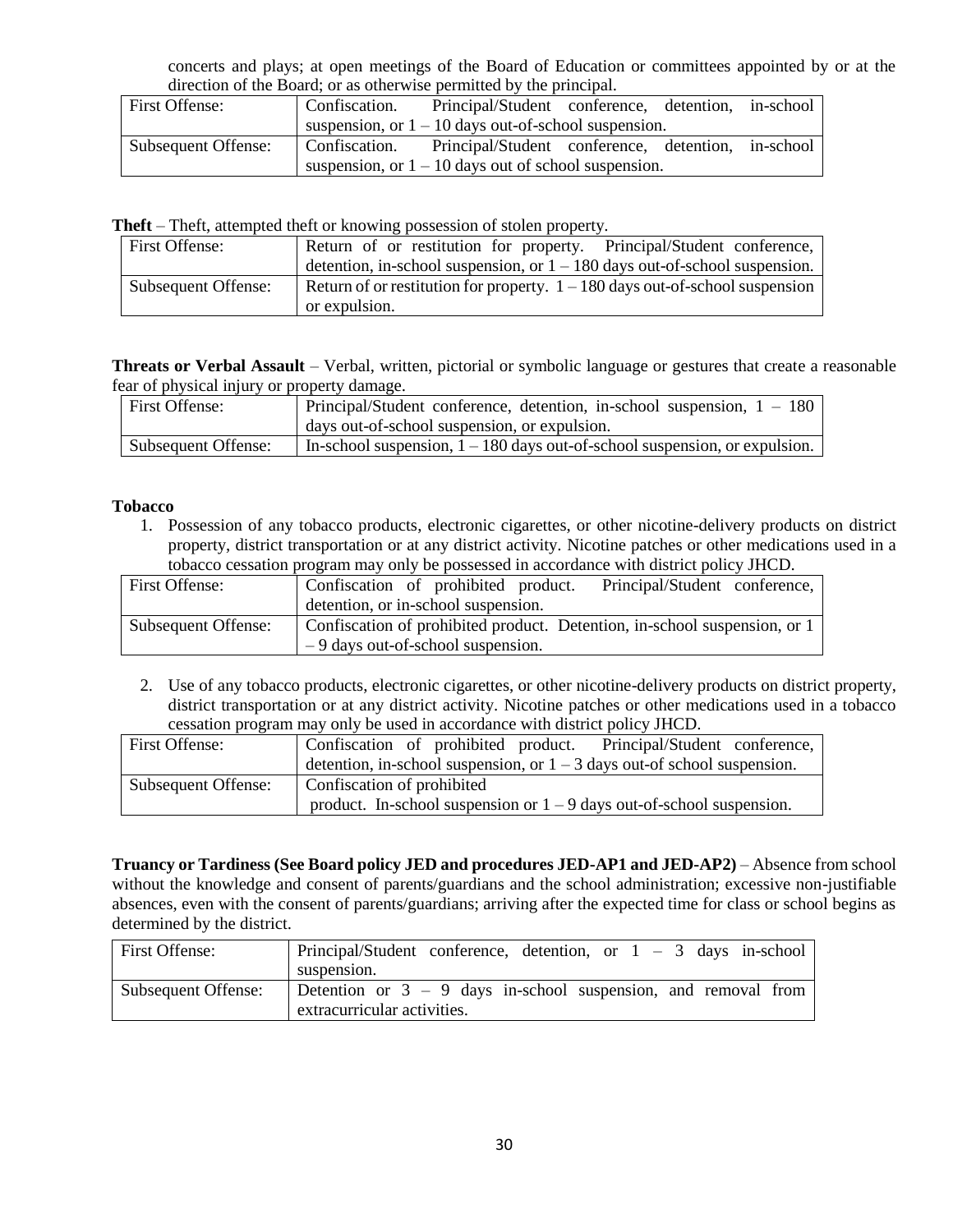**Unauthorized Entry** – Entering or assisting any other person to enter a district facility, office, locker, or other area that is locked or not open to the general public; entering or assisting any other person to enter a district facility through an unauthorized entrance; assisting unauthorized persons to enter a district facility through any entrance.

| First Offense:      | Principal/Student conference, detention, in-school suspension, or $1 - 180$ |
|---------------------|-----------------------------------------------------------------------------|
|                     | days out-of-school suspension.                                              |
| Subsequent Offense: | $1 - 180$ days out-of-school suspension or expulsion.                       |

**Vandalism (See Board policy ECA)** – Willful damage or the attempt to cause damage to real or personal property belonging to the district, staff or students.

| First Offense:      | Restitution. Principal/Student conference, detention, in-school suspension, |  |
|---------------------|-----------------------------------------------------------------------------|--|
|                     | $1 - 180$ days out-of-school suspension, or expulsion.                      |  |
| Subsequent Offense: | Restitution. In-school suspension, $1 - 180$ days out-of-school suspension, |  |
|                     | or expulsion.                                                               |  |

#### **Weapons (See Board policy JFCJ)**

1. Possession or use of any weapons as defined in Board policy, other than those defined in 18 U.S.C. § 921, 18 U.S.C. § 930(g)(2) or § 571.010, RSMo.

| First Offense:      | In-school suspension, $1 - 180$ days out-of-school suspension or expulsion. |
|---------------------|-----------------------------------------------------------------------------|
| Subsequent Offense: | $1 - 180$ days out-of-school suspension or expulsion.                       |

2. Possession or use of a firearm as defined in 18 U.S.C. § 921 or any instrument or device defined in § 571.010, RSMo., or any instrument or device defined as a dangerous weapon in 18 U.S.C.§  $930(g)(2)$ .

| First Offense:      | One (1) calendar year suspension or expulsion, unless modified by the |
|---------------------|-----------------------------------------------------------------------|
|                     | Board upon recommendation by the superintendent.                      |
| Subsequent Offense: | Expulsion.                                                            |

3. Possession or use of ammunition or a component or a weapon.

| First Offense:      | In-school suspension, $1 - 180$ days out-of-school suspension or expulsion. |
|---------------------|-----------------------------------------------------------------------------|
| Subsequent Offense: | $1 - 180$ days out-of-school suspension or expulsion.                       |

# **POLICY: JGA**

#### **CORPORAL PUNISHMENT**

For the purposes of this policy, corporal punishment is the use of physical force as a method of correcting student behavior. No person employed by or volunteering on behalf of the Raytown C-2 School District shall administer corporal punishment or cause corporal punishment to be administered upon a student attending district schools.

A staff member may, however, use reasonable physical force against a student for protection of the student or other persons or to protect property. Restraint of students in accordance with the district's policy on student seclusion, isolation and restraint is not a violation of this policy.

# **POLICY: JGB**

#### **DETENTION AND/OR IN-SCHOOL SUSPENSION OF STUDENTS**

The provisions of detention or an in-school suspension program for student violations of policies, rules and procedures shall provide principals with an additional alternative for dealing with disciplinary problems that occur in the schools. When this alternative is appropriate, students will be assigned to serve a specified time period in the in-school suspension program. These assignments, and the determination of the time period for them, shall be determined by the principal, or his or her designee.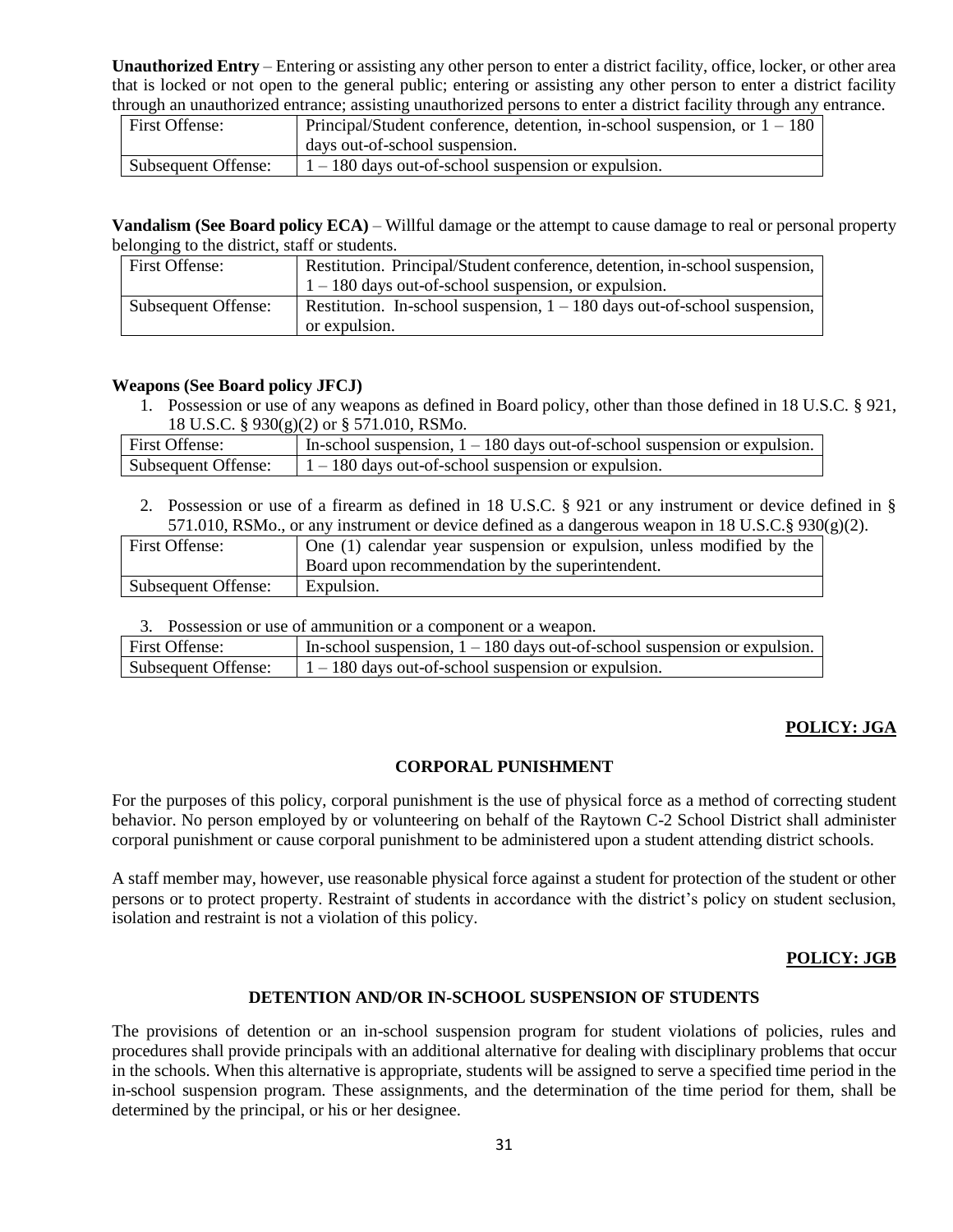# **STUDENT SUSPENSION AND EXPULSION**

The following procedures apply to all students. However, additional procedures for discipline for students with disabilities are sometimes required, as discussed in policy JGE, Discipline of Students with Disabilities.

The Board of Education believes that the right of a child to attend free public schools carries with it the responsibility of the child to attend school regularly and to comply with the lawful policies, rules and procedures of the school district. This observance of school policies, rules and procedures is essential for permitting others to learn at school.

Therefore, the administration may exclude a student from school because of the violation of school rules and procedures, conduct which materially or substantially disrupts the rights of others to an education, or conduct which endangers the student, other students or the property of the school. Furthermore, if a student poses a threat to self or others, as evidenced by the prior conduct of such student, the administration may immediately remove the student from school. Such actions will be taken in accordance with due process and with due regard for the welfare of both the student and the school.

The terms "suspension" and "removal" refer to an exclusion from school that will not exceed a specific period of time and shall be subject to the due process procedures set forth for "suspension" in this policy. The term "expulsion" refers to exclusion for an indefinite period. The district may honor suspensions and expulsions from another in-state or out-of-state school district including a private, charter or parochial school or school district pursuant to law and policy JEC, Student Admissions. Before making any decision to honor such suspensions or expulsions, the superintendent or designee will consider whether the student has received the due process required by law.

#### **Suspensions**

In Missouri, a principal may suspend a student for up to ten (10) school days. A superintendent may suspend a student for up to 180 school days. Procedures for suspending a student are outlined below.

- 1. Before suspending a student, a principal or superintendent must (a) tell the student, either orally or in writing, what misconduct he or she is accused of; (b) if the student denies the accusation, explain, either orally or in writing, the facts that form the basis of the proposed suspension; and (c) give the student the opportunity to present his or her version of the incident.
- 2. If the principal or superintendent concludes that the student has engaged in misconduct punishable by suspension, the procedures described below apply. If the student has a disability as defined in the Individuals with Disabilities Education Act (IDEA) as amended or Section 504 of the Rehabilitation Act, additional procedural safeguards described in the policy dealing with the discipline of students with disabilities apply.
- 3. The principal or superintendent should determine whether the student should be suspended or whether less drastic alternative measures would be appropriate. In many cases, the principal or superintendent may decide not to suspend a student unless conferences (between the teacher, student and principal and/or between the parent, student and principal) have been held and have failed to change the student's behavior.
- 4. If suspension is imposed, the student's parents or guardians must be promptly notified of the suspension and the reasons for the action.
- 5. Any suspension by the principal must be reported, immediately and in writing, to the superintendent, who may revoke the suspension, either part or in full, at any time.
- 6. If a student is suspended for more than ten (10) school days, the following rules also apply:
	- a. The student, his or her parents, guardians or others having custodial care have a right to appeal the superintendent's decision to the Board or a committee of the Board appointed by the Board president.
	- b. If the student gives notice that he or she wishes to appeal the suspension to the Board, the suspension shall be stayed until the Board renders its decision, unless in the superintendent's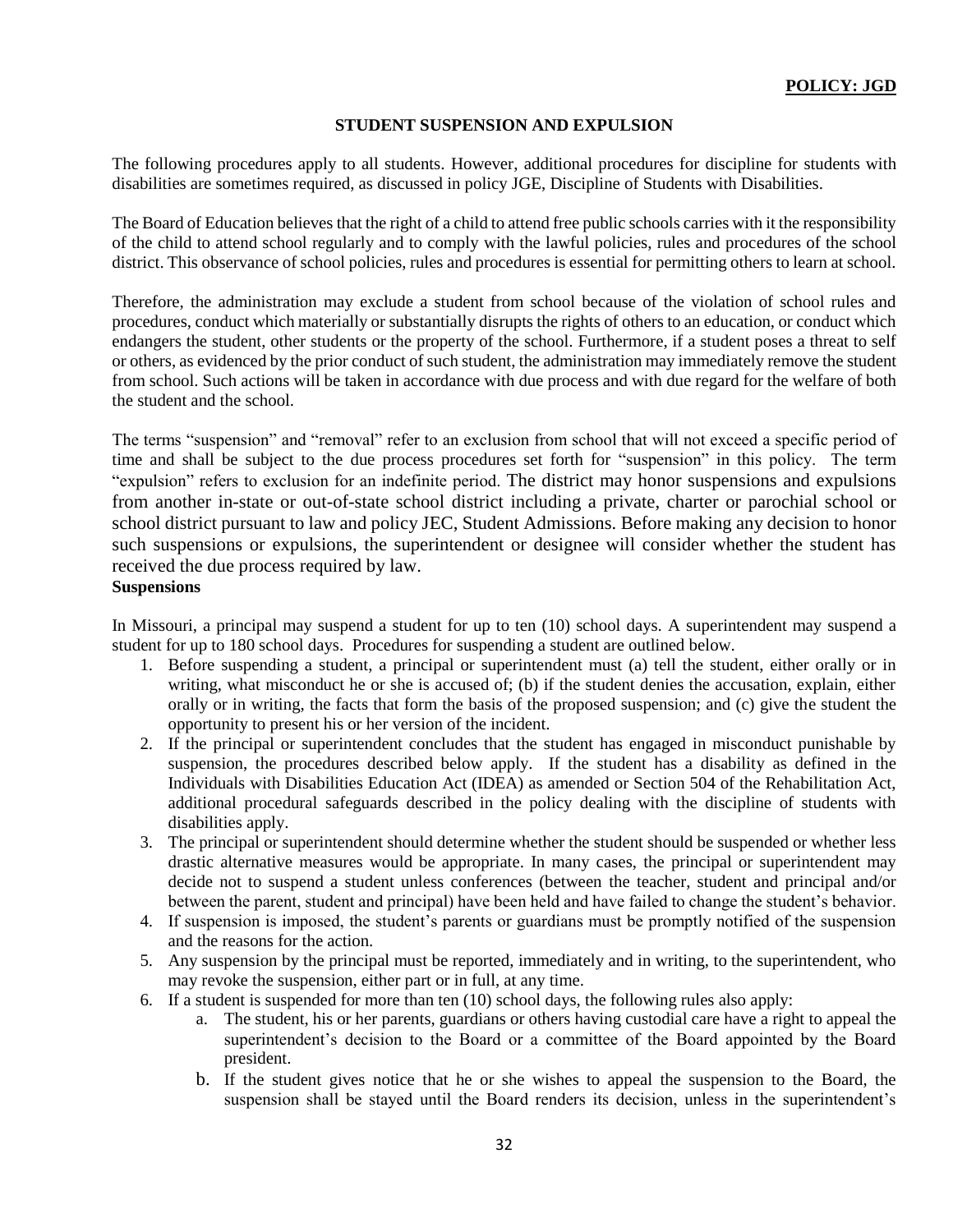judgment, the student's presence poses a continuing danger to persons or property or an ongoing threat of disrupting the academic process.

- c. All notices of appeal shall be transmitted, either by the appealing party or by the superintendent, to the secretary of the Board. Oral notices, if made to the superintendent, shall be reduced to writing and communicated to the secretary of the Board.
- d. The superintendent, when notified of an appeal, shall promptly transmit to the Board a full written report of the facts relating to the suspension, the action taken by the superintendent, and the reasons for the action.
- e. Upon receipt of a notice of appeal, the Board will schedule a hearing and within a reasonable time in advance of the scheduled date, will notify, by certified mail, the appealing party of the date, time and place of the hearing and of the right to counsel, to call witnesses, and to present evidence at the hearing.
- f. Hearings of appealed suspensions will be conducted as described in the section of this policy dealing with student disciplinary hearings.

# **Suspensions For More Than 180 School Days and Expulsions**

Only the Board may expel a student or suspend a student for more than 180 school days. The applicable procedures are outlined below.

- 1. Before recommending to the Board that a student be expelled or suspended for more than 180 school days, the superintendent must (a) tell the student, either orally or in writing, what misconduct he or she is accused of; (b) if the student denies the accusation, explain, either orally or in writing, the facts that form the basis of the proposed suspension/expulsion; and (c) give the student an opportunity to present his or her version of the incident.
- 2. If the superintendent concludes that the student has engaged in misconduct and should be expelled or suspended for more than 180 school days, the procedures described below apply unless the student has a disability. (In the case of a student with a disability, the procedures described in the policy dealing with the discipline of students with disabilities shall apply.)
	- a. The superintendent will recommend to the Board that the student be expelled or suspended for more than 180 school days. The superintendent may also immediately suspend the student for up to 180 school days.
	- b. Upon receipt of the superintendent's recommendation, the Board will follow the procedures described in the section of this policy dealing with student disciplinary hearings.
- 3. If the student is expelled, he or she may later apply to the Board for readmission. Only the board can readmit an expelled student.

# **Student Discipline Hearings**

The Board of Education may originate student discipline hearings upon recommendation of the superintendent. In such cases, the Board of Education will review the superintendent's report and determine whether to conduct a discipline hearing. In addition, student discipline hearings also will be held upon written request of the student or the student's parents to consider appeals from student suspensions in excess of ten (10) school days. A discipline hearing will always be held in cases of suspensions in excess of 180 school days or expulsions, unless after meeting with the superintendent or designee, the parent or guardian waives, in writing, the right to an expulsion hearing.

In all hearings, whether initiated by the Board of Education or by appeal, the following procedures will be adhered to:

- 1. The student and the parents/guardians will be advised of the charges against the student; their right to a Board hearing; the date, time and place of the hearing; their right to counsel; and their procedural rights to call witnesses, enter exhibits and cross-examine adverse witnesses. All such notifications will be made by certified mail, addressed to the student's parents or guardians. The Board shall make a good-faith effort to have the parents or guardians present at the hearing.
- 2. Prior to the Board hearing, the student and the student's parents/guardians will be advised of the identity of the witnesses to be called by the administration and advised of the nature of their testimony. In addition,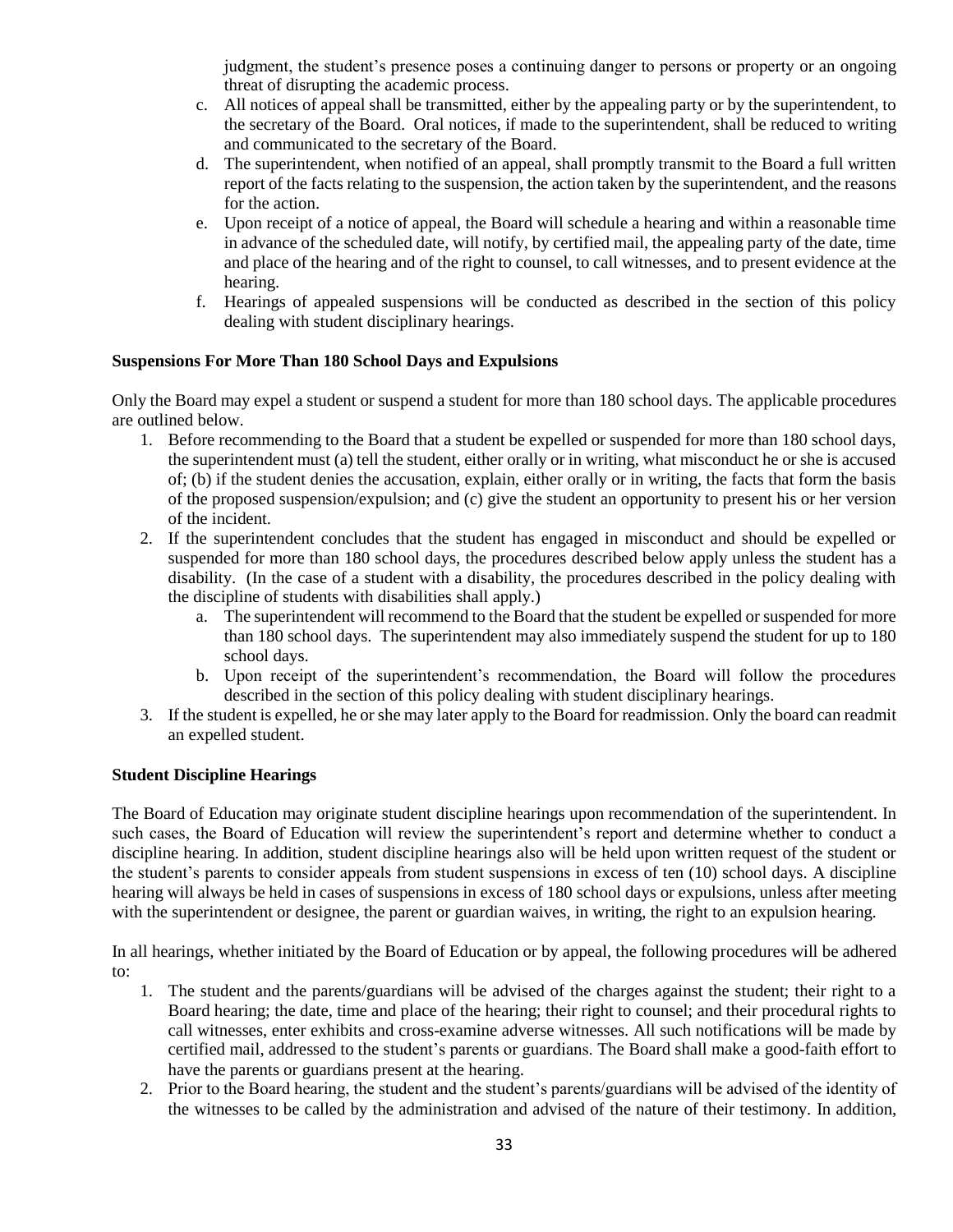the student and the student's parents/guardians will be provided with copies of the documents to be introduced at the hearing by the administration.

- 3. The hearing will be closed unless the Board decides otherwise. The hearing will only be open with parental consent. At the hearing, the administration or their counsel will present the charges and such testimony and evidence to support such charges. The student, his or her parents/guardians or their counsel shall have the right to present witnesses, introduce exhibits, and to cross-examine witnesses called in support of the charges.
- 4. At the conclusion of the hearing, the Board of Education shall deliberate in executive session and shall render a decision to dismiss the charges; to suspend the student for a specified period of time; or to expel the student from the schools of the district. The administration or its counsel, by direction of the Board of Education, shall promptly prepare and transmit to the parents/guardians written notice of the decision.

#### **Remedial Conference**

Prior to the readmission or enrollment of any student who has been suspended out of school or expelled in accordance with this policy for any "act of school violence" as defined in § 160.261.2, RSMo., and Board policy JGF, a conference must be held to review the student's conduct that resulted in the suspension or expulsion and any remedial actions needed to prevent future occurrences of such conduct or related conduct. The conference shall include the appropriate school officials including any teacher directly involved with the conduct that resulted in the suspension or expulsion, the student, and the parent or guardian of the student or any agency having legal jurisdiction, care, custody or control of the student. The Board of Education shall notify, in writing, the parents or guardians and all other parties of the time, place and agenda of any such conference. Failure of any party to attend this conference shall not preclude holding the conference. This requirement applies to enrolling students transferring from another school as well, regardless of whether the "act of school violence" was committed at a public school or at a private school in Missouri, provided that such act shall have resulted in the suspension or expulsion of such student in the case of a private school.

#### **POLICY: JGE**

#### **DISCIPLINE OF STUDENTS WITH DISABILITIES**

It is the goal of the Raytown C-2 School District to provide a safe and productive learning environment for all students. The district does not believe in a double standard for misbehavior and holds the welfare and safety of all persons in the district in the highest regard. Students with disabilities will be disciplined in accordance with the district's discipline code applicable to all students, subject to the modifications mandated by law. All students, including those with disabilities, will be referred for law enforcement action when required by law and when their conduct constitutes a crime.

The district will comply with all state and federal laws governing the discipline of students with disabilities, including the Individuals with Disabilities Education Act (IDEA), Section 504 of the Rehabilitation Act of 1973, applicable regulations and state and local plans for compliance with the law. In addition to the process outlined in special education law, students with disabilities will receive the same due process afforded other students.

The Board delegates to the superintendent or designed the authority to seek the removal of a student with a disability as allowed by federal or state law to an alternative educational setting through the state hearing process or to seek a court injunction ordering removal or a different educational placement.

The superintendent or designee will provide all district employees training on violence prevention, the district's discipline code and the legal requirements for disciplining students with disabilities. The Board delegates to the superintendent or designee the authority to contact the district's legal counsel for legal advice or training on the district's responsibilities.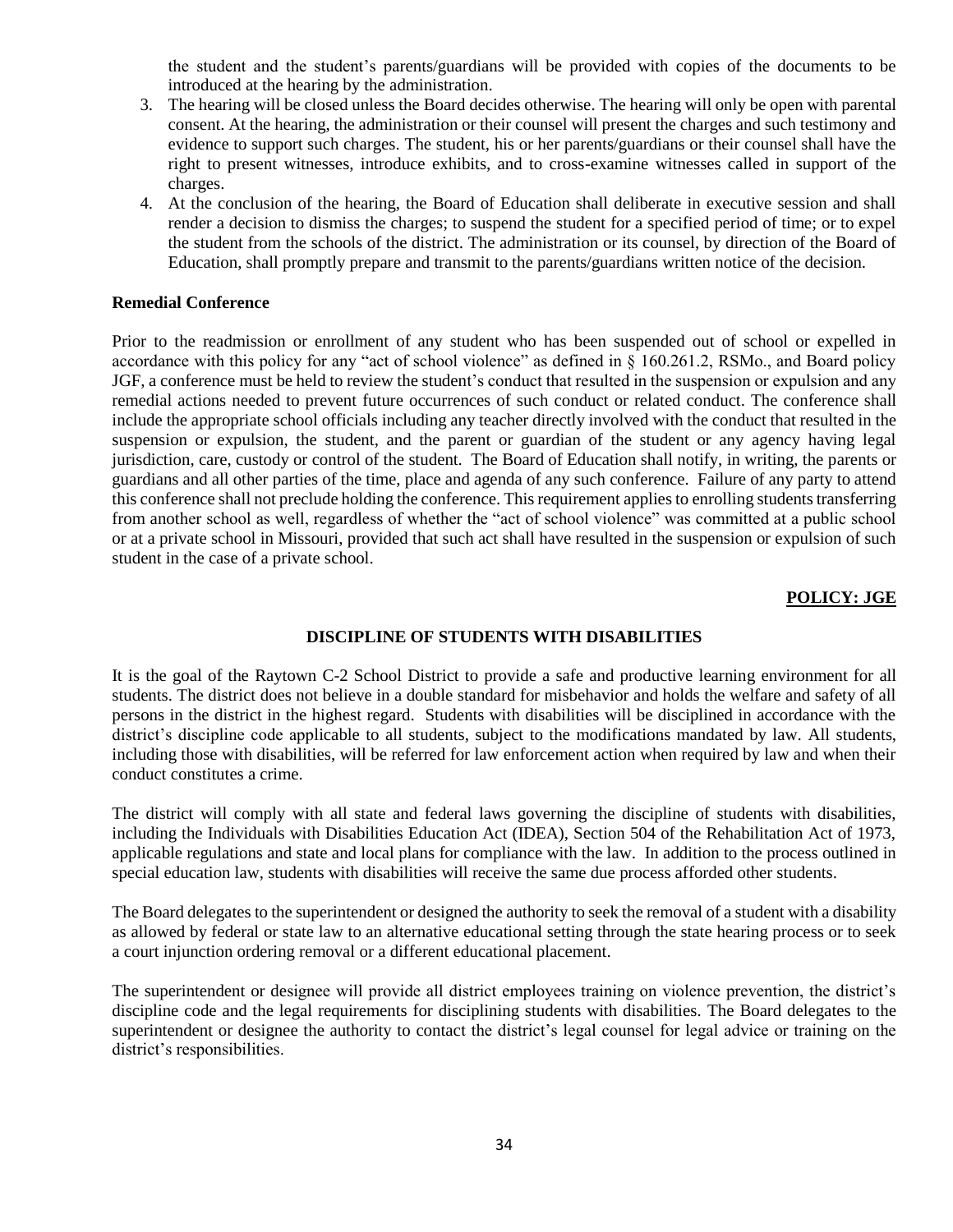#### **DISCIPLINE REPORTING AND RECORDS**

In compliance with state law, the Board of Education establishes clear channels of communication between teachers, administrators, law enforcement officials and other schools concerning acts of school violence and other behaviors that endanger the welfare or safety of students, staff or patrons of the district. The purpose of this policy is to designate specific actions committed by students that must be reported to teachers, administrators and/or law enforcement officials as well as those actions that must be documented in a student's discipline record.

#### **Definitions**

The following definitions and terms apply to this policy:

*Act of School Violence/Violent Behavior* – The exertion of physical force by a student with the intent to do serious physical injury to another person while on school property, including while on school transportation in service on behalf of the district or while involved in school activities.

*Need to Know* – Relates to school personnel who are directly responsible for the student's education or who otherwise interact with the student on a professional basis while acting within the scope of their assigned duties.

*School or District Property* – Property utilized, supervised, owned, rented, leased or controlled by the school district including, but not limited to, school playgrounds, parking lots, school transportation and any property on which any school activity takes place.

*Serious Physical Injury* – Physical injury that creates a substantial risk of death or that causes serious disfigurement or protracted loss or impairment of any part of the body.

*Serious Violation of District's Discipline Policy* – One (1) or more of the following acts if committed by a student enrolled in the district:

- 1. Any act of school violence/violent behavior.
- 2. Any offense that occurs on school property, on school transportation or at any school activity and that is required by law to be reported to law enforcement officials.
- 3. Any offense that results in an out-of-school suspension for more than ten (10) school days.

# **Reporting to School Staff**

School administrators shall report acts of school violence to all teachers at the attendance areas in which the involved students are educated and to other school district employees with a need to know the information to adequately supervise the students and to protect themselves or others. In addition, any portion of a student's individualized education program (IEP) that is related to demonstrated or potentially violent behavior shall be provided to any teachers and other district employees with a need to know the information.

The superintendent or designee will inform district employees with a need to know of any criminal act committed or allegedly committed by a student in the district that is reported to the district by a juvenile officer or an employee of the Children's Division (CD) of the Department of Social Services, sheriff, chief of police or other appropriate law enforcement entity in accordance with state law. Such reports shall not be used as the sole basis for denying educational services to a student.

# **Reporting to Law Enforcement Officials**

School administrators are required by law to report certain crimes to law enforcement. In an effort to support timely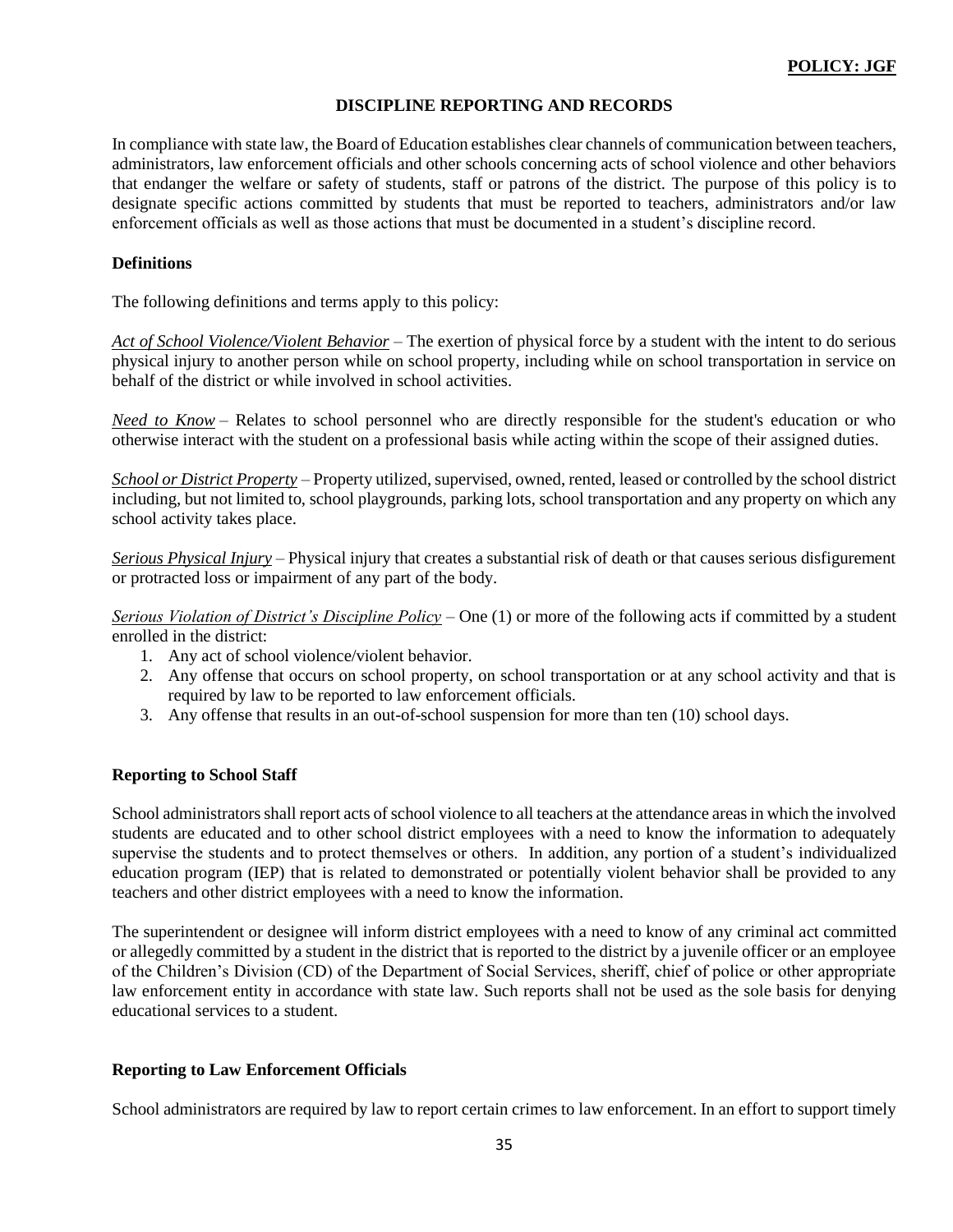and accurate reporting, the Board encourages all employees who have information about any criminal act to share that information with their supervisors. The Board expects employees to share information regarding serious criminal acts, and employees must report criminal acts when required by law and Board policy.

Any crime listed in this section, or any act that if committed by an adult would be a crime listed in this section that is committed on school property, on any school transportation or at any school activity must be reported immediately by the appropriate school administrator to the appropriate law enforcement entity. The following criminal acts are subject to this reporting requirement:

- 1. First or second degree murder under §§ 565.020, .021, RSMo.
- 2. Voluntary manslaughter under §§ 565.023, .024, RSMo.
- 3. Involuntary manslaughter in the first or second degree under §§ 565.024, .027, RSMo.
- 4. First- or second-degree kidnapping under §§ 565.10, .120, RSMo.
- 5. First-, second- or third degree assault under §§ 565.050, .052, .054, RSMo.\*
- 6. Rape in the first or second degree under §§ 566.030, .031, RSMo.
- 7. Sodomy in the first or second degree under §§ 566.060, .61, RSMo.
- 8. Burglary in the first or second degree under §§ 569.160, .170, RSMo.
- 9. Robbery in the first degree under §§ 570.023, RSMo.
- 10. Possession of a weapon under chapter 571, RSMo.
- 11. Manufacture of a controlled substance §§ 579.055, RSMo.
- 12. Delivery of a controlled substance under § 579.020, RSMo.
- 13. Arson in the first degree under §§ 569.040, RSMo.
- 14. Property damage in the first degree under §§ 569.100, RSMo.
- 15. First-, second-, or third-degree child molestation under §§ 566.067, .068, .069 RSMo.
- 16. Sexual misconduct involving a child pursuant to §§ 566.083, RSMo.
- 17. Sexual abuse in the first degree pursuant to §§ 566.100, RSMo.
- 18. First-degree harassment under §§ 565.090, RSMo.
- 19. First-degree stalking under §§ 565.225, RSMo.

\* Immediate reporting of third-degree assault under § 565.054, RSMo., may not be required if an agreement with law enforcement exists.

If the district is aware that a student who is suspended for more than ten days or expelled is under court jurisdiction, the superintendent shall notify the appropriate division of the juvenile or family court of the suspension or expulsion.

All employees shall immediately report to the principal any incident that constitutes a crime, including any incident in which a person is believed to have committed an act that if committed by an adult would be first-, second- or third- degree assault, rape in the second-degree or sodomy in the second-degree against a student or school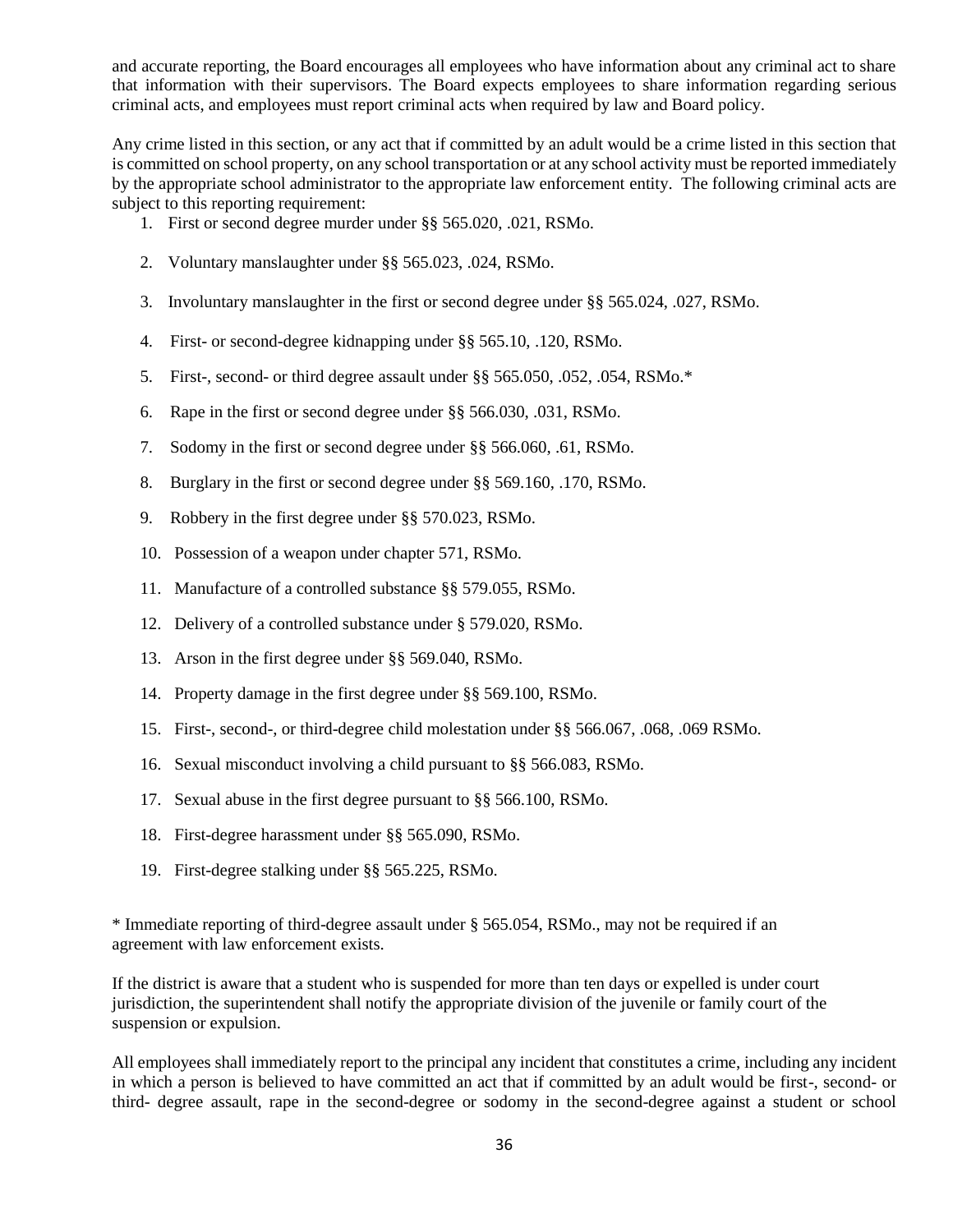employee, while on school property, school transportation or at school activities. Employees shall also inform the principal if a student is discovered to possess a controlled substance or weapon in violation of the district's policy. The principal shall immediately report these listed offenses to the appropriate law enforcement entity and the superintendent. However, if the district has entered into an agreement with law enforcement regarding the reporting of third-degree assaults, the district will report third degree assaults to law enforcement in accordance with that agreement.

School districts may report or disclose education records to law enforcement entities and juvenile justice authorities if the disclosure concerns the law enforcement entity or juvenile justice authority's ability to effectively serve, prior to adjudication, the student whose records are released. The officials and authorities to whom such information is disclosed must comply with applicable restrictions set forth in state and federal law.

# **Reporting Third-Degree Assault**

The superintendent and the appropriate local law enforcement entity may develop a written agreement outlining the procedure for reporting any incident in which a student is believed to have committed an act that if committed by an adult would be third-degree assault. If such an agreement exists in the district, the principal shall report thirddegree assaults to the appropriate local law enforcement entity in accordance with the agreement.

#### **Student Discipline Records**

The Board of Education directs the superintendent or designee to compile and maintain records of any serious violation of the district's discipline policy for each student enrolled in the district. Such records shall be made available to all district employees with a need to know and shall be provided to any school district in which the student subsequently attempts to enroll within five (5) business days of receiving the request, in accordance with state law. If a student is placed in another school by the CD, the records will be transferred to the new school within two (2) business days after notification by the CD. Personally identifiable student records will only be released or destroyed in accordance with state and federal law.

Pursuant to Department of Secondary and Elementary Education (DESE) data reporting requirements, the district shall report rates and durations of, and reasons for, student suspensions of ten (10) days or longer and expulsions.

# **Confidentiality**

Any information received by a school district employee relating to the conduct of a student shall be received in confidence and used for the limited purpose of assuring that good order and discipline are maintained in the schools.

# **Liability**

Teachers and authorized district personnel, including volunteers selected with reasonable care by the district, shall not be civilly liable when acting in accordance with the Board's discipline policies, including the Board's discipline policies, or when reporting acts of school violence or threatened acts of school violence to the appropriate supervisor or other person, pursuant to law and district policy.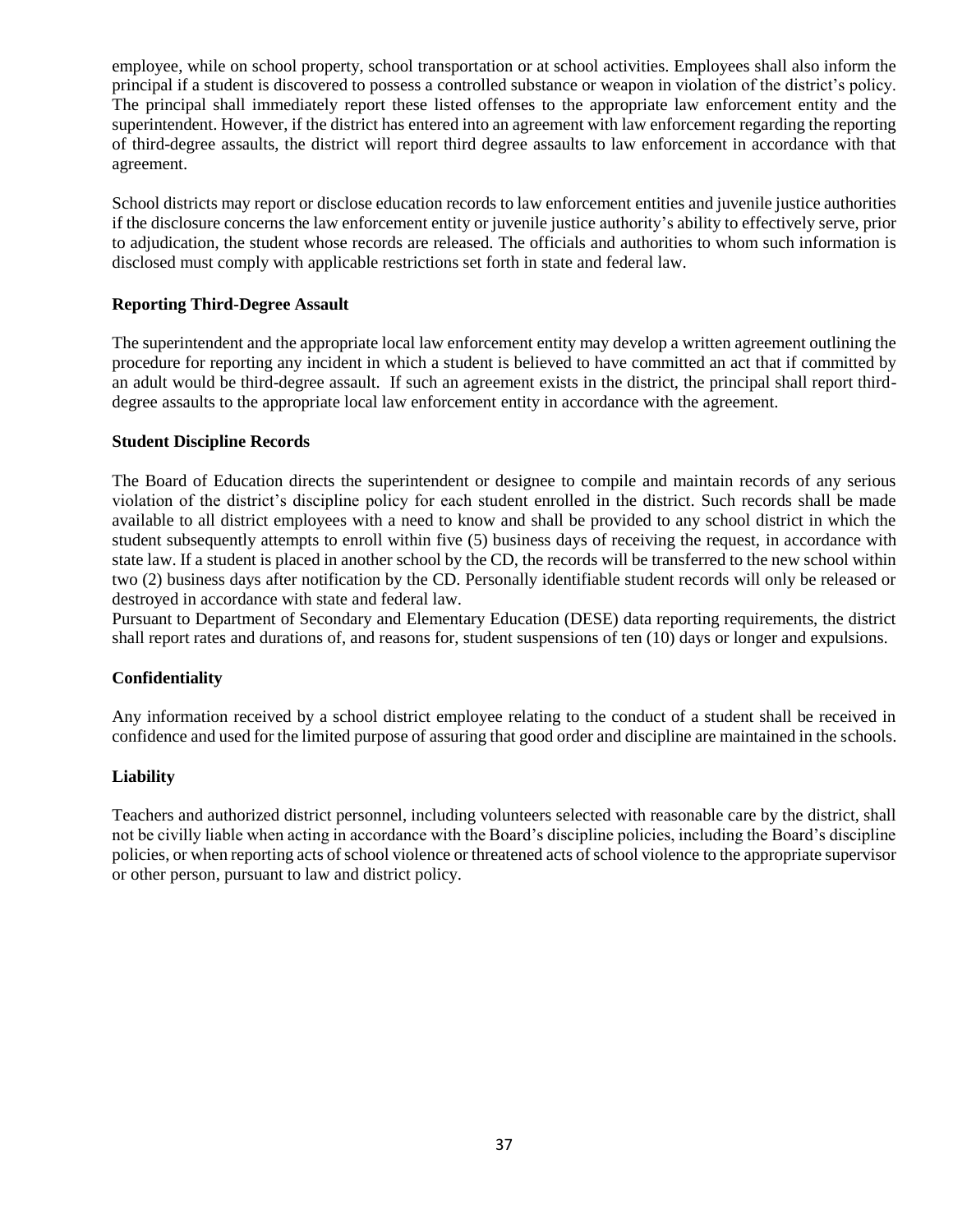#### **SECLUSION, ISOLATION AND RESTRAINT**

# **Purpose**

Through the adoption of this policy, the Board of Education expects to:

- 1. Promote safety and prevent harm to students, school personnel and visitors in the school district.
- 2. Foster a climate of dignity and respect in the use of discipline and behavior-management techniques.
- 3. Provide school personnel with clear guidelines about the use of seclusion, isolation and restraint in response to emergency situations.
- 4. Provide parents/guardians information about state guidelines and district policies related to the use of discipline, behavior management, behavior interventions and responses to emergency situations.
- 5. Promote the use of non-aversive behavioral interventions, including positive behavioral support techniques.

#### **Policy Applicability**

This policy applies to all district or school personnel. District personnel assigned to facilities not located on district premises (hospitals, detention centers, juvenile facilities and mental health facilities) shall follow the policy and procedure for the facility or the program where they work. The terms of any written agreement between the district and any facility that provides services to district students will require that facility to have a policy on the use of seclusion and restraint that complies with state and federal law. Parents who consent to their students receiving services from facilities not located on district premises also consent to the application of those facilities' seclusion and restraint policy to their student.

# **Definitions**

The following definitions and terms apply to this policy:

*Assistive Technology Device* – Any item, piece of equipment or product system that is used to increase, maintain or improve the functional capacities of a student with a disability.

*Aversive Behavioral Intervention* or *Aversive Intervention* – An intervention that is intended to inflict pain or discomfort upon a student for the purpose of eliminating or reducing maladaptive behaviors, including such interventions as: contingent application of noxious, painful or intrusive stimuli or activities; any form of noxious, painful or intrusive spray, inhalant or tastes; or other similar interventions. The term does not include such interventions as voice control limited to loud, firm commands; time-limited ignoring of a specific behavior; token fines as part of a token economy system; brief physical prompts to interrupt or prevent a specific behavior; interventions medically necessary for the treatment or protection of the student; or other similar interventions. Corporal punishment administered in accordance with state law is not an aversive intervention for the purpose of this policy.

*Behavioral Intervention* – An individualized instructional and environmental support that teaches students appropriate behaviors to replace problem behaviors. Behavioral interventions are guided by a functional behavioral assessment that identifies the communicative intent of problem behavior and takes into consideration any known medical, developmental or psychological limitation(s) of the student.

*Behavior Intervention Plan (BIP)* – A plan that sets forth specific behavior interventions for a specific student who displays chronic patterns of problem behavior.

*Behavior Management* – Comprehensive, school wide procedures applied in a proactive manner that constitute a continuum of strategies and methods to support and/or alter behavior in all students.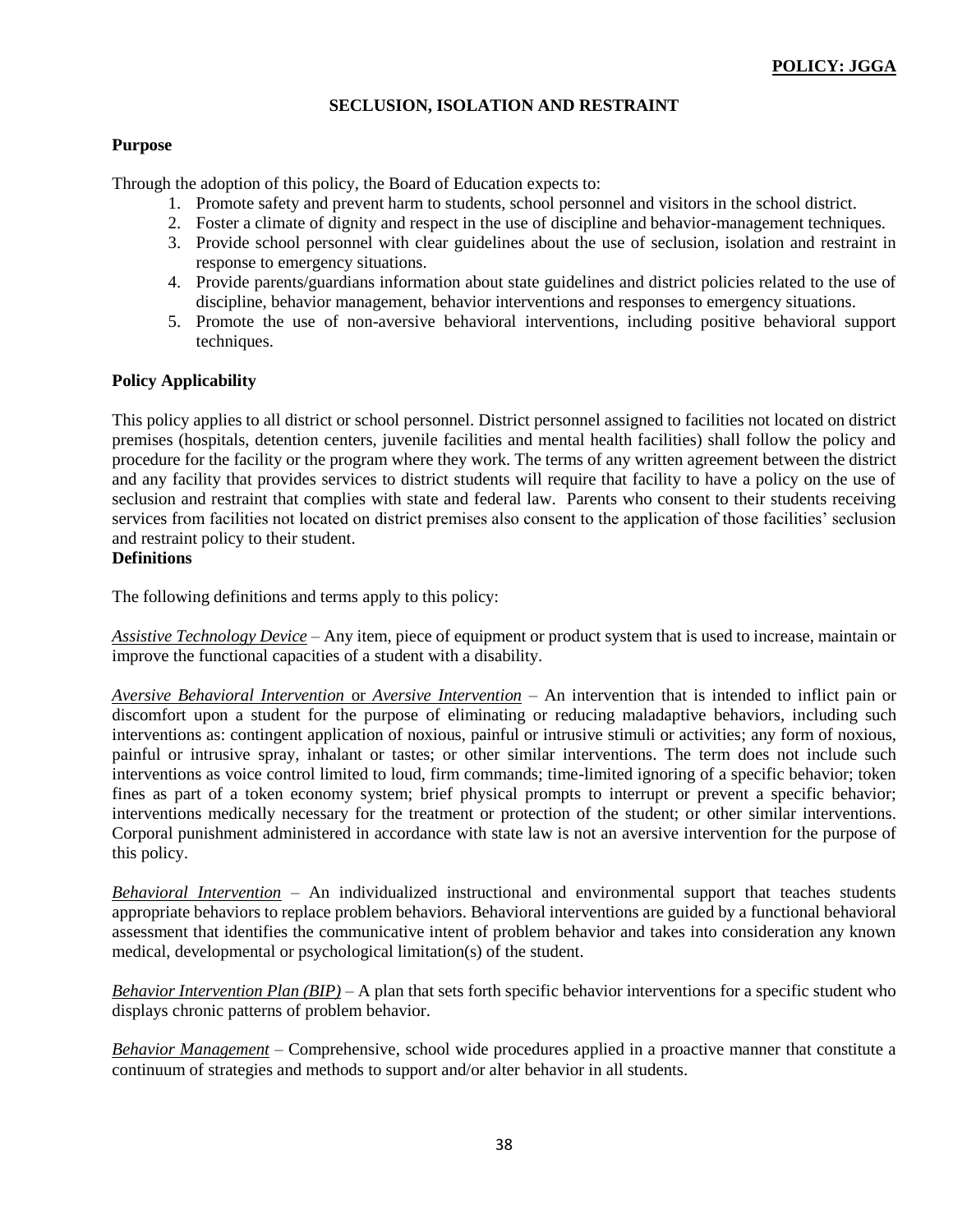*Chemical Restraint* – Administration of a drug or medication to manage a student's behavior that is not a standard treatment and dosage for the student's medical condition.

*Confinement* – The act of preventing a student from leaving an enclosed space.

*Discipline* – Consequences for violating the district's student code of conduct.

*Emergency Situation* – A situation in which a student's behavior poses a serious, probable threat of imminent physical harm to self or others or destruction of property.

*Functional Behavior Assessment* – A formal assessment to identify the function or purpose the behavior serves for the student so that classroom interventions and behavioral support plans can be developed to improve behavior. The assessment could include observations and charting of the behavior and interviews with family, teachers, and the student to determine the frequency, antecedent and response of the targeted behavior.

*Individualized Education Program (IEP)* – A student's Individualized Education Program as defined by the Individuals with Disabilities Education Act (IDEA).

*Isolation* – The confinement of a student alone in an enclosed space without locking hardware. Isolation also includes the confinement of a student alone in a locked room where the student is constantly attended and supervised by district employees through a window or other viewing device, but only in accordance with a student's IEP, Section 504 plan or other agreed-upon plan to address a student's behavior. Isolation does not include supervised in-school suspension, detention or time-out/time-away as used as disciplinary consequences in accordance with the district's student discipline code.

*Law Enforcement Office* – Any public servant having both the power and the duty to make arrests for violations of the laws of this state.

*Locking Hardware* – Mechanical, electrical or other material devices used to lock a door or to prevent egress from a confined area.

*Mechanical Restraint* – A device or physical object that the student cannot easily remove that restricts a student's freedom of movement or normal access to a portion of his or her body. This includes, but is not limited to: straps, duct tape, cords or garments. The term does not include assistive technology devices.

*Physical Escort* – The temporary touching or holding of the hand, wrist, arm, shoulder or back for the purpose of inducing a student who is acting out or eloping to walk to a safe location.

*Physical Restraint* – The use of person-to-person physical contact to restrict the free movement of all or a portion of a student's body. It does not include briefly holding a student without undue force for instructional or other purposes, briefly holding a student to calm the student, taking a student's hand to transport him or her for safety purposes, physical escort, or intervening in a fight.

*Positive Behavior Supports* – A range of instructional and environmental supports to teach students pro-social alternatives to problem behavior and allow them multiple opportunities to practice pro-social skills and receive high rates of positive feedback.

*Restraint* – See the definitions of *chemical restraint, mechanical restraint and physical restraint.*

*School* or *District Employee* or *Personnel* – Includes the following:

- Employees of the Board of Education.
- Any person, paid or unpaid, working on district grounds in an official capacity.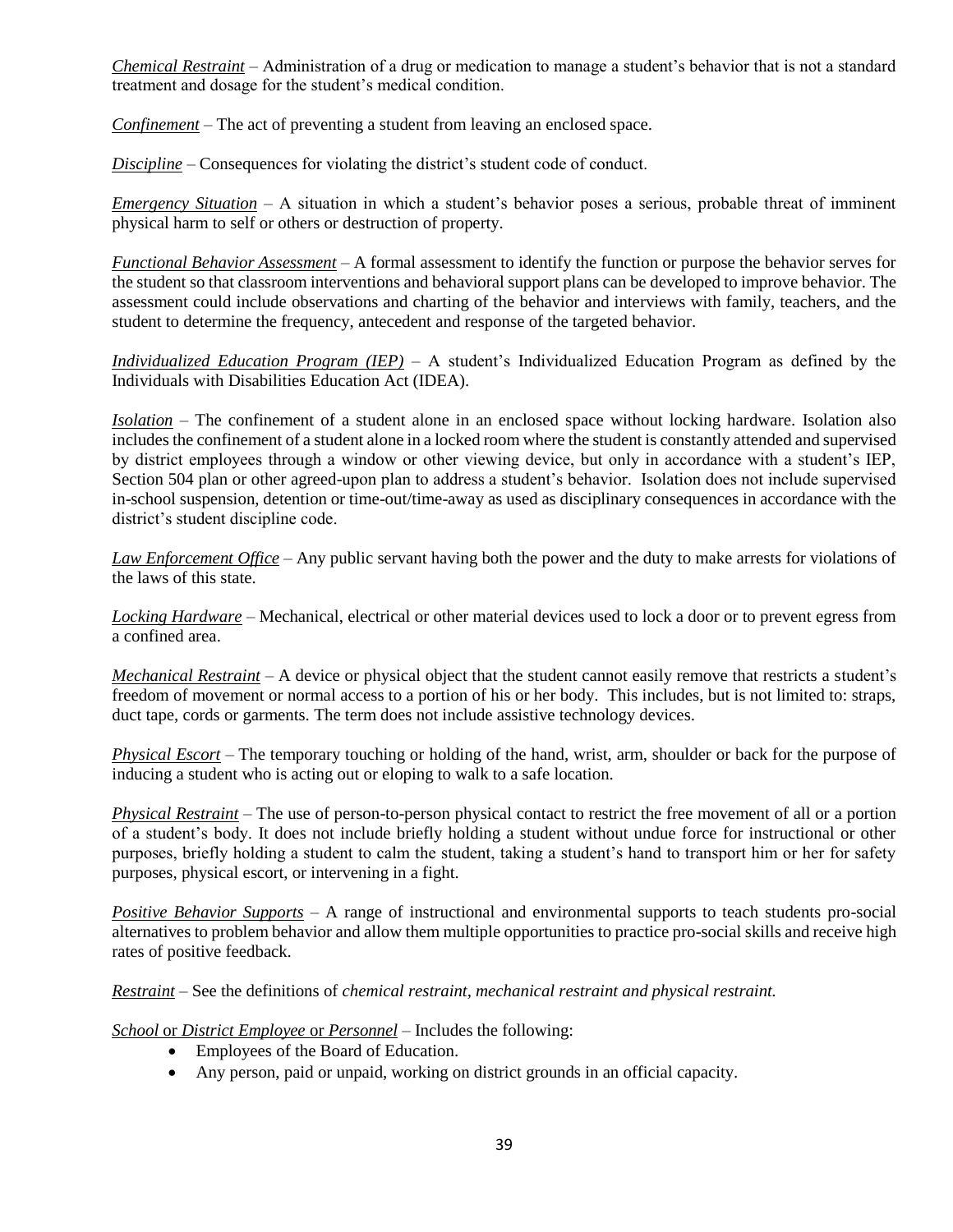- Any person working at a district function under a contract or written agreement with the district to provide educational or related services to students.
- Any person working on district grounds or at a district function for another agency providing education or related services to students on behalf of the district.

*Seclusion* – The confinement of a student unattended in an enclosed space from which the student is physically prevented from leaving by locking hardware. Seclusion does not include situations where a student is alone in a locked room if the student is constantly attended and supervised by district employees through a window or other viewing device.

*Section 504 Plan* – A student's individualized plan as defined by Section 504 of the Rehabilitation Act of 1973.

*Time-Out/Time-Away* – Brief removal from sources of reinforcement that does not meet the definition of seclusion or isolation. The purpose of time-out/time-away is to separate the student from the attention of staff and other students.

**Use of Time-Out/Time-Away -** Nothing in this policy is intended to prohibit the use of time-out/time-away as defined in this policy.

**Use of Aversive Interventions -** Aversive interventions will only be used in accordance with this policy. District personnel shall never use aversive interventions that compromise health and safety.

# **Use of Seclusion, Isolation and Restraint**

*Seclusion -* Seclusion as defined in this policy is prohibited except in an emergency situation while awaiting the arrival of law enforcement officers as provided for in state law.

*Isolation-* Isolation shall only be used:

- 1. In an emergency situation, or
- 2. When less restrictive measures have not effectively de-escalated the situation, or
- 3. With parental approval as specified in a student's IEP, Section 504 plan or other agreed-upon plan to address a student's behavior.

Student will only be confined in a locked room under this section in accordance with a student's IEP, Section 504 plan or other agreed-upon plan to address a student's behavior.

Isolation shall never be used as a form of punishment or for the convenience of district personnel.

A student in isolation must be monitored by district personnel who are in close proximity and able to see and hear the student at all times. Monitoring shall be face to face unless personal safety is significantly compromised, in which case technology-supported monitoring may be utilized. The total time in isolation is to be reasonably calculated based on the age of the student and the circumstances and is not to exceed 30 minutes without a reassessment of the situation and consultation with parents/guardians or administrative staff, unless otherwise specified in an IEP, Section 504 plan or other parentally agreed-upon plan to address a student's behavior.

The space in which the student is isolated should be a room or classroom with standard lighting, ventilation, heating, cooling, and ceiling height and that is free of objects that could cause harm to the student.

*Physical Restraint -* Physical restraint shall only be used:

- 1. In an emergency situation, or
- 2. When less restrictive measures have not effectively de-escalated the situation and the school has a plan for how to respond in such situations, or
- 3. With parental approval as specified in a student's IEP, Section 504 plan or other agreed-upon plan to address a student's behavior.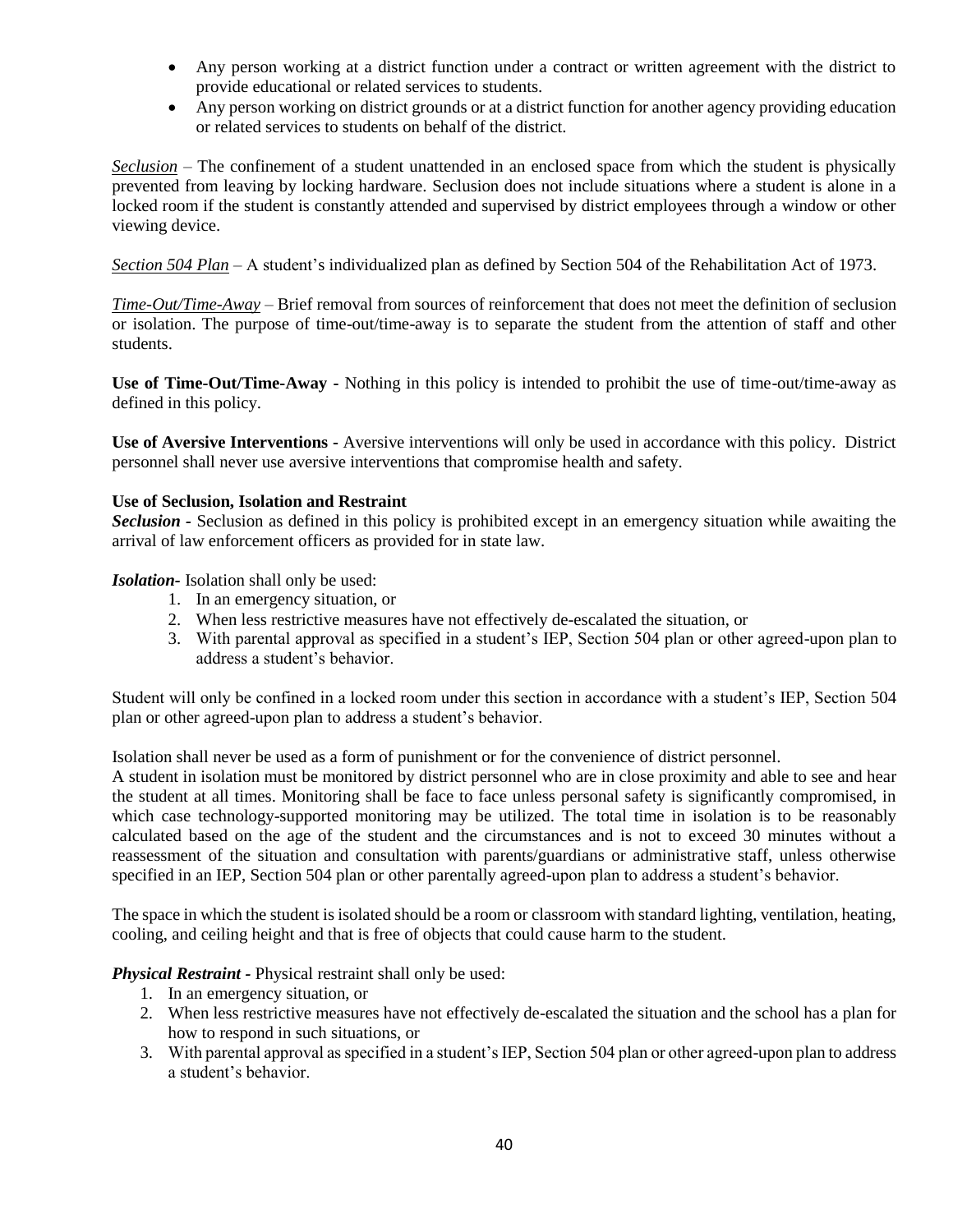Physical restraint will:

- 1. Only be used for as long as necessary to resolve the actual risk of danger or harm that warranted the use of physical restraint.
- 2. Be no greater than the degree of force necessary to protect the student or other persons from imminent physical harm or to protect property.
- 3. Not place pressure or weight on the chest, lungs, sternum, diaphragm, back, neck or throat that restricts breathing.
- 4. Only be done by district personnel trained in the proper use of physical restraint.

District personnel who use physical restraint shall only use restraint methods in which they have received districtapproved training. Further, district personnel who use physical restraint may only do so in the presence of at least one (1) additional adult who is in the line of sight unless no other adult is immediately available due to an unforeseeable emergency situation. Physical restraints should never be used as a form of punishment or for the convenience of district personnel.

*Mechanical Restraint -* Mechanical restraint shall only be used as specified in a student's IEP or Section 504 plan with two  $(2)$  exceptions:

- 1. Vehicle safety restraints shall be used according to state and federal regulations.
- 2. Mechanical restraints employed by law enforcement officers in school settings should be used in accordance with appropriate professional standards and applicable policies.

*Chemical Restraint -* Chemical restraints shall never be used by district personnel.

*Emergency Situation Follow-ups -* Following any emergency situation involving the use of seclusion, isolation or restraint, a meeting shall occur as soon as possible but no later than two (2) school days after the emergency situation. The meeting shall include, at a minimum, a discussion of the events that led to the emergency and why the de-escalation efforts were not effective; any traumatic reactions on the part of the student, other students or school personnel; what, if anything, could have been done differently; and an evaluation of the process. All staff members directly involved with the emergency situation will be included in the meeting, which will be scheduled and led by the building principal or designee.

*Positive Behavior Supports -* The superintendent or designee is responsible for implementing the district-wide use of appropriate positive behavior supports designed to support or alter behavior in all students.

*Training -* The superintendent shall ensure that all district personnel are trained annually with information about this policy and know the policy and procedures involving the use of seclusion, isolation and restraint. In addition to the training provided to all district personnel, those persons who have regular student contact will also receive annual training that includes the following:

- 1. A continuum of prevention techniques.
- 2. Environmental management techniques.
- 3. A continuum of de-escalation techniques.

In addition to the training provided to all district personnel, those who utilize seclusion, isolation or restraint will also receive annual training in:

- 1. De-escalation practices.
- 2. The appropriate use of physical restraint.
- 3. Professionally accepted practices in physical management and use of restraints.
- 4. Methods to explain the proposed restraint methods to students and parents/guardians.
- 5. The appropriate use of isolation.
- 6. The appropriate use of seclusion.
- 7. Appropriate documentation and notification procedures.

*Records -* The superintendent or designee will maintain records documenting the use of seclusion, isolation and restraint showing when they were used and the reason for use; the duration of the use; names of district personnel involved; whether students or school personnel were injured; the name and age of the student; whether the student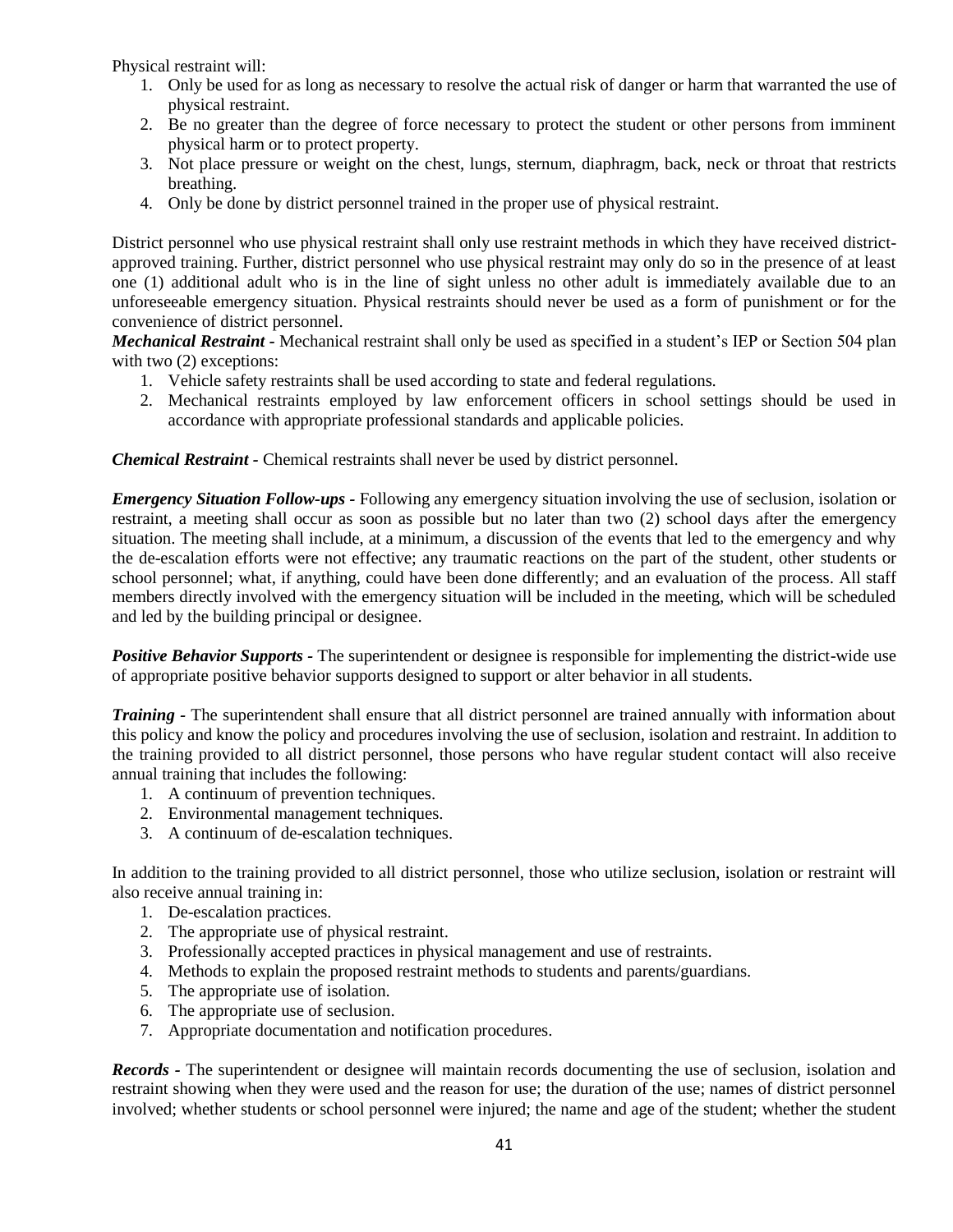has an IEP, Section 504 plan or BIP; when the parents/guardians were notified; if the student was disciplined; and any other documentation required by federal or state law.

*Notice to Parents/Guardians -* Except as otherwise specified in a student's IEP, Section 504 plan or other agreedupon plan to address a student's behavior, following an emergency situation involving the use of seclusion, isolation or restraint, the parent/guardian of the student shall be notified through verbal or electronic means of the incident as soon as possible, but no later than the end of the day of the incident, unless circumstances render it unreasonable or impossible to notify the parent/guardian by the end of the day, in which case the parent/guardian will be notified through verbal or electronic means of the incident no later than noon of the next day.

The parent/guardian shall receive a written report of the emergency situation within five (5) school days of the incident. The written incident report shall include all of the following:

- 1. Date, time of day, location, duration and description of the incident and interventions.
- 2. Event(s) that led up to the incident.
- 3. Nature and extent of any injury of the student.
- 4. Name of an employee the parent/guardian can contact regarding the incident.
- 5. Plan to prevent the need for future use of seclusion, isolation or restraint.

*Students with Disabilities -* If the IEP or Section 504 plan of a student with a disability includes the use of seclusion, isolation, restraint or aversive behavior intervention:

- 1. The IEP or Section 504 plan must specify the conditions under which seclusion, isolation, restraint or aversive behavior intervention may be used.
- 2. The IEP or Section 504 plan must include steps to eliminate the need for the use of seclusion, isolation, restraint or aversive behavior intervention.
- 3. Any use of seclusion, isolation, restraint or aversive behavior intervention must be limited to what is set forth in the IEP or Section 504 plan, unless otherwise provided for in this policy. Before adding the use of seclusion, isolation, restraint or aversive behavior intervention to an IEP or Section 504 plan, the student must have undergone appropriate assessments including, but not limited to, a formal functional behavior assessment, and the student must have a BIP in place.

#### **POLICY: JHCD**

# **ADMINISTRATION OF MEDICATIONS TO STUDENTS**

#### **Definitions**

*Authorized Prescriber* – Includes a healthcare provider licensed or otherwise authorized by state law to prescribe medication.

*Diabetes Medical Management Plan –* A document developed by the student's personal healthcare team that sets out the health services needed by the student at school and that is signed by the student's personal healthcare team and parent/guardian.

*Medications* – For the purposes of this policy, medications include prescription drugs and over-the-counter drugs, including herbal preparations and vitamins. Medications also include substances that claim or purport to be medicinal or performance enhancing.

#### **General**

The Raytown C-2 School District is not legally obligated to administer medication to students unless specifically included in a Section 504 Plan or an individualized education program (IEP). However, the Board recognizes that some students may require medication for chronic or short-term illnesses to enable them to remain in school and participate in the district's educational services. Parents/Guardians are encouraged to submit any relevant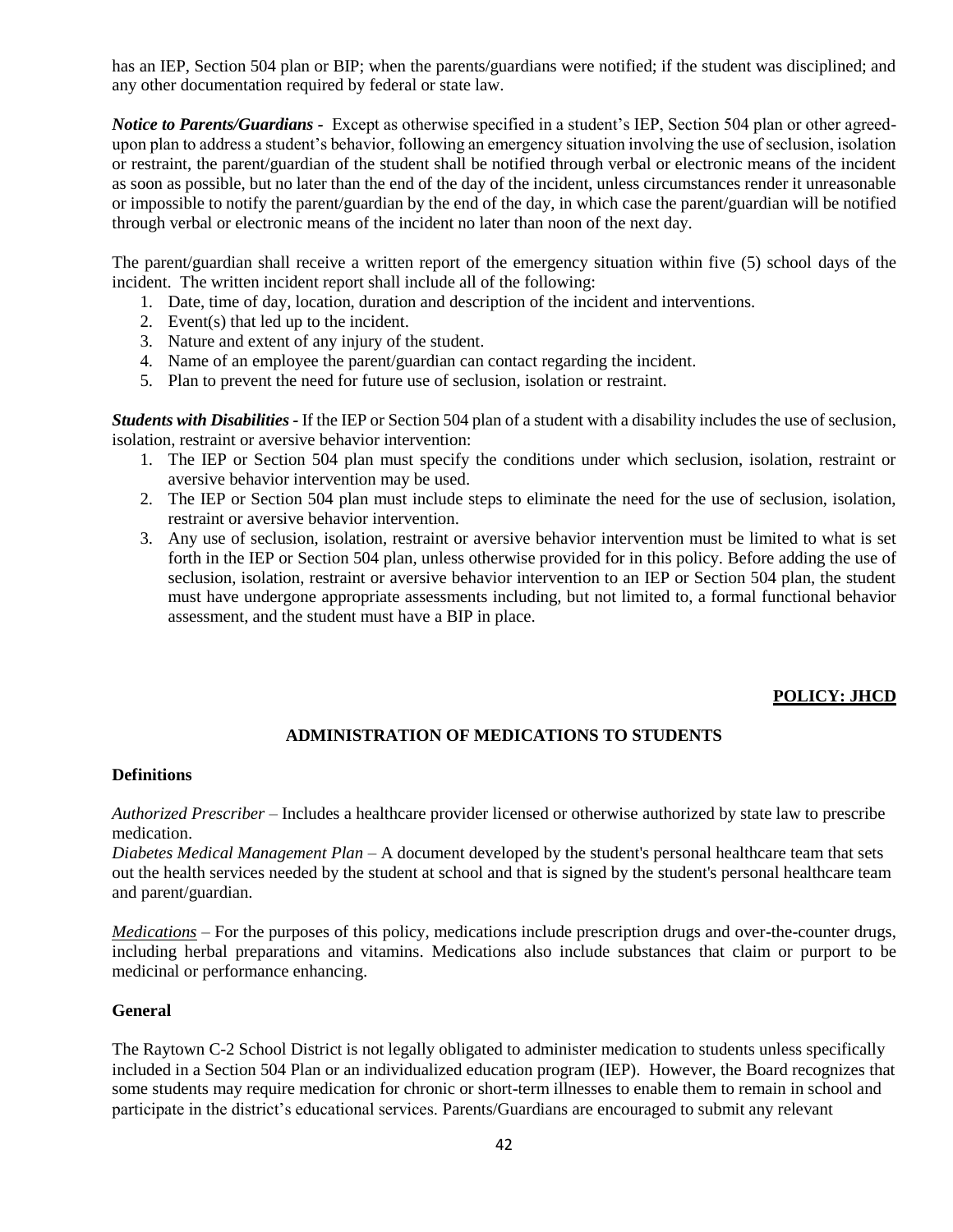information regarding the medications their student needs, including a diabetes medical management plan or other information the district may use to develop an IEP, Section 504 Plan or individualized health plan (IHP). The district will review all information submitted by the parents/guardians and work with them to create a plan to meet the student's medical needs while at school or school activities. The district prohibits students from possessing or self-administering medications while on district grounds, on district transportation or during district activities unless explicitly authorized in accordance with this policy. The superintendent, in collaboration with the district nursing staff, will establish administrative procedures for storing and administering medications in compliance with this policy and pursuant to state and federal law. Medications will only be administered at school when it is not possible or effective for the student to receive the medication at home.

The administration of medications is a nursing activity that must be performed by or under the supervision of a registered professional nurse. A registered professional nurse may delegate the administration of medication to a licensed practical nurse or unlicensed personnel who are trained by the nurse to administer medications. The registered professional nurse is responsible for developing written procedures for training unlicensed personnel in the administration of medications and for supervising the administration of medication by others. In accordance with law, any trained or qualified employee will be held harmless and immune from civil liability for administering medication in good faith and according to standard medical practices. A qualified employee is one who has been trained to administer medication according to standard medical practices.

The nurse or designee must maintain thorough documentation of all medications administered to students. Nurses must use reasonable and prudent judgment to determine whether to administer particular medications to students while also working in collaboration with parents/guardians and the school administration. In carrying out their legal duty to protect the health, welfare and safety of students, nurses will, when necessary, clarify authorized prescriber orders and respond in accordance with such clarifications.

The district shall not knowingly administer medications in an amount exceeding the recommended daily dosage listed in the *Physician's Desk Reference* (PDR) or other recognized medical or pharmaceutical text. Except for the medications that are only used in an emergency situation, the district will not knowingly administer the first dose of any medication. Parents/Guardians are encouraged to arrange to administer prescription medications themselves when possible.

Staff, students and all other individuals are prohibited from possessing or administering any mediation, while on district grounds, on district transportation or during district activities, that is illegal pursuant to state and federal law.

# **Over-The-Counter Medications**

The district may administer over-the-counter medications to a student upon receipt of a written request and permission to do so by the parent/guardian. All over-the-counter medications must be delivered to the school principal or designee *by the parent/guardian* in the manufacturer's original packaging and will only be administered in accordance with the manufacturer's label.

# **Prescription Medications**

Unless otherwise authorized in this policy, the parent/guardian must provide the district with written permission to administer the medication before the district will administer the prescription medication to the student. The prescription label will be considered the equivalent of a prescriber's written direction, and a separate document is not needed. *All prescription medications must be delivered to the school principal or designee by the parent/guardian in the original prescription bottle.*